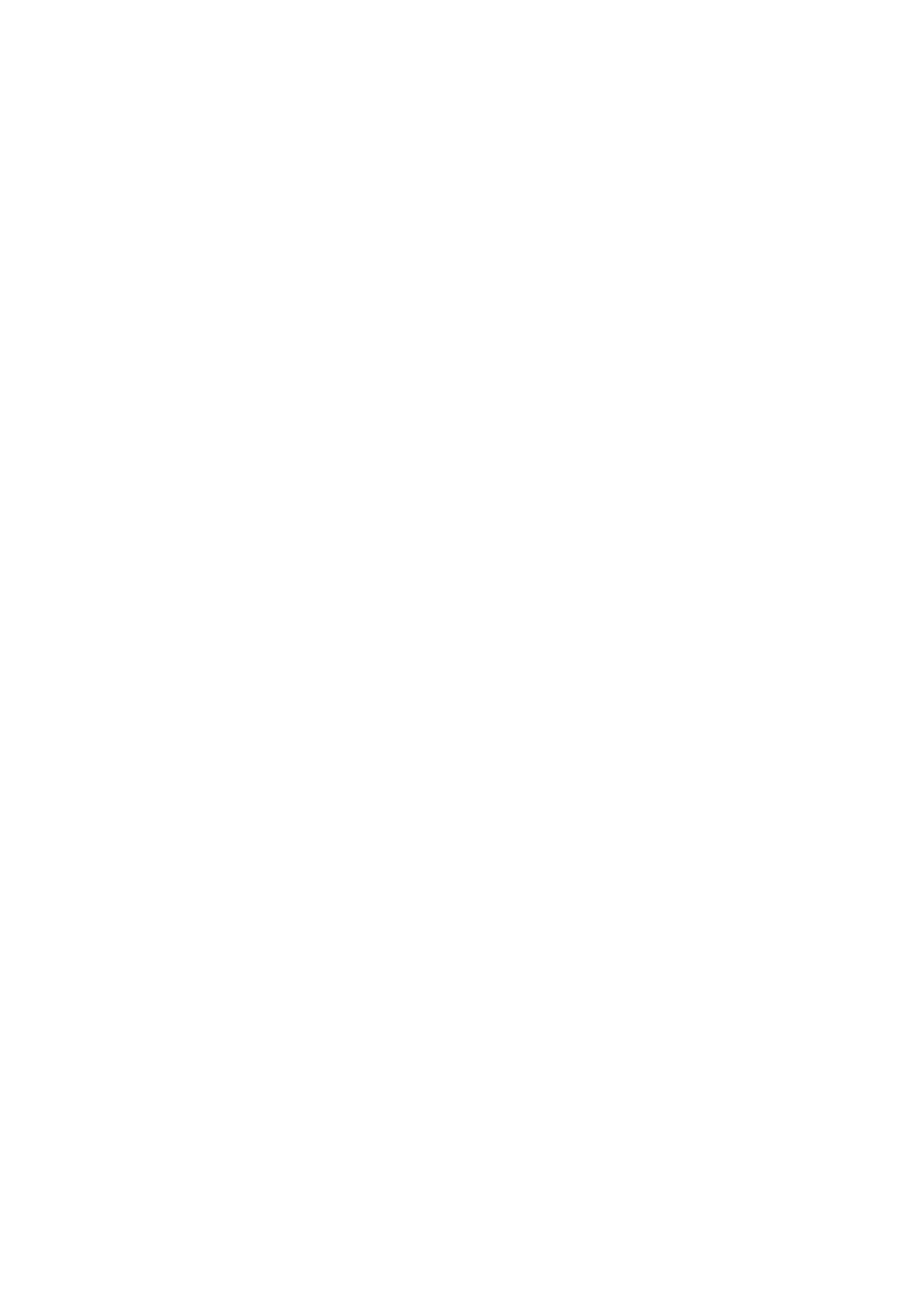| <b>DISTRICT: Kavrepalanchok</b><br>$[24]$ |                  |                   | V.D.C./MUNICIPALITY: Anekot | [1]           |  |
|-------------------------------------------|------------------|-------------------|-----------------------------|---------------|--|
| <b>WARD</b>                               | <b>HOUSEHOLD</b> | <b>POPULATION</b> |                             |               |  |
|                                           |                  | <b>TOTAL</b>      | <b>MALE</b>                 | <b>FEMALE</b> |  |
|                                           | 186              | 945               | 447                         | 498           |  |
| 2                                         | 316              | 1,420             | 686                         | 734           |  |
| З                                         | 132              | 677               | 334                         | 343           |  |
| Δ                                         | 70               | 347               | 179                         | 168           |  |
| 5                                         | 90               | 436               | 205                         | 231           |  |
| 6                                         | 97               | 447               | 207                         | 240           |  |
|                                           | 230              | 1,083             | 507                         | 576           |  |
| 8                                         | 121              | 572               | 280                         | 292           |  |
| 9                                         | 251              | 1,173             | 551                         | 622           |  |
| <b>TOTAL</b>                              | 1,493            | 7,100             | 3,396                       | 3,704         |  |

| <b>DISTRICT: Kavrepalanchok</b><br>$[24]$ |                  |                   | V.D.C./MUNICIPALITY: Baldthali | [2]           |
|-------------------------------------------|------------------|-------------------|--------------------------------|---------------|
| <b>WARD</b>                               | <b>HOUSEHOLD</b> | <b>POPULATION</b> |                                |               |
|                                           |                  | <b>TOTAL</b>      | <b>MALE</b>                    | <b>FEMALE</b> |
|                                           | 86               | 329               | 138                            | 191           |
| 2                                         | 27               | 97                | 36                             | 61            |
| 3                                         | 42               | 162               |                                | 91            |
|                                           | 55               | 213               | 95                             | 118           |
| 5                                         | 158              | 697               | 328                            | 369           |
| 6                                         | 71               | 334               | 154                            | 180           |
|                                           | 85               | 304               | 132                            | 172           |
| 8                                         | 74               | 293               | 132                            | 161           |
| 9                                         | 62               | 266               | 119                            | 147           |
| <b>TOTAL</b>                              | 660              | 2,695             | 1,205                          | 1,490         |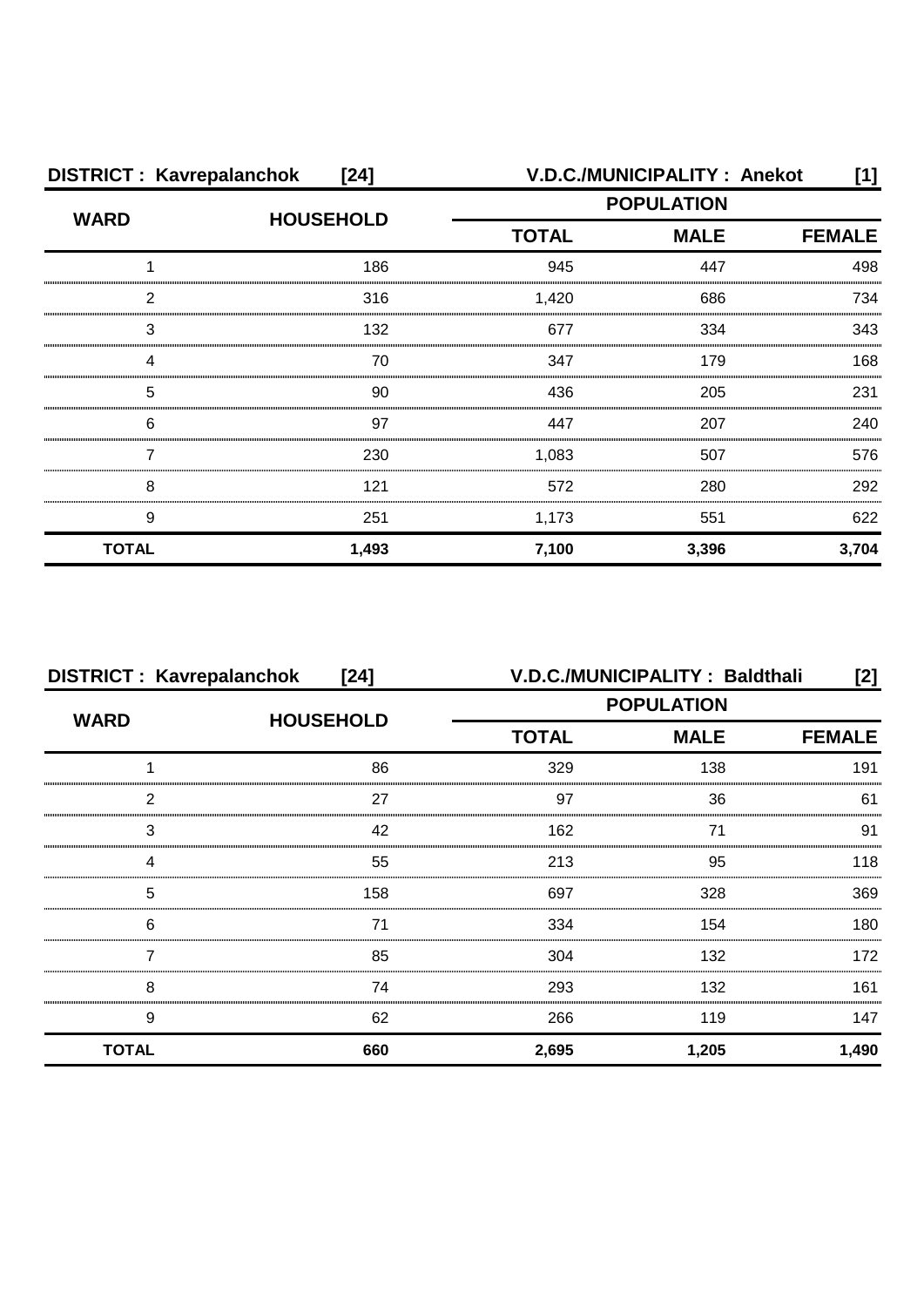| <b>DISTRICT: Kavrepalanchok</b><br>$[24]$ |                  |                             | V.D.C./MUNICIPALITY: Balting | [3]   |
|-------------------------------------------|------------------|-----------------------------|------------------------------|-------|
| <b>WARD</b>                               | <b>HOUSEHOLD</b> |                             | <b>POPULATION</b>            |       |
|                                           |                  | <b>TOTAL</b><br><b>MALE</b> | <b>FEMALE</b>                |       |
|                                           | 92               | 433                         | 203                          | 230   |
| 2                                         | 27               | 152                         | 81                           | 71    |
| 3                                         | 104              | 504                         | 221                          | 283   |
|                                           | 58               | 318                         | 156                          | 162   |
| 5                                         | 101              | 535                         | 246                          | 289   |
| 6                                         | 24               | 147                         | 74                           | 73    |
|                                           | 61               | 288                         | 144                          | 144   |
| 8                                         | 21               | 112                         | 54                           | 58    |
| 9                                         | 16               | 101                         | 45                           | 56    |
| <b>TOTAL</b>                              | 504              | 2,590                       | 1,224                        | 1,366 |

| <b>DISTRICT: Kavrepalanchok</b> |                  | [24] V.D.C./MUNICIPALITY: Baluwapati Deupur |                   | [4]           |  |
|---------------------------------|------------------|---------------------------------------------|-------------------|---------------|--|
| <b>WARD</b>                     | <b>HOUSEHOLD</b> |                                             | <b>POPULATION</b> |               |  |
|                                 |                  | <b>TOTAL</b>                                | <b>MALE</b>       | <b>FEMALE</b> |  |
|                                 | 123              | 633                                         | 290               | 343           |  |
| っ                               | 116              | 521                                         | 256               | 265           |  |
| 3                               | 167              | 841                                         | 392               | 449           |  |
|                                 | 124              | 609                                         | 304               | 305           |  |
| 5                               | 86               | 374                                         | 194               | 180           |  |
| 6                               | 294              | 1,399                                       | 668               | 731           |  |
|                                 | 115              | 458                                         | 207               | 251           |  |
| 8                               | 213              | 957                                         | 533               | 424           |  |
| 9                               | 54               | 231                                         | 99                | 132           |  |
| <b>TOTAL</b>                    | 1,292            | 6,023                                       | 2,943             | 3,080         |  |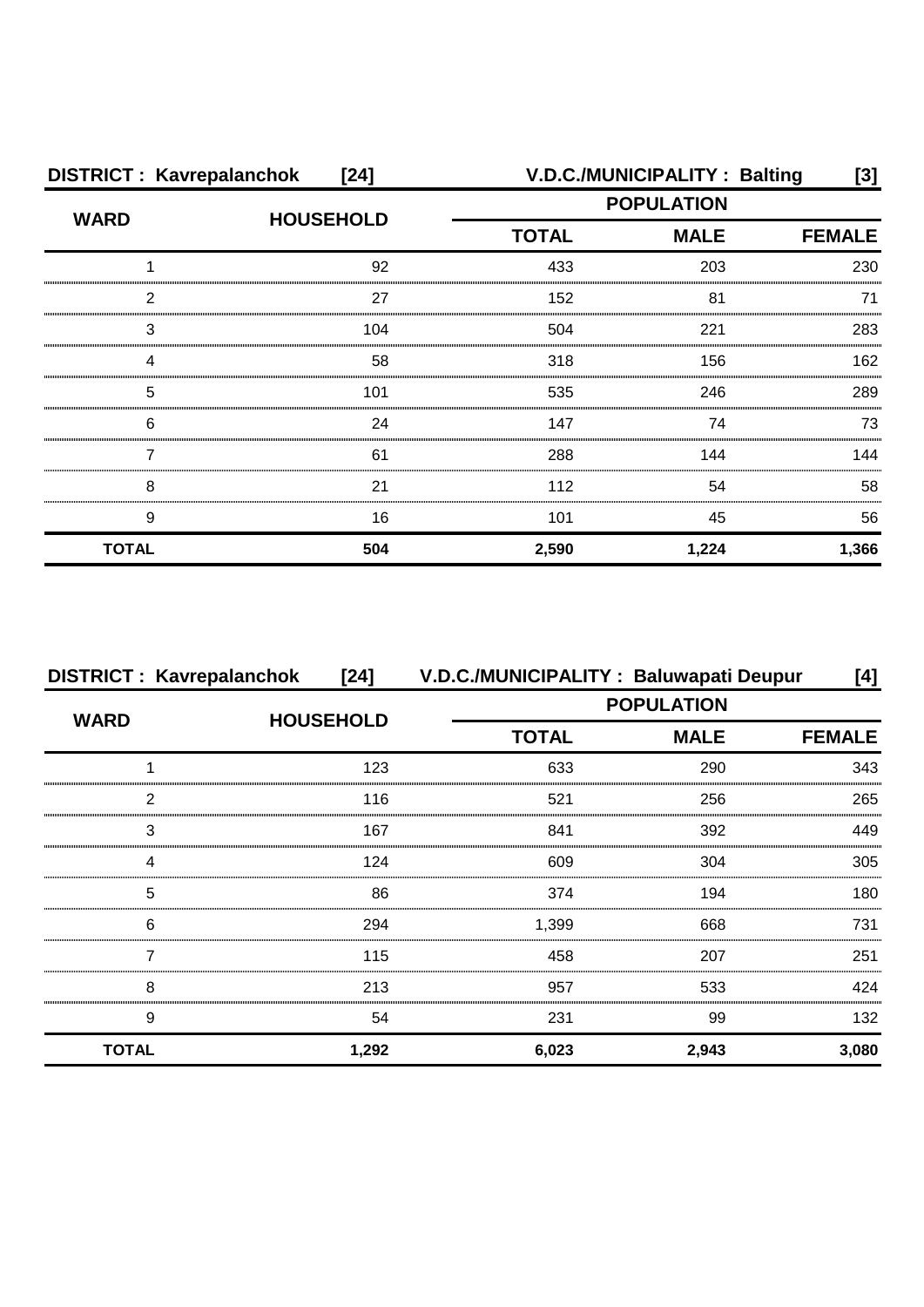| <b>DISTRICT: Kavrepalanchok</b><br>$[24]$ |                  | V.D.C./MUNICIPALITY: Banakhu Chor<br>[5] |             |               |  |
|-------------------------------------------|------------------|------------------------------------------|-------------|---------------|--|
| <b>WARD</b>                               | <b>HOUSEHOLD</b> | <b>POPULATION</b>                        |             |               |  |
|                                           |                  | <b>TOTAL</b>                             | <b>MALE</b> | <b>FEMALE</b> |  |
|                                           | 62               | 376                                      | 180         | 196           |  |
| 2                                         | 21               | 121                                      | 51          | 70            |  |
| 3                                         | 30               | 168                                      | 73          | 95            |  |
|                                           | 99               | 685                                      | 348         | 337           |  |
| 5                                         | 106              | 695                                      | 336         | 359           |  |
| 6                                         | 53               | 370                                      | 186         | 184           |  |
|                                           | 139              | 894                                      | 451         | 443           |  |
| 8                                         | 130              | 800                                      | 411         | 389           |  |
| 9                                         | 69               | 445                                      | 220         | 225           |  |
| <b>TOTAL</b>                              | 709              | 4,554                                    | 2,256       | 2,298         |  |

| <b>DISTRICT: Kavrepalanchok</b> |                  | [24] V.D.C./MUNICIPALITY: Banepa Municipality |                   | [6]           |
|---------------------------------|------------------|-----------------------------------------------|-------------------|---------------|
|                                 |                  |                                               | <b>POPULATION</b> |               |
| <b>WARD</b>                     | <b>HOUSEHOLD</b> | <b>TOTAL</b>                                  | <b>MALE</b>       | <b>FEMALE</b> |
|                                 | 629              | 2,731                                         | 1,295             | 1,436         |
|                                 | 173              | 838                                           | 400               | 438           |
| 3                               | 503              | 2,215                                         | 1,104             | .111          |
|                                 | 782              | 3,038                                         | 1,491             | 1.547         |
| 5                               | 676              | 2,904                                         | 1,462             | .442          |
| 6                               | 731              | 3.285                                         | 1.670             | 1.615         |
|                                 | 177              | 812                                           | 409               | 403           |
| 8                               | 131              | 730                                           | 354               | 376           |
| 9                               | 102              | 556                                           | 281               | 275           |
| 10                              | 850              | 4,147                                         | 2,092             | 2,055         |
| 11                              | 786              | 3,508                                         | 1.767             | 1,741         |
| <b>TOTAL</b>                    | 5,540            | 24,764                                        | 12,325            | 12,439        |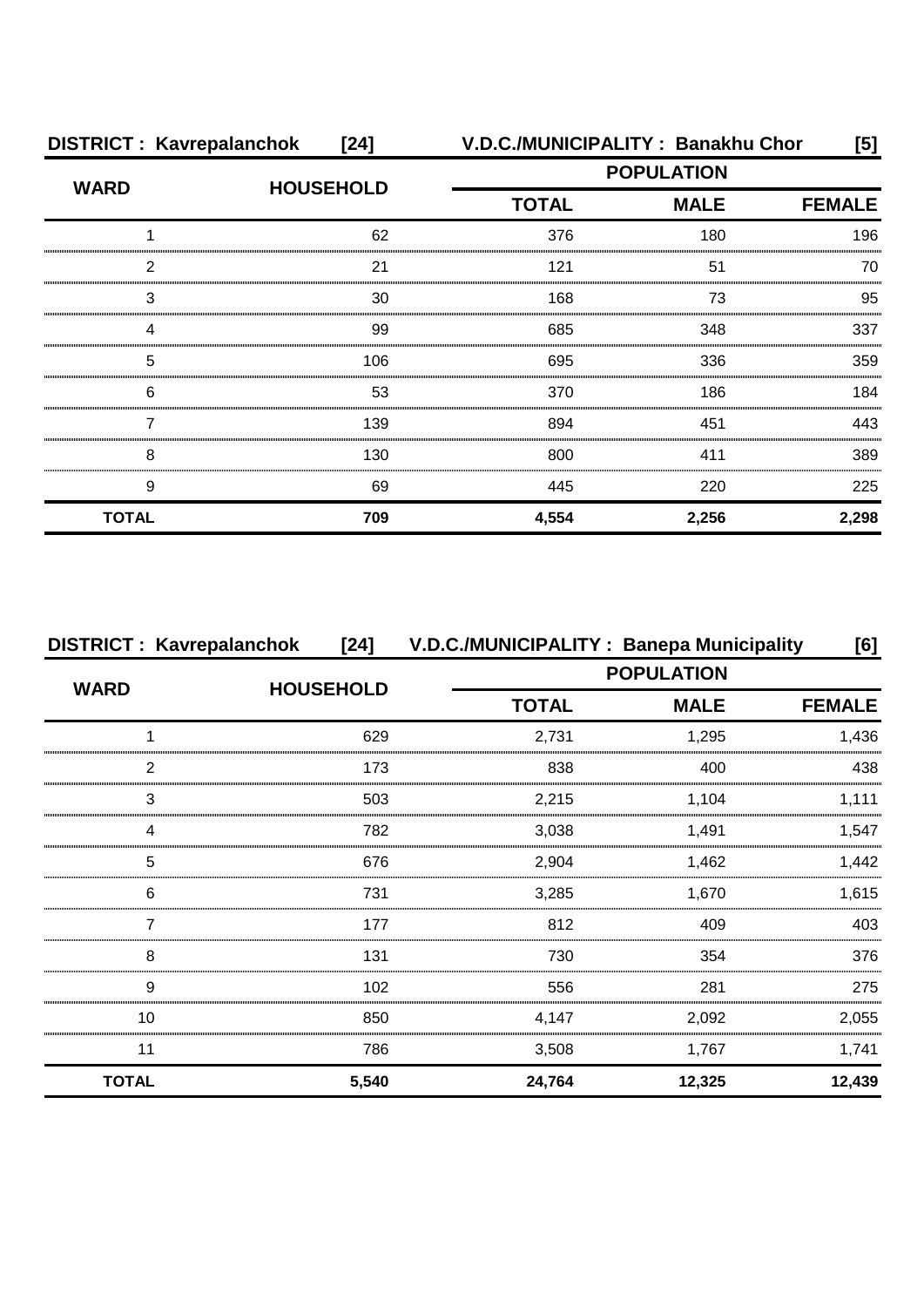| <b>DISTRICT: Kavrepalanchok</b> |                  | [24] V.D.C./MUNICIPALITY: Bekhsimle Ghartigaun |             |               |
|---------------------------------|------------------|------------------------------------------------|-------------|---------------|
| <b>WARD</b>                     | <b>HOUSEHOLD</b> | <b>POPULATION</b>                              |             |               |
|                                 |                  | <b>TOTAL</b>                                   | <b>MALE</b> | <b>FEMALE</b> |
|                                 | 30               | 117                                            | 52          | 65            |
| 2                               | 25               | 116                                            | 54          | 62            |
| 3                               | 16               | 76                                             | 34          | 42            |
|                                 | 20               | 96                                             | 52          | 44            |
| 5                               | 28               | 159                                            | 78          | 81            |
| 6                               | 20               | 115                                            | 53          | 62            |
|                                 | 51               | 214                                            | 99          | 115           |
| 8                               | 35               | 140                                            | 64          | 76            |
| 9                               | 31               | 128                                            | 57          | 71            |
| <b>TOTAL</b>                    | 256              | 1,161                                          | 543         | 618           |

| <b>DISTRICT: Kavrepalanchok</b><br>$[24]$ |                  |                   | V.D.C./MUNICIPALITY: Bhimkhori | [8]           |
|-------------------------------------------|------------------|-------------------|--------------------------------|---------------|
| <b>WARD</b>                               | <b>HOUSEHOLD</b> | <b>POPULATION</b> |                                |               |
|                                           |                  | <b>TOTAL</b>      | <b>MALE</b>                    | <b>FEMALE</b> |
|                                           | 114              | 562               | 232                            | 330           |
| 2                                         | 171              | 882               | 443                            | 439           |
| 3                                         | 163              | 869               | 400                            | 469           |
| Δ                                         | 62               | 310               | 141                            | 169           |
| 5                                         | 92               | 457               | 218                            | 239           |
| 6                                         | 102              | 529               | 240                            | 289           |
|                                           | 108              | 606               | 254                            | 352           |
| 8                                         | 147              | 754               | 361                            | 393           |
| 9                                         | 107              | 555               | 255                            | 300           |
| <b>TOTAL</b>                              | 1,066            | 5,524             | 2,544                          | 2,980         |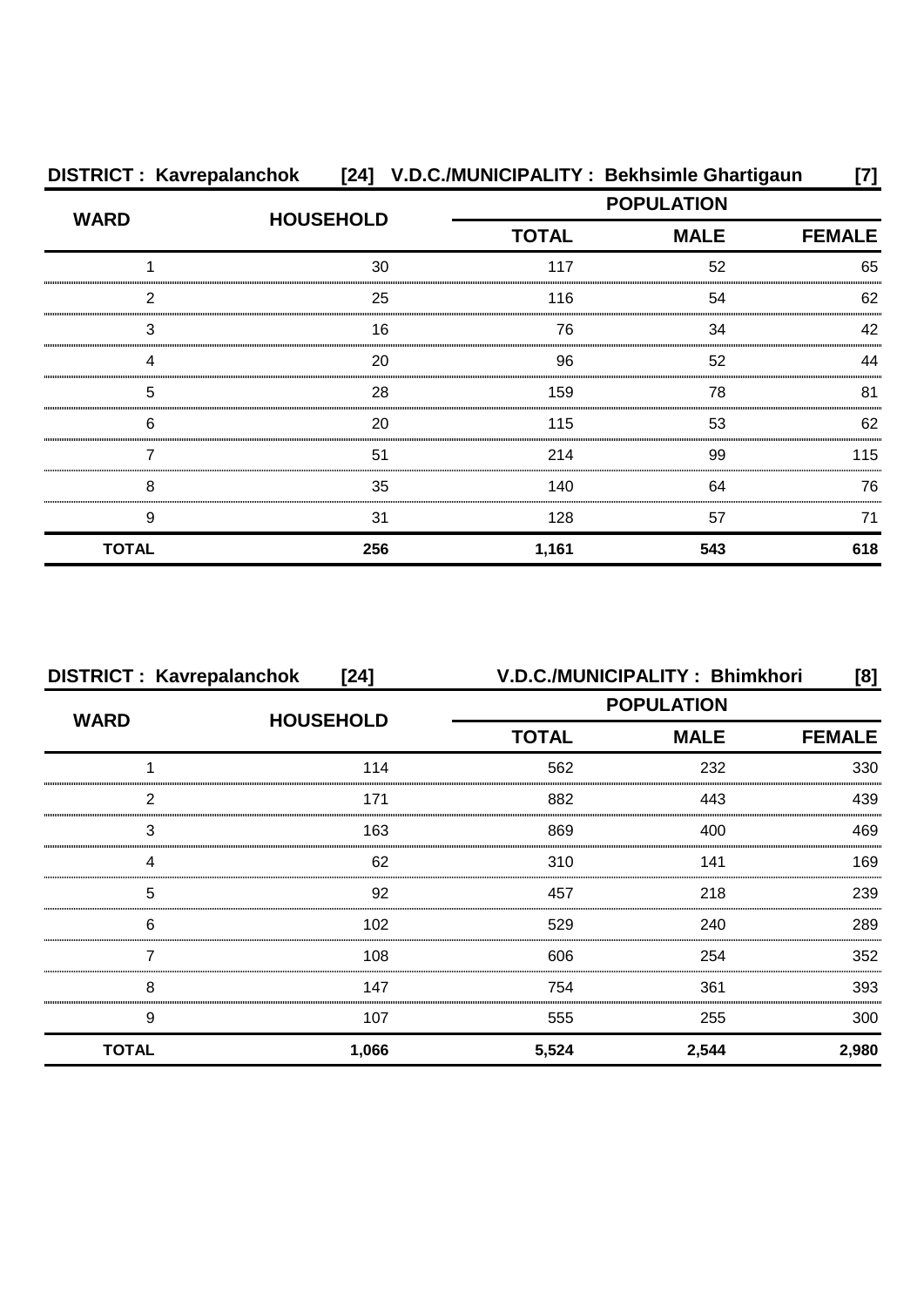| <b>DISTRICT: Kavrepalanchok</b><br>$[24]$ |                  |                   | V.D.C./MUNICIPALITY: Bhumlutar | [9]           |
|-------------------------------------------|------------------|-------------------|--------------------------------|---------------|
| <b>WARD</b>                               | <b>HOUSEHOLD</b> | <b>POPULATION</b> |                                |               |
|                                           |                  | <b>TOTAL</b>      | <b>MALE</b>                    | <b>FEMALE</b> |
|                                           | 40               | 118               | 57                             | 61            |
| 2                                         | 24               | 98                | 43                             | 55            |
| 3                                         | 56               | 196               | 89                             | 107           |
|                                           | 43               | 129               | 47                             | 82            |
| 5                                         | 27               | 92                | 43                             | 49            |
| 6                                         | 194              | 763               | 376                            | 387           |
|                                           | 50               | 164               | 66                             | 98            |
| 8                                         | 49               | 171               | 75                             | 96            |
| 9                                         | 46               | 154               | 68                             | 86            |
| <b>TOTAL</b>                              | 529              | 1,885             | 864                            | 1,021         |

| <b>DISTRICT: Kavrepalanchok</b> | $[24]$           |                   | V.D.C./MUNICIPALITY: Birtadeurali | $[10]$        |
|---------------------------------|------------------|-------------------|-----------------------------------|---------------|
| <b>WARD</b>                     | <b>HOUSEHOLD</b> | <b>POPULATION</b> |                                   |               |
|                                 |                  | <b>TOTAL</b>      | <b>MALE</b>                       | <b>FEMALE</b> |
|                                 | 57               | 218               | 87                                | 131           |
| っ                               | 41               | 151               | 69                                | 82            |
| 3                               | 58               | 262               | 118                               | 144           |
|                                 | 36               | 139               | 63                                | 76            |
| 5                               | 59               | 269               | 126                               | 143.          |
| 6                               | 40               | 116               | 43                                | 73            |
|                                 | 121              | 600               | 275                               | 325           |
| 8                               | 84               | 362               | 155                               | 207           |
| 9                               | 34               | 155               | 71                                | 84            |
| <b>TOTAL</b>                    | 530              | 2,272             | 1,007                             | 1,265         |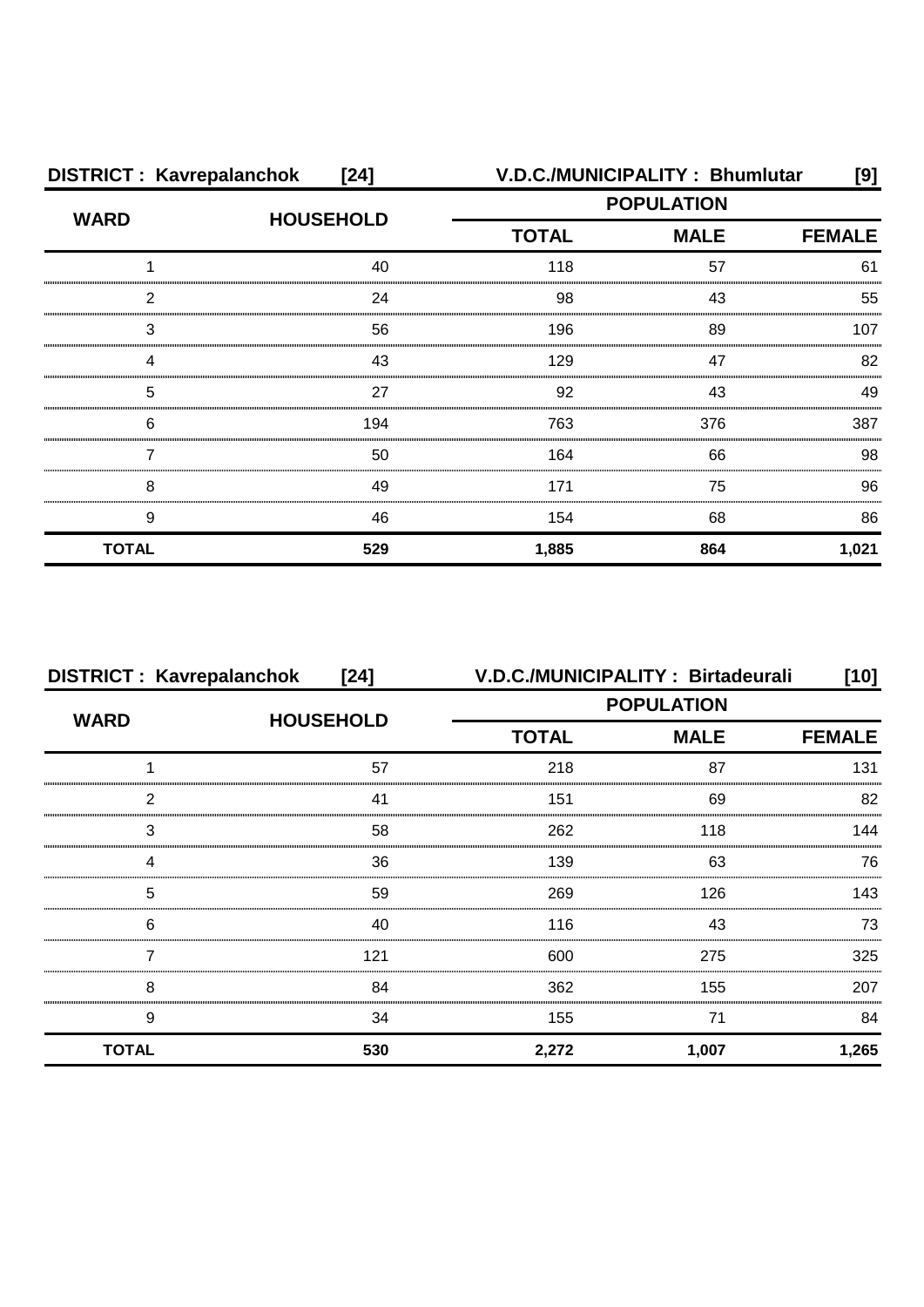| <b>DISTRICT: Kavrepalanchok</b> | $[24]$           |                   | V.D.C./MUNICIPALITY: Bolde Fediche | [11]          |
|---------------------------------|------------------|-------------------|------------------------------------|---------------|
| <b>WARD</b>                     | <b>HOUSEHOLD</b> | <b>POPULATION</b> |                                    |               |
|                                 |                  | <b>TOTAL</b>      | <b>MALE</b>                        | <b>FEMALE</b> |
|                                 | 81               | 357               | 163                                | 194           |
| 2                               | 70               | 290               | 128                                | 162           |
| 3                               | 24               | 140               | 65                                 | 75            |
| Δ                               | 83               | 398               | 178                                | 220           |
| 5                               | 48               | 194               | 90                                 | 104           |
| 6                               | 32               | 147               | 64                                 | 83            |
|                                 | 16               | 63                | 26                                 | 37            |
| 8                               | 83               | 331               | 148                                | 183           |
| 9                               | 33               | 121               | 54                                 | 67            |
| <b>TOTAL</b>                    | 470              | 2,041             | 916                                | 1,125         |

| <b>DISTRICT: Kavrepalanchok</b> | [24]             | V.D.C./MUNICIPALITY: Budhakhani |             | $[12]$        |
|---------------------------------|------------------|---------------------------------|-------------|---------------|
| <b>WARD</b>                     | <b>HOUSEHOLD</b> | <b>POPULATION</b>               |             |               |
|                                 |                  | <b>TOTAL</b>                    | <b>MALE</b> | <b>FEMALE</b> |
|                                 | 133              | 727                             | 361         | 366           |
| 2                               | 74               | 430                             | 196         | 234           |
| 3                               | 69               | 365                             | 175         | 190           |
|                                 | 33               | 184                             | 88          | 96            |
| 5                               | 44               | 233                             | 110         | 123           |
| 6                               | 91               | 533                             | 251         | 282           |
|                                 | 97               | 675                             | 327         | 348           |
| 8                               | 58               | 343                             | 169         | 174           |
| 9                               | 63               | 451                             | 217         | 234           |
| <b>TOTAL</b>                    | 662              | 3,941                           | 1,894       | 2,047         |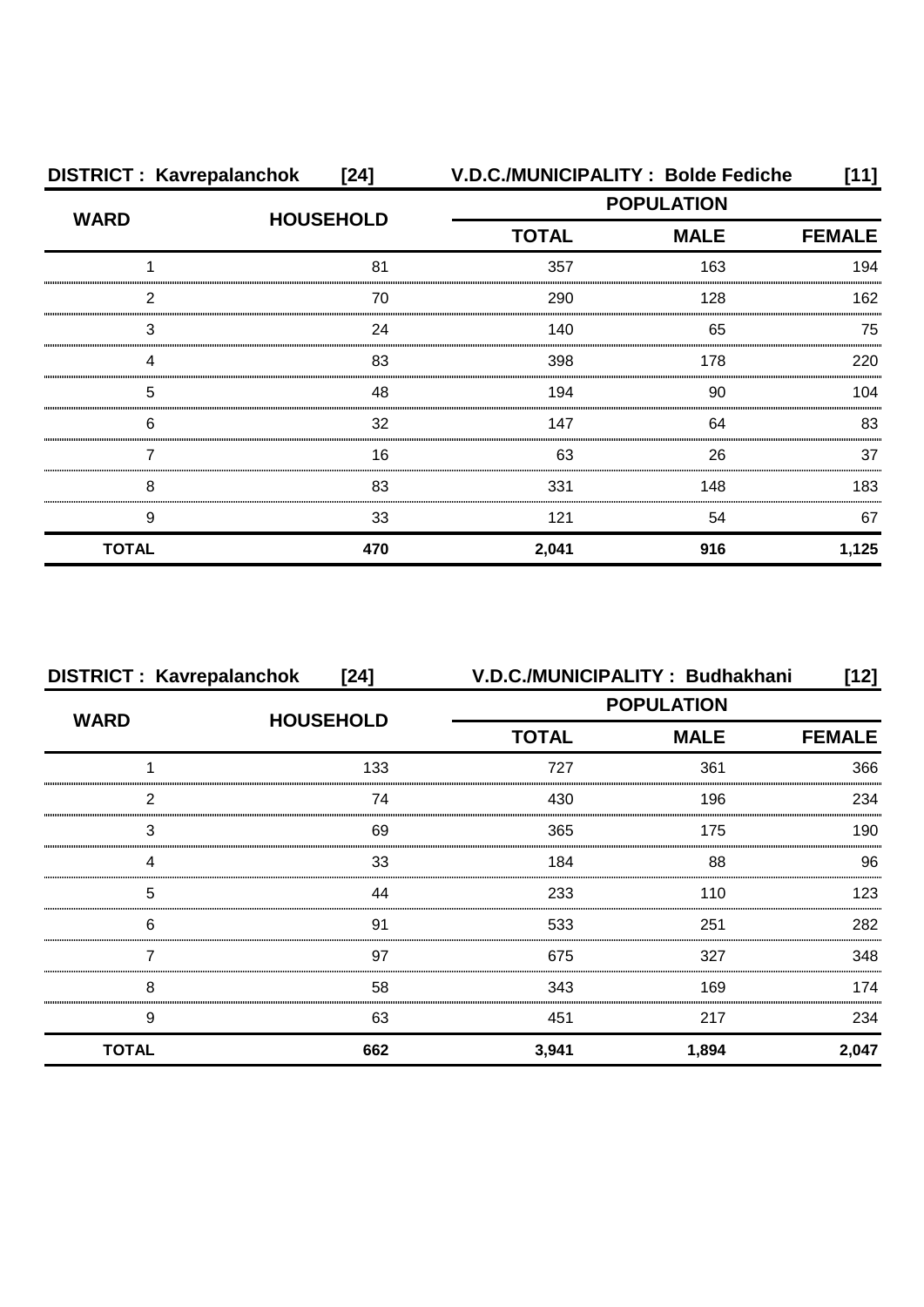| <b>DISTRICT: Kavrepalanchok</b> |                  |                   | [24] V.D.C./MUNICIPALITY: Chalal Ganeshsthan | [13]          |
|---------------------------------|------------------|-------------------|----------------------------------------------|---------------|
| <b>WARD</b>                     | <b>HOUSEHOLD</b> | <b>POPULATION</b> |                                              |               |
|                                 |                  | <b>TOTAL</b>      | <b>MALE</b>                                  | <b>FEMALE</b> |
|                                 | 120              | 720               | 355                                          | 365           |
| 2                               | 100              | 435               | 198                                          | 237           |
| 3                               | 132              | 602               | 247                                          | 355           |
| 4                               | 77               | 285               | 120                                          | 165           |
| 5                               | 103              | 451               | 215                                          | 236           |
| 6                               | 80               | 354               | 168                                          | 186           |
|                                 | 120              | 536               | 238                                          | 298           |
| 8                               | 49               | 216               | 87                                           | 129           |
| 9                               | 83               | 374               | 157                                          | 217           |
| <b>TOTAL</b>                    | 864              | 3,973             | 1,785                                        | 2,188         |

| <b>DISTRICT: Kavrepalanchok</b> | $[24]$           | V.D.C./MUNICIPALITY: Chandeni Mandan |                   | [14]          |  |
|---------------------------------|------------------|--------------------------------------|-------------------|---------------|--|
|                                 |                  |                                      | <b>POPULATION</b> |               |  |
| <b>WARD</b>                     | <b>HOUSEHOLD</b> | <b>TOTAL</b>                         | <b>MALE</b>       | <b>FEMALE</b> |  |
|                                 | 100              | 425                                  | 194               | 231           |  |
| 2                               | 63               | 305                                  | 142               | 163           |  |
| 3                               | 61               | 232                                  | 100               | 132           |  |
| Δ                               | 96               | 369                                  | 167               | 202           |  |
| 5                               | 125              | 505                                  | 232               | 273           |  |
| 6                               | 98               | 460                                  | 213               | 247           |  |
|                                 | 66               | 271                                  | 123               | 148           |  |
| 8                               | 101              | 382                                  | 185               | 197           |  |
| 9                               | 72               | 316                                  | 144               | 172           |  |
| <b>TOTAL</b>                    | 782              | 3,265                                | 1,500             | 1,765         |  |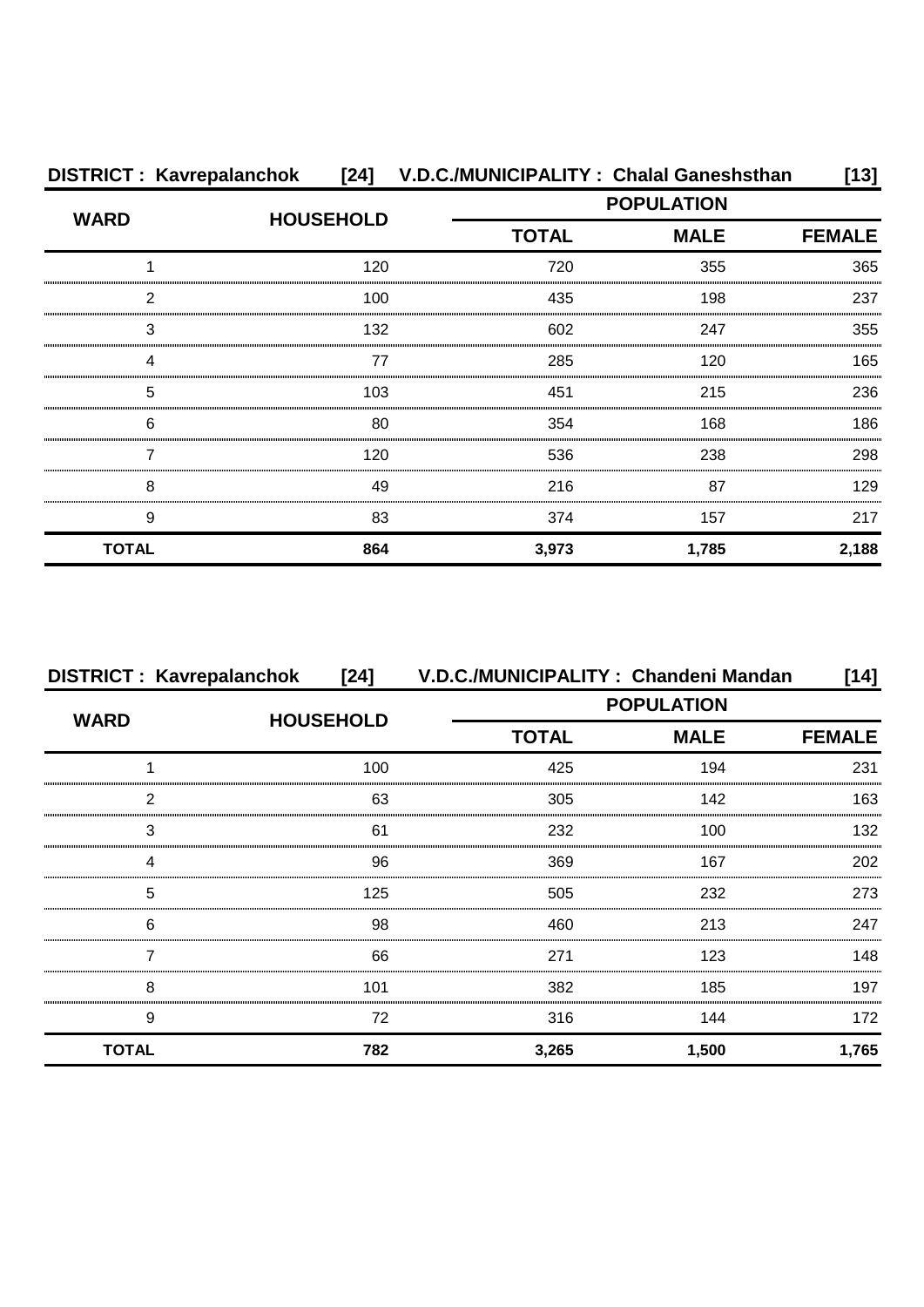|              | <b>DISTRICT: Kavrepalanchok</b><br>$[24]$ |                   | V.D.C./MUNICIPALITY: Choubas<br>[15] |               |  |
|--------------|-------------------------------------------|-------------------|--------------------------------------|---------------|--|
| <b>WARD</b>  | <b>HOUSEHOLD</b>                          | <b>POPULATION</b> |                                      |               |  |
|              |                                           | <b>TOTAL</b>      | <b>MALE</b>                          | <b>FEMALE</b> |  |
|              | 38                                        | 172               | 70                                   | 102           |  |
| 2            | 35                                        | 165               | 70                                   | 95            |  |
| 3            | 53                                        | 238               | 118                                  | 120           |  |
|              | 73                                        | 374               | 192                                  | 182           |  |
| 5            | 79                                        | 280               | 134                                  | 146           |  |
| 6            | 39                                        | 142               | 60                                   | 82            |  |
|              | 53                                        | 256               | 119                                  | 137           |  |
| 8            | 65                                        | 239               | 99                                   | 140           |  |
| 9            | 52                                        | 202               | 81                                   | 121           |  |
| <b>TOTAL</b> | 487                                       | 2,068             | 943                                  | 1,125         |  |

| <b>DISTRICT: Kavrepalanchok</b> | [24]             |                   | V.D.C./MUNICIPALITY: Chyamrangbesi | [16]          |
|---------------------------------|------------------|-------------------|------------------------------------|---------------|
| <b>WARD</b>                     | <b>HOUSEHOLD</b> | <b>POPULATION</b> |                                    |               |
|                                 |                  | <b>TOTAL</b>      | <b>MALE</b>                        | <b>FEMALE</b> |
|                                 | 24               | 134               | 68                                 | 66            |
| 2                               | 38               | 204               | 98                                 | 106           |
| 3                               | 52               | 277               | 128                                | 149           |
| Δ                               | 12               | 60                | 34                                 | 26            |
| 5                               | 30               | 150               | 77                                 | 73            |
| 6                               | 36               | 194               | 95                                 | 99            |
|                                 | 25               | 144               | 70                                 | 74            |
| 8                               | 14               | 69                | 38                                 | 31            |
| 9                               | 73               | 397               | 208                                | 189           |
| <b>TOTAL</b>                    | 304              | 1,629             | 816                                | 813           |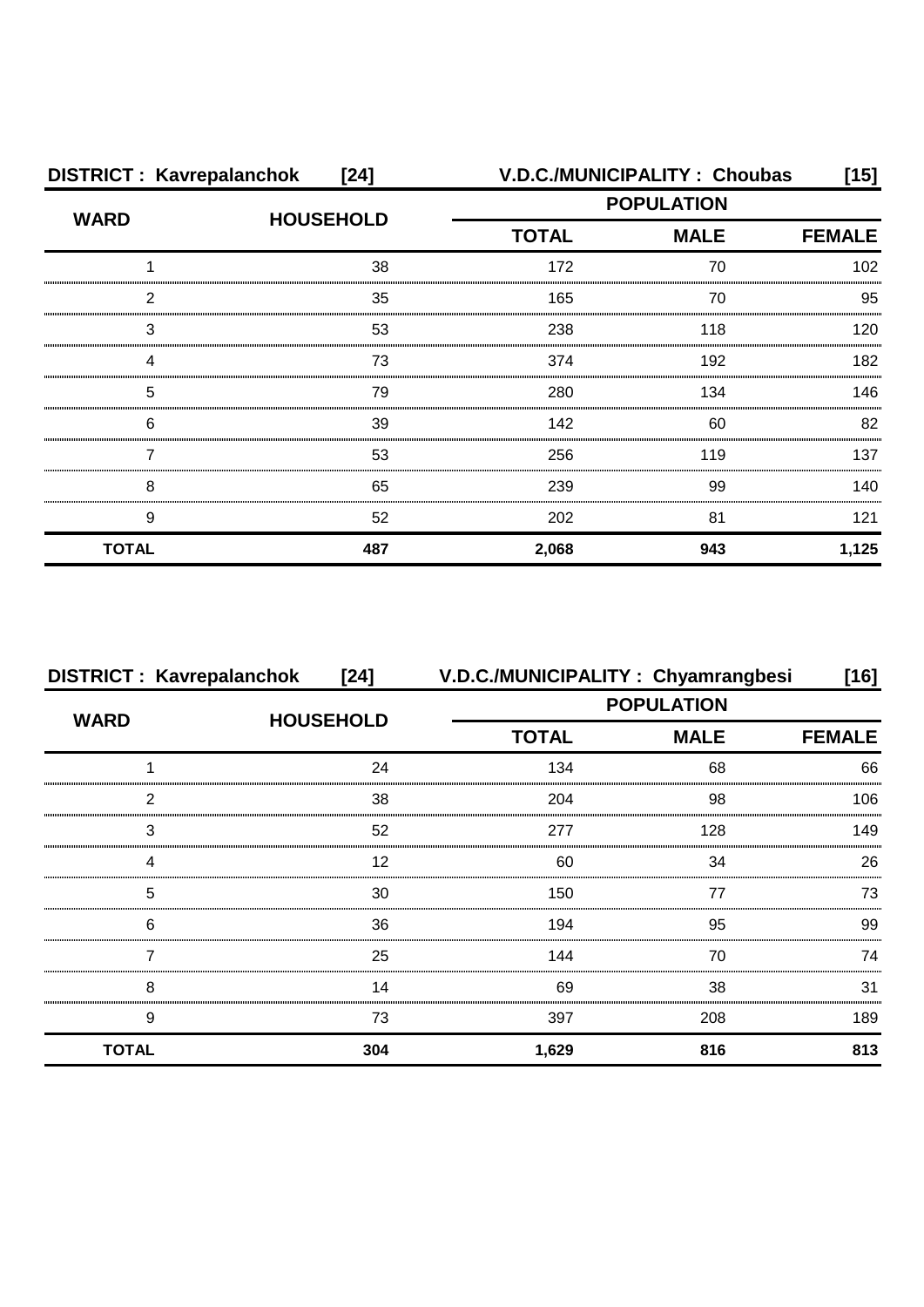| <b>DISTRICT: Kavrepalanchok</b> | $[24]$           | V.D.C./MUNICIPALITY: Chyasing Kharka |                   | [17]          |  |
|---------------------------------|------------------|--------------------------------------|-------------------|---------------|--|
| <b>WARD</b>                     |                  |                                      | <b>POPULATION</b> |               |  |
|                                 | <b>HOUSEHOLD</b> | <b>TOTAL</b>                         | <b>MALE</b>       | <b>FEMALE</b> |  |
|                                 | 63               | 294                                  | 138               | 156           |  |
| 2                               | 92               | 424                                  | 199               | 225           |  |
| 3                               | 81               | 428                                  | 196               | 232           |  |
| 4                               | 30               | 142                                  | 63                | 79            |  |
| 5                               | 63               | 288                                  | 136               | 152           |  |
| 6                               | 108              | 455                                  | 209               | 246           |  |
|                                 | 26               | 118                                  | 56                | 62            |  |
| 8                               | 80               | 373                                  | 165               | 208           |  |
| 9                               | 68               | 267                                  | 123               | 144           |  |
| <b>TOTAL</b>                    | 611              | 2,789                                | 1,285             | 1,504         |  |

|              | <b>DISTRICT: Kavrepalanchok</b><br>$[24]$ |                   | V.D.C./MUNICIPALITY: Dandagaun<br>$[18]$ |               |  |
|--------------|-------------------------------------------|-------------------|------------------------------------------|---------------|--|
| <b>WARD</b>  |                                           | <b>POPULATION</b> |                                          |               |  |
|              | <b>HOUSEHOLD</b>                          | <b>TOTAL</b>      | <b>MALE</b>                              | <b>FEMALE</b> |  |
|              | 15                                        | 80                | 38                                       | 42            |  |
| ⌒            | 66                                        | 407               | 207                                      | 200           |  |
| 3            | 40                                        | 256               | 114                                      | 142           |  |
| Δ            | 43                                        | 265               | 123                                      | 142           |  |
| 5            | 64                                        | 398               | 196                                      | 202           |  |
| 6            | 25                                        | 177               | 89                                       | 88            |  |
|              | 40                                        | 258               | 126                                      | 132           |  |
| 8            | 123                                       | 814               | 393                                      | 421           |  |
| 9            | 68                                        | 449               | 208                                      | 241           |  |
| <b>TOTAL</b> | 484                                       | 3,104             | 1,494                                    | 1,610         |  |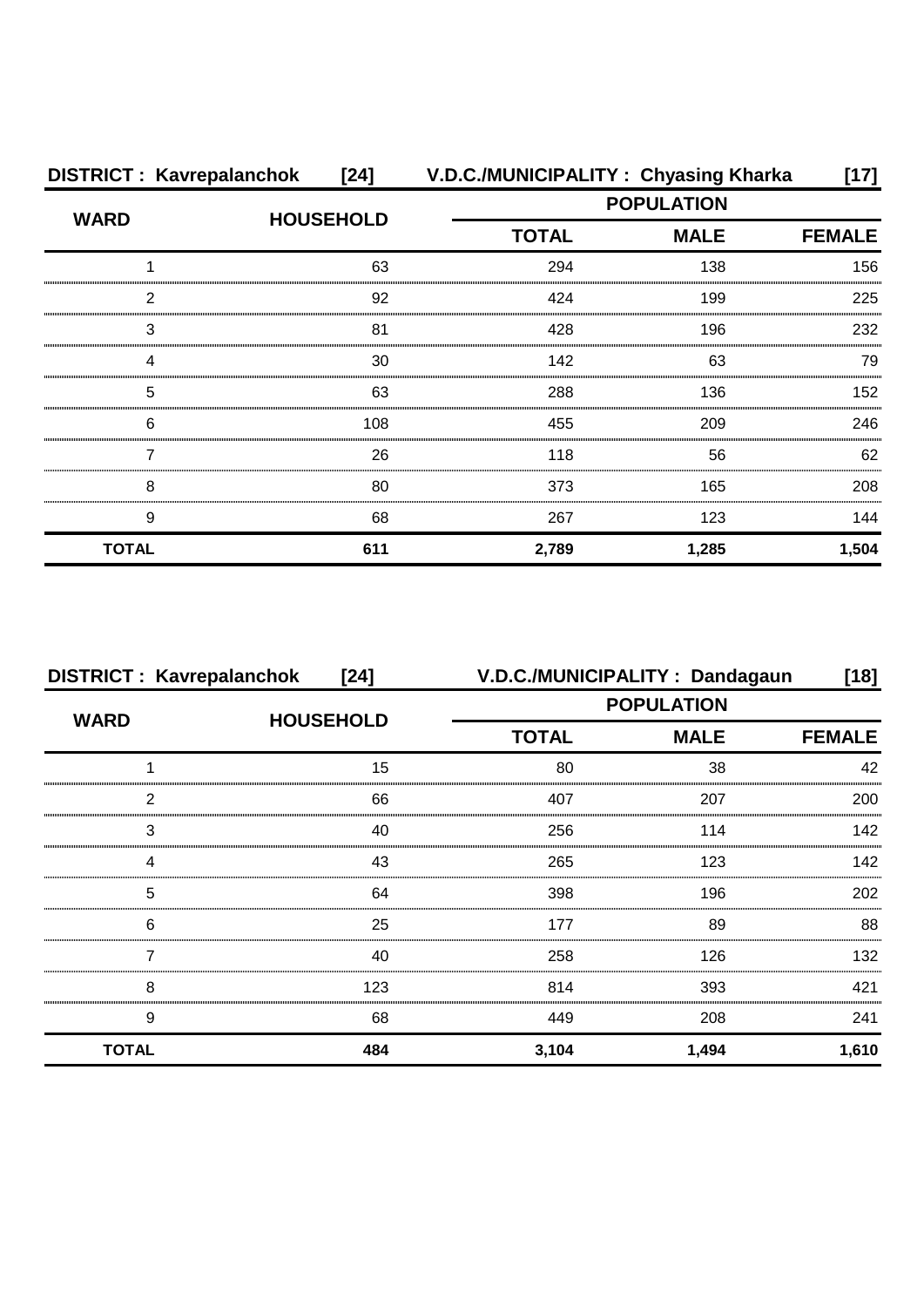|              | DISTRICT: Kavrepalanchok [24] V.D.C./MUNICIPALITY: Dapcha Chatrebhanjh |                   |             | [19]          |
|--------------|------------------------------------------------------------------------|-------------------|-------------|---------------|
| <b>WARD</b>  |                                                                        | <b>POPULATION</b> |             |               |
|              | <b>HOUSEHOLD</b>                                                       | <b>TOTAL</b>      | <b>MALE</b> | <b>FEMALE</b> |
|              | 73                                                                     | 265               | 134         | 131           |
| 2            | 62                                                                     | 254               | 125         | 129           |
| 3            | 126                                                                    | 651               | 287         | 364           |
|              | 53                                                                     | 252               | 122         | 130           |
| 5            | 54                                                                     | 233               | 109         | 124           |
| 6            | 55                                                                     | 246               | 115         | 131           |
|              | 78                                                                     | 284               | 137         | 147           |
| 8            | 57                                                                     | 267               | 115         | 152           |
| 9            | 74                                                                     | 314               | 137         | 177           |
| <b>TOTAL</b> | 632                                                                    | 2,766             | 1,281       | 1,485         |

| <b>DISTRICT: Kavrepalanchok</b> | [24]             | V.D.C./MUNICIPALITY: Daraune Pokhari |                   | [20]  |
|---------------------------------|------------------|--------------------------------------|-------------------|-------|
| <b>WARD</b>                     | <b>HOUSEHOLD</b> |                                      | <b>POPULATION</b> |       |
|                                 |                  | <b>TOTAL</b>                         | <b>MALE</b>       |       |
|                                 | 40               | 176                                  | 83                | 93    |
| 2                               | 95               | 406                                  | 186               | 220   |
| 3                               | 58               | 232                                  | 104               | 128   |
| Δ                               | 116              | 425                                  | 188               | 237   |
| 5                               | 81               | 373                                  | 157               | 216   |
| 6                               | 48               | 203                                  | .91               | 112   |
|                                 | 54               | 222                                  | 106               | 116   |
| 8                               | 82               | 344                                  | 153               | 191   |
| 9                               | 71               | 303                                  | 139               | 164   |
| <b>TOTAL</b>                    | 645              | 2,684                                | 1,207             | 1,477 |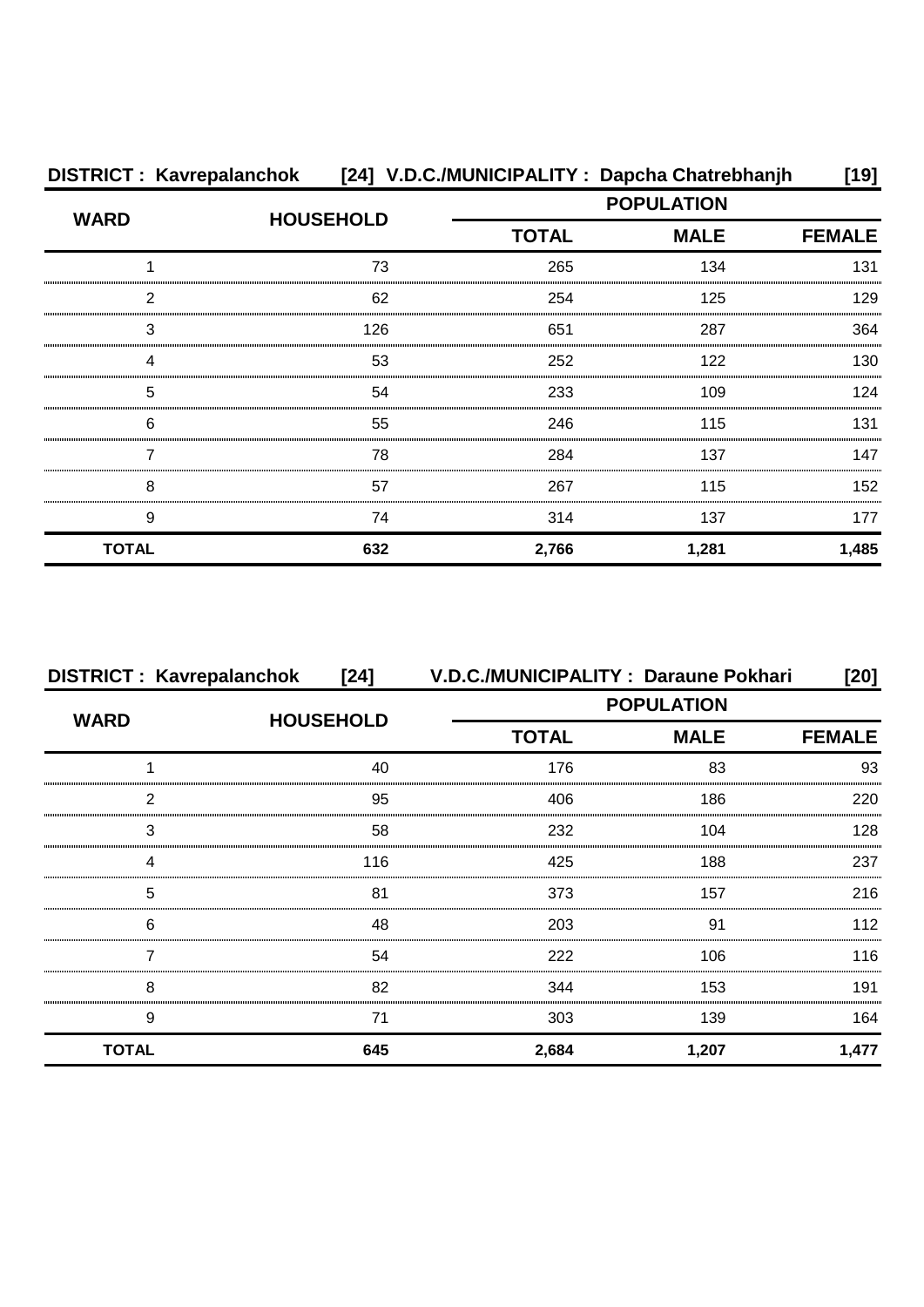| <b>DISTRICT: Kavrepalanchok</b> |                  | [24] V.D.C./MUNICIPALITY: Dewabhumi Baluwa |                   | [21]          |
|---------------------------------|------------------|--------------------------------------------|-------------------|---------------|
|                                 | <b>HOUSEHOLD</b> |                                            | <b>POPULATION</b> |               |
| <b>WARD</b>                     |                  | <b>TOTAL</b>                               | <b>MALE</b>       | <b>FEMALE</b> |
|                                 | 105              | 515                                        | 248               | 267           |
| 2                               | 65               | 328                                        | 175               | 153           |
| 3                               | 157              | 763                                        | 349               | 414           |
|                                 | 133              | 649                                        | 309               | 340           |
| 5                               | 109              | 466                                        | 212               | 254           |
| 6                               | 219              | 1,037                                      | 443               | 594           |
|                                 | 144              | 659                                        | 322               | 337           |
| 8                               | 431              | 1,839                                      | 881               | 958           |
| 9                               | 215              | 882                                        | 390               | 492           |
| <b>TOTAL</b>                    | 1,578            | 7,138                                      | 3,329             | 3,809         |

| <b>DISTRICT: Kavrepalanchok</b><br>[24] |                  | V.D.C./MUNICIPALITY: Devitar<br>$[22]$ |             |               |  |
|-----------------------------------------|------------------|----------------------------------------|-------------|---------------|--|
|                                         |                  | <b>POPULATION</b>                      |             |               |  |
| <b>WARD</b>                             | <b>HOUSEHOLD</b> | <b>TOTAL</b>                           | <b>MALE</b> | <b>FEMALE</b> |  |
|                                         | 72               | 352                                    | 168         | 184           |  |
| 2                                       | 74               | 318                                    | 156         | 162           |  |
| 3                                       | 51               | 200                                    | 88          | 112           |  |
| Δ                                       | 54               | 262                                    | 125         | 137           |  |
| 5                                       | 58               | 247                                    | 120         | 127           |  |
| 6                                       | 67               | 332                                    | 134         | 198           |  |
|                                         | 48               | 251                                    | 110         | 141           |  |
| 8                                       | 90               | 430                                    | 202         | 228           |  |
| 9                                       | 58               | 260                                    | 106         | 154           |  |
| <b>TOTAL</b>                            | 572              | 2,652                                  | 1,209       | 1,443         |  |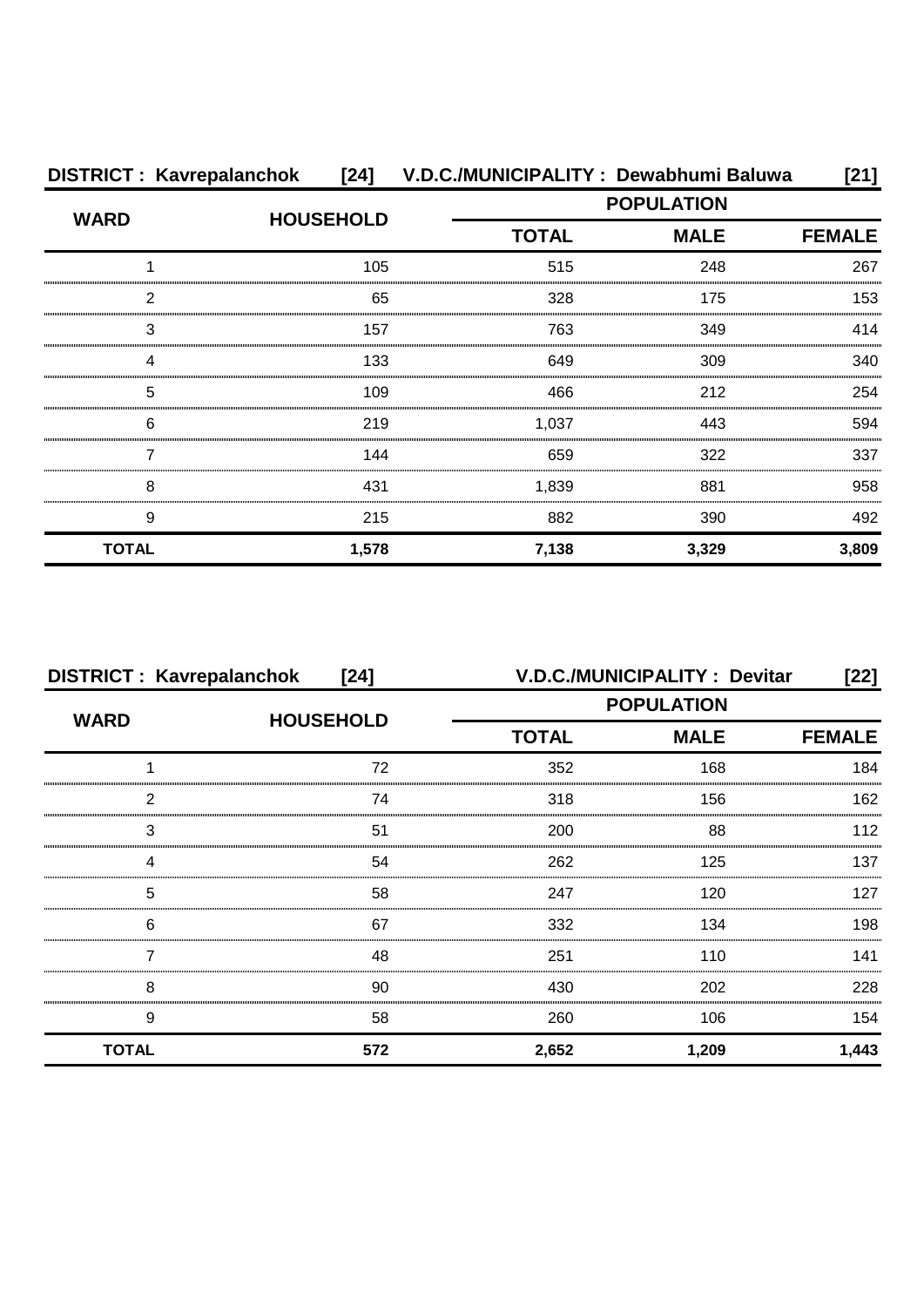|              | DISTRICT: Kavrepalanchok [24] V.D.C./MUNICIPALITY: Dhulikhel Municipality |                   |             | [23]          |  |
|--------------|---------------------------------------------------------------------------|-------------------|-------------|---------------|--|
|              | <b>HOUSEHOLD</b>                                                          | <b>POPULATION</b> |             |               |  |
| <b>WARD</b>  |                                                                           | <b>TOTAL</b>      | <b>MALE</b> | <b>FEMALE</b> |  |
|              | 386                                                                       | 1,816             | 874         | 942           |  |
| 2            | 296                                                                       | 1,287             | 607         | 680           |  |
| 3            | 426                                                                       | 1,831             | 880         | 951           |  |
|              | 187                                                                       | 847               | 404         | 443           |  |
| 5            | 252                                                                       | 1,155             | 572         | 583           |  |
| 6            | 558                                                                       | 2,401             | 1,214       | 1,187         |  |
|              | 820                                                                       | 3.195             | 1.715       | 1.480         |  |
| 8            | 143                                                                       | 785               | 383         | 402           |  |
| 9            | 211                                                                       | 966               | 473         | 493           |  |
| <b>TOTAL</b> | 3,279                                                                     | 14,283            | 7,122       | 7,161         |  |

| <b>DISTRICT: Kavrepalanchok</b><br>[24] |                  | V.D.C./MUNICIPALITY: Dhunkharka<br>[24] |             |               |  |
|-----------------------------------------|------------------|-----------------------------------------|-------------|---------------|--|
| <b>WARD</b>                             |                  | <b>POPULATION</b>                       |             |               |  |
|                                         | <b>HOUSEHOLD</b> | <b>TOTAL</b>                            | <b>MALE</b> | <b>FEMALE</b> |  |
|                                         | 134              | 645                                     | 291         | 354           |  |
| 2                                       | 113              | 537                                     | 262         | 275           |  |
| 3                                       | 83               | 408                                     | 177         | 231           |  |
| 4                                       | 86               | 394                                     | 171         | 223           |  |
| 5                                       | 66               | 330                                     | 157         | 173           |  |
| 6                                       | 213              | 965                                     | 433         | 532           |  |
|                                         | 124              | 618                                     | 293         | 325           |  |
| 8                                       | 142              | 634                                     | 297         | 337           |  |
| 9                                       | 74               | 385                                     | 179         | 206           |  |
| <b>TOTAL</b>                            | 1,035            | 4,916                                   | 2,260       | 2,656         |  |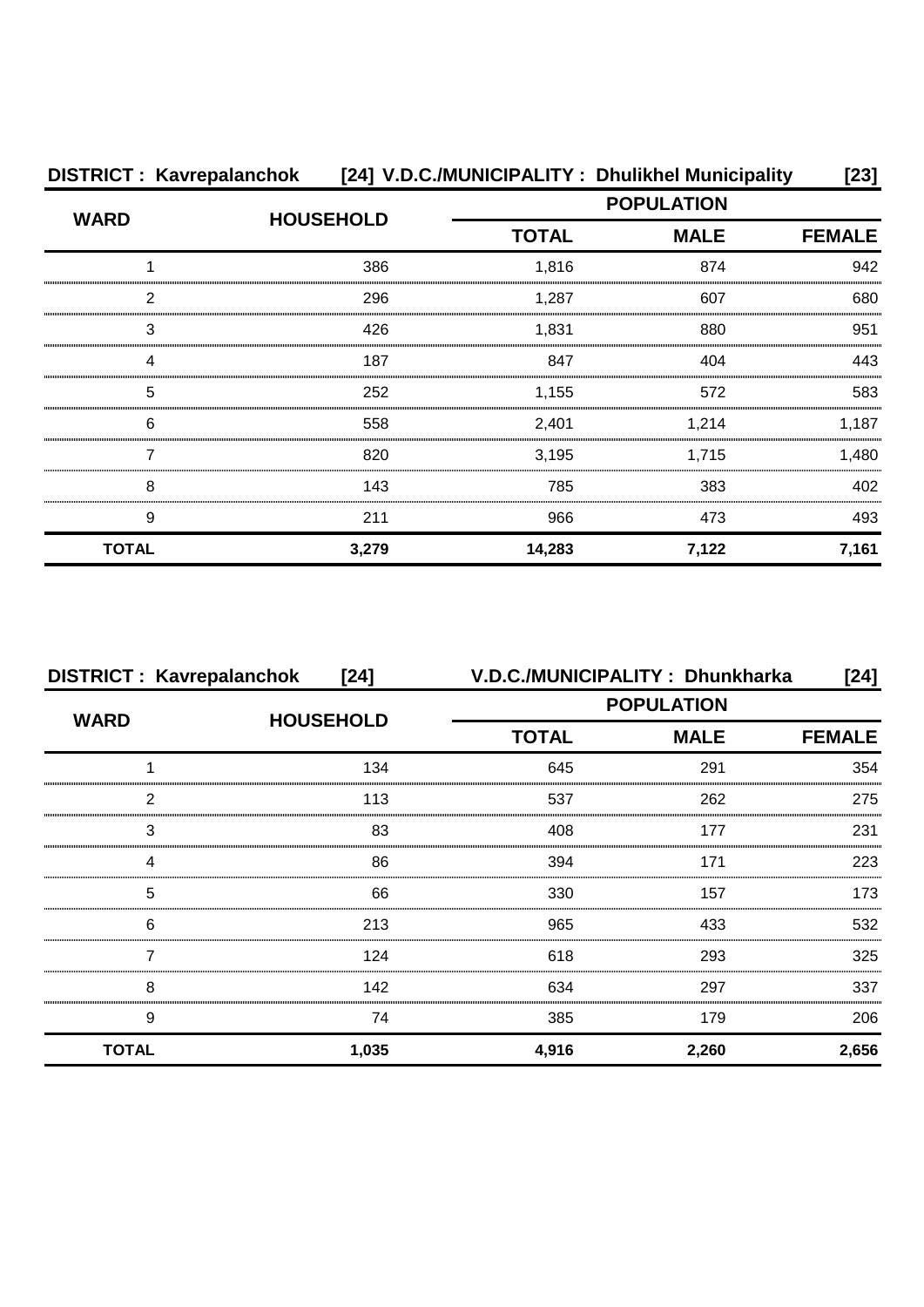| <b>DISTRICT: Kavrepalanchok</b> | $[24]$           | V.D.C./MUNICIPALITY: Dhuseni Siwalaya |                   | [25]          |
|---------------------------------|------------------|---------------------------------------|-------------------|---------------|
| <b>WARD</b>                     |                  |                                       | <b>POPULATION</b> |               |
|                                 | <b>HOUSEHOLD</b> | <b>TOTAL</b>                          | <b>MALE</b>       | <b>FEMALE</b> |
|                                 | 51               | 208                                   | 103               | 105           |
| 2                               | 31               | 130                                   | 63                | 67            |
| 3                               | 12               | 58                                    | 25                | 33            |
|                                 | 35               | 171                                   | 82                | 89            |
| 5                               | 40               | 149                                   | 72                | 77            |
| 6                               | 58               | 298                                   | 136               | 162           |
|                                 | 61               | 275                                   | 113               | 162           |
| 8                               | 48               | 265                                   | 116               | 149           |
| 9                               | 30               | 162                                   | 66                | 96            |
| <b>TOTAL</b>                    | 366              | 1,716                                 | 776               | 940           |

| <b>DISTRICT: Kavrepalanchok</b><br>$[24]$ |                  | V.D.C./MUNICIPALITY : Dolalghat |             |               |
|-------------------------------------------|------------------|---------------------------------|-------------|---------------|
| <b>WARD</b>                               | <b>HOUSEHOLD</b> | <b>POPULATION</b>               |             |               |
|                                           |                  | <b>TOTAL</b>                    | <b>MALE</b> | <b>FEMALE</b> |
|                                           | 68               | 282                             | 141         | 141           |
| 2                                         | 71               | 288                             | 153         | 135           |
| 3                                         | 66               | 362                             | 185         | 177           |
|                                           | 32               | 153                             | 79          | 74            |
| 5                                         | 34               | 164                             | 79          | 85            |
| 6                                         | 26               | 118                             | 52          | 66            |
|                                           | 77               | 345                             | 162         | 183           |
| 8                                         | 59               | 242                             | 122         | 120           |
| 9                                         | 34               | 172                             | 90          | 82            |
| <b>TOTAL</b>                              | 467              | 2,126                           | 1,063       | 1,063         |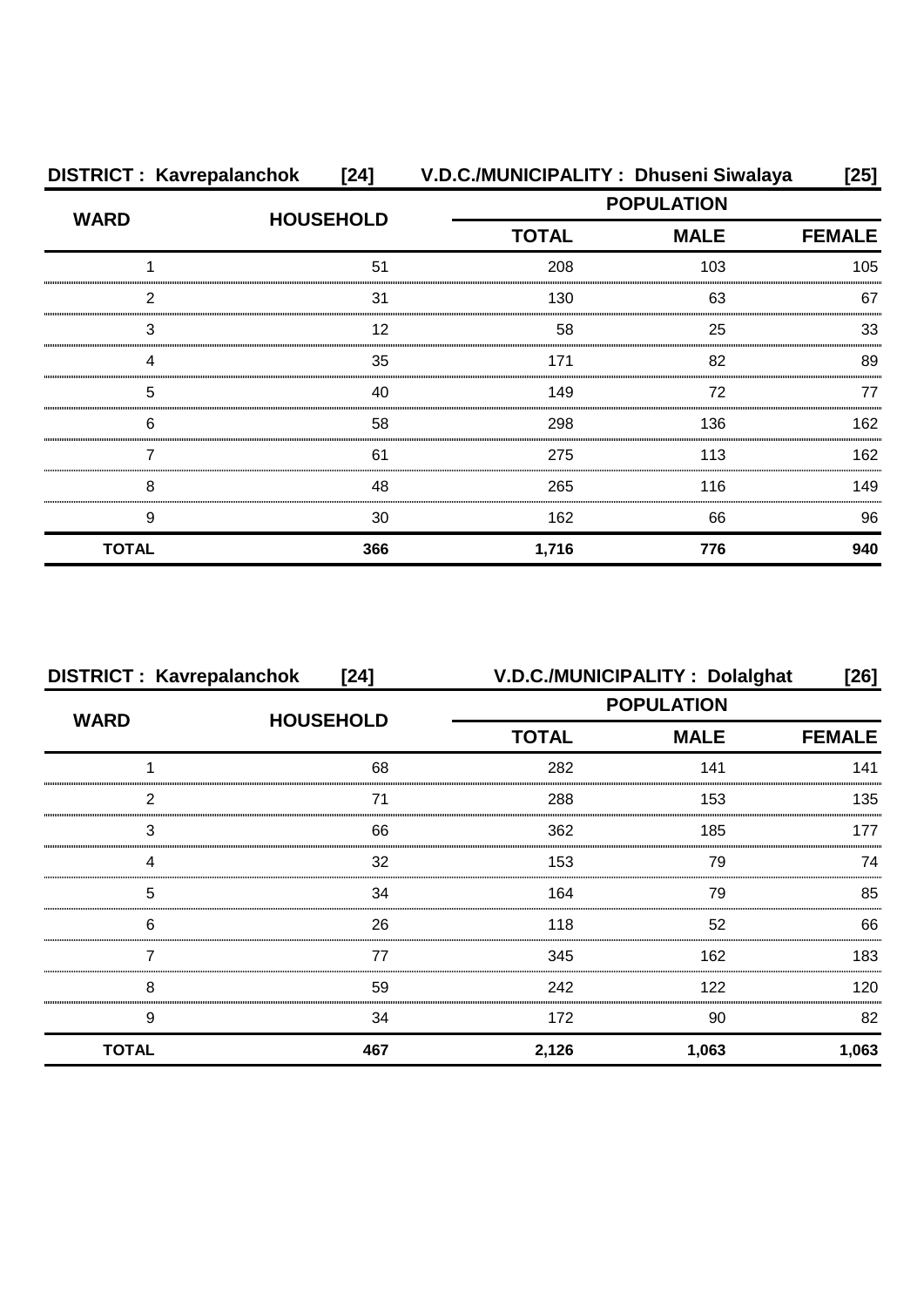| <b>DISTRICT: Kavrepalanchok</b> | $[24]$           |                   | V.D.C./MUNICIPALITY : Falate Bhumlu | [27]          |  |
|---------------------------------|------------------|-------------------|-------------------------------------|---------------|--|
| <b>WARD</b>                     | <b>HOUSEHOLD</b> | <b>POPULATION</b> |                                     |               |  |
|                                 |                  | <b>TOTAL</b>      | <b>MALE</b>                         | <b>FEMALE</b> |  |
|                                 | 37               | 154               | 57                                  | 97            |  |
| 2                               | 25               | 100               | 49                                  | 51            |  |
| 3                               | 15               | 75                | 32                                  | 43            |  |
|                                 | 29               | 104               | 49                                  | 55            |  |
| 5                               | 28               | 93                | 44                                  | 49            |  |
| 6                               | 34               | 128               | 59                                  | 69            |  |
|                                 | 40               | 144               | 63                                  | 81            |  |
| 8                               | 25               | 99                | 41                                  | 58            |  |
| 9                               | 70               | 288               | 132                                 | 156           |  |
| <b>TOTAL</b>                    | 303              | 1,185             | 526                                 | 659           |  |

| <b>DISTRICT: Kavrepalanchok</b> | [24]             |                   | V.D.C./MUNICIPALITY: Falemetar | [28]          |  |
|---------------------------------|------------------|-------------------|--------------------------------|---------------|--|
| <b>WARD</b>                     | <b>HOUSEHOLD</b> | <b>POPULATION</b> |                                |               |  |
|                                 |                  | <b>TOTAL</b>      | <b>MALE</b>                    | <b>FEMALE</b> |  |
|                                 | 90               | 559               | 272                            | 287           |  |
| 2                               | 67               | 406               | 193                            | 213           |  |
| 3                               | 49               | 328               | 160                            | 168           |  |
|                                 | 118              | 773               | 406                            | 367           |  |
| 5                               | 101              | 622               | 306                            | 316           |  |
| 6                               | 105              | 654               | 341                            | 313           |  |
|                                 | 24               | 147               | 75                             | 72            |  |
| 8                               | 40               | 261               | 123                            | 138           |  |
| 9                               | 74               | 484               | 254                            | 230           |  |
| <b>TOTAL</b>                    | 668              | 4,234             | 2,130                          | 2,104         |  |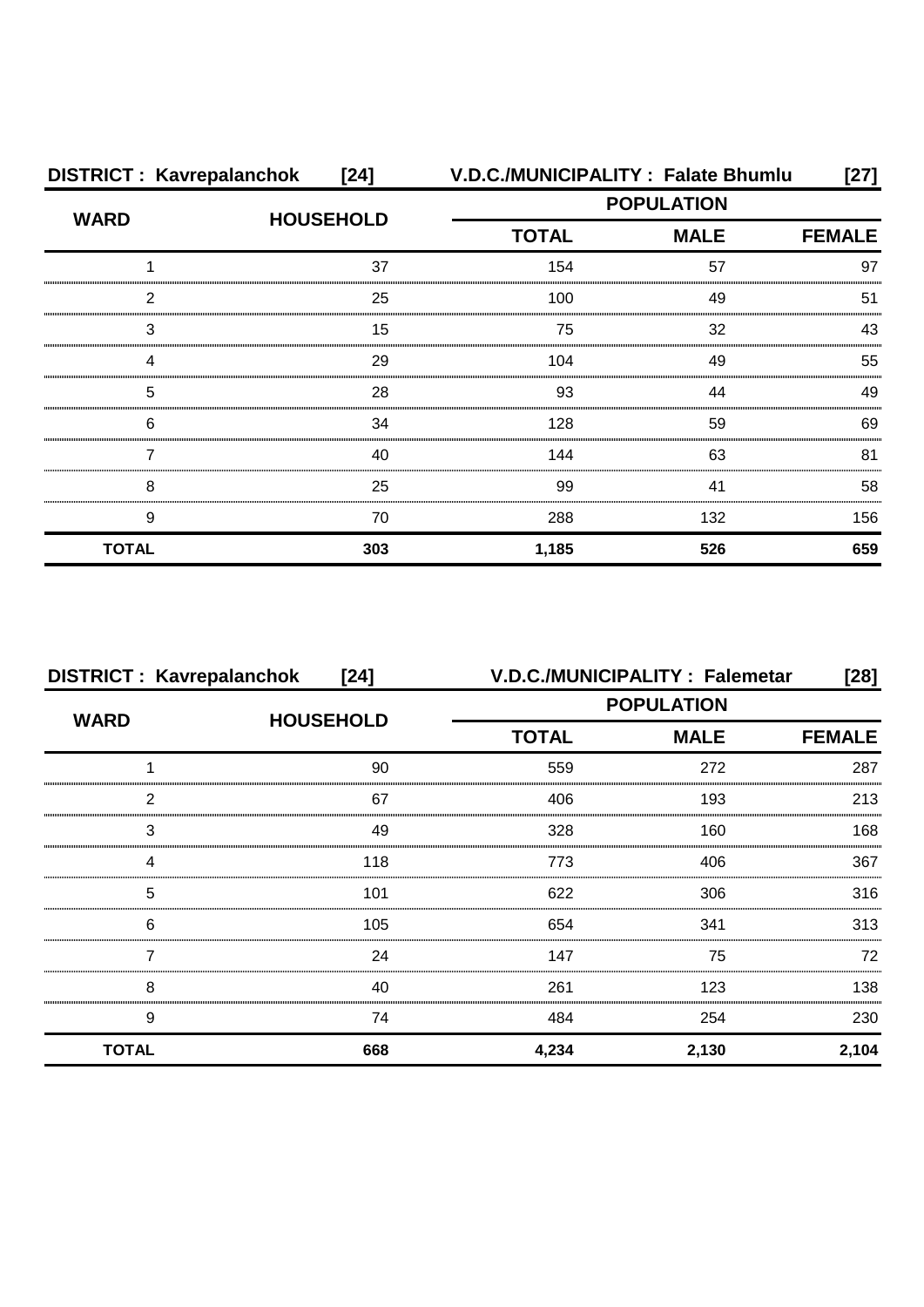| <b>DISTRICT: Kavrepalanchok</b><br>$[24]$ |                  |                   | V.D.C./MUNICIPALITY: Foksingtar | [29]          |  |
|-------------------------------------------|------------------|-------------------|---------------------------------|---------------|--|
| <b>WARD</b>                               | <b>HOUSEHOLD</b> | <b>POPULATION</b> |                                 |               |  |
|                                           |                  | <b>TOTAL</b>      | <b>MALE</b>                     | <b>FEMALE</b> |  |
|                                           | 39               | 246               | 123                             | 123           |  |
| 2                                         | 12               | 75                | 39                              | 36            |  |
| 3                                         | 45               | 283               | 133                             | 150           |  |
| Δ                                         | 35               | 234               | 114                             | 120           |  |
| 5                                         | 41               | 260               | 122                             | 138           |  |
| 6                                         | 35               | 226               | 100                             | 126           |  |
|                                           | 83               | 502               | 252                             | 250           |  |
| 8                                         | 46               | 266               | 115                             | 151           |  |
| 9                                         | 40               | 247               | 106                             | 141           |  |
| <b>TOTAL</b>                              | 376              | 2,339             | 1,104                           | 1,235         |  |

|              | DISTRICT : Kavrepalanchok [24] V.D.C./MUNICIPALITY : Gairi Bisouna Deupur |              |                   | [30]          |
|--------------|---------------------------------------------------------------------------|--------------|-------------------|---------------|
| <b>WARD</b>  |                                                                           |              | <b>POPULATION</b> |               |
|              | <b>HOUSEHOLD</b>                                                          | <b>TOTAL</b> | <b>MALE</b>       | <b>FEMALE</b> |
|              | 108                                                                       | 507          | 226               | 281           |
| ົ            | 141                                                                       | 696          | 311               | 385           |
| 3            | 367                                                                       | 1.591        | 758               | 833           |
| Δ            | 54                                                                        | 218          | 102               | 116           |
| 5            | 111                                                                       | 468          | 220               | 248           |
| 6            | 91                                                                        | 374          | 182               | 192           |
|              | 175                                                                       | 806          | 383               | 423           |
| 8            | 33                                                                        | 130          | 51                | 79            |
| 9            | 123                                                                       | 584          | 264               | 320           |
| <b>TOTAL</b> | 1,203                                                                     | 5,374        | 2,497             | 2,877         |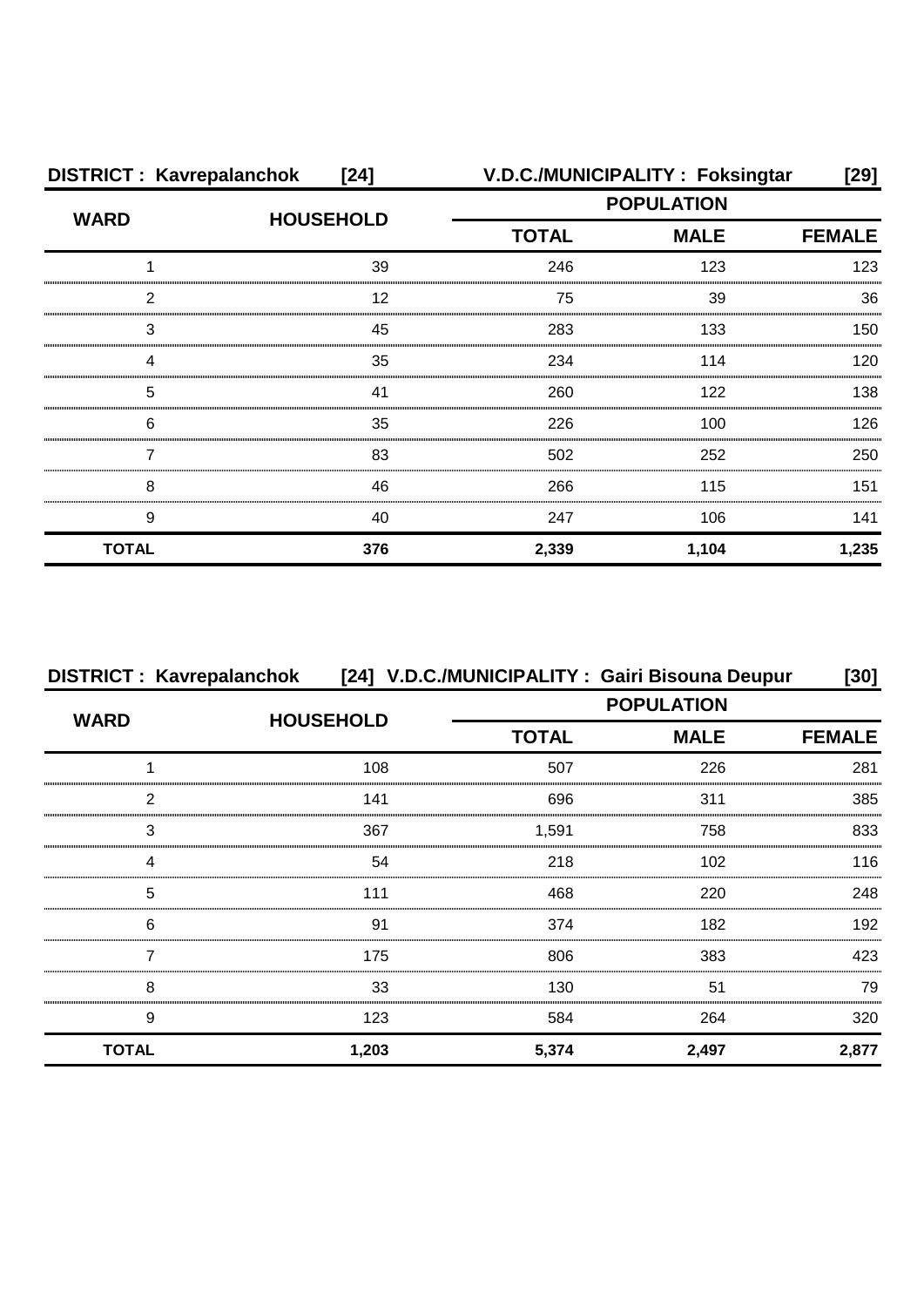| <b>DISTRICT: Kavrepalanchok</b> | $[24]$           | V.D.C./MUNICIPALITY: Ghartichhap |             | [31]          |  |
|---------------------------------|------------------|----------------------------------|-------------|---------------|--|
| <b>WARD</b>                     | <b>HOUSEHOLD</b> | <b>POPULATION</b>                |             |               |  |
|                                 |                  | <b>TOTAL</b>                     | <b>MALE</b> | <b>FEMALE</b> |  |
|                                 | 69               | 455                              | 215         | 240           |  |
| 2                               | 57               | 366                              | 177         | 189           |  |
| 3                               | 42               | 312                              | 146         | 166           |  |
| Δ                               | 24               | 161                              | 78          | 83            |  |
| 5                               | 68               | 421                              | 203         | 218           |  |
| 6                               | 26               | 136                              | 67          | 69            |  |
|                                 | 57               | 334                              | 168         | 166           |  |
| 8                               | 45               | 289                              | 140         | 149           |  |
| 9                               | 23               | 138                              | 70          | 68            |  |
| <b>TOTAL</b>                    | 411              | 2,612                            | 1,264       | 1,348         |  |

|              | <b>DISTRICT: Kavrepalanchok</b><br>[24] |                   | <b>V.D.C./MUNICIPALITY: Gokule</b> | [32]          |  |
|--------------|-----------------------------------------|-------------------|------------------------------------|---------------|--|
| <b>WARD</b>  | <b>HOUSEHOLD</b>                        | <b>POPULATION</b> |                                    |               |  |
|              |                                         | <b>TOTAL</b>      | <b>MALE</b>                        | <b>FEMALE</b> |  |
|              | 34                                      | 214               | 105                                | 109           |  |
| 2            | 73                                      | 420               | 214                                | 206           |  |
| 3            | 148                                     | 942               | 473                                | 469           |  |
|              | 98                                      | 606               | 321                                | 285           |  |
| 5            | 63                                      | 343               | 153                                | 190           |  |
| 6            | 87                                      | 588               | 286                                | 302           |  |
|              | 110                                     | 780               | 392                                | 388           |  |
| 8            | 104                                     | 684               | 353                                | 331           |  |
| 9            | 35                                      | 260               | 126                                | 134           |  |
| <b>TOTAL</b> | 752                                     | 4,837             | 2,423                              | 2,414         |  |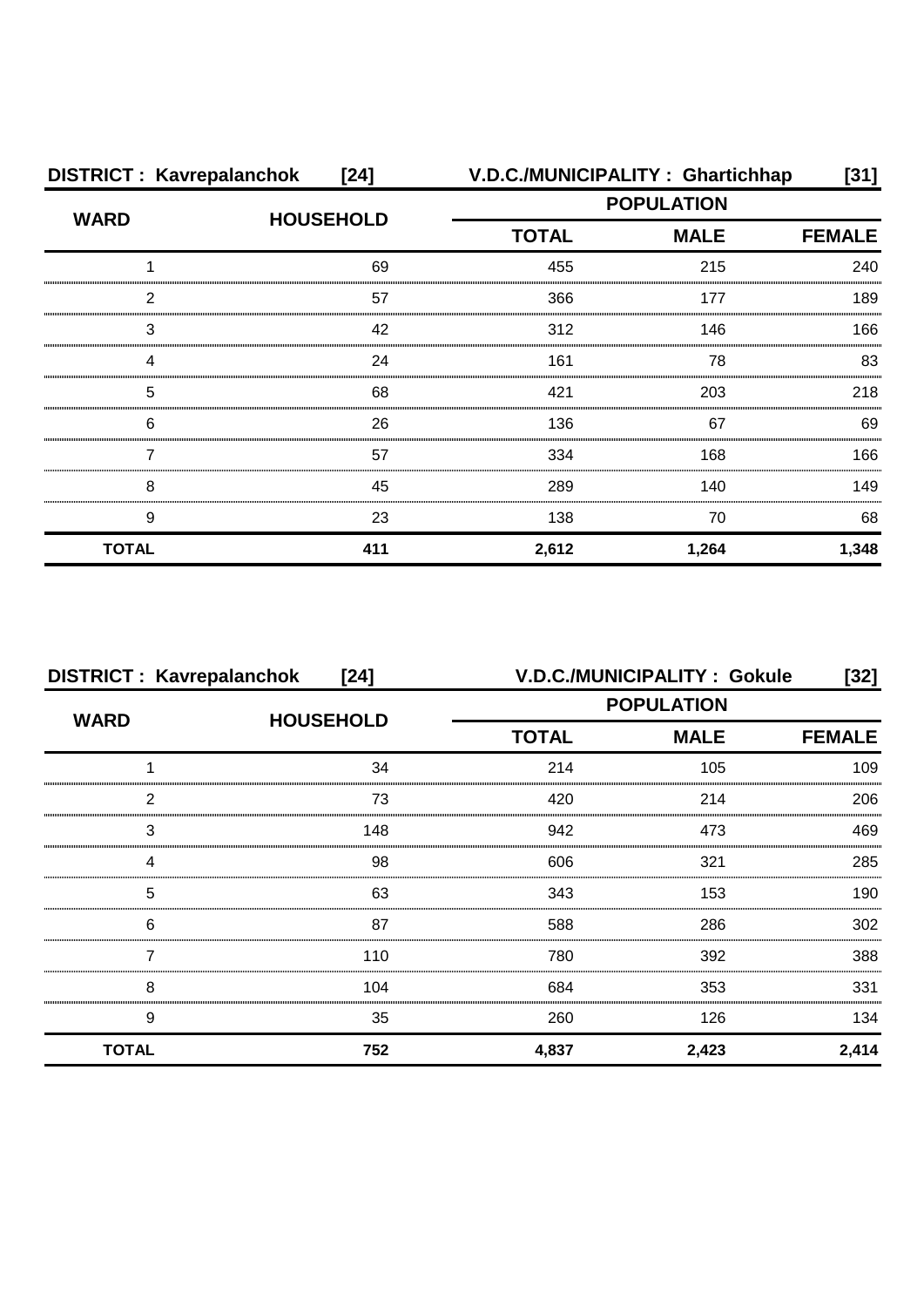| <b>DISTRICT: Kavrepalanchok</b><br>$[24]$ |                  |                   | V.D.C./MUNICIPALITY: Gothpani | $[33]$        |  |
|-------------------------------------------|------------------|-------------------|-------------------------------|---------------|--|
| <b>WARD</b>                               | <b>HOUSEHOLD</b> | <b>POPULATION</b> |                               |               |  |
|                                           |                  | <b>TOTAL</b>      | <b>MALE</b>                   | <b>FEMALE</b> |  |
|                                           | 69               | 255               | 127                           | 128           |  |
| 2                                         | 59               | 252               | 103                           | 149           |  |
| 3                                         | 53               | 243               | 117                           | 126           |  |
| Δ                                         | 63               | 299               | 146                           | 153           |  |
| 5                                         | 50               | 166               | 73                            | 93            |  |
| 6                                         | 40               | 186               | 70                            | 116           |  |
|                                           | 31               | 130               | 63                            | 67            |  |
| 8                                         | 82               | 410               | 207                           | 203           |  |
| 9                                         | 71               | 351               | 165                           | 186           |  |
| <b>TOTAL</b>                              | 518              | 2,292             | 1,071                         | 1,221         |  |

| <b>DISTRICT: Kavrepalanchok</b> | $[24]$           | V.D.C./MUNICIPALITY: Hokse Bazar |             | $[34]$        |  |
|---------------------------------|------------------|----------------------------------|-------------|---------------|--|
| <b>WARD</b>                     | <b>HOUSEHOLD</b> | <b>POPULATION</b>                |             |               |  |
|                                 |                  | <b>TOTAL</b>                     | <b>MALE</b> | <b>FEMALE</b> |  |
|                                 | 131              | 739                              | 384         | 355           |  |
| 2                               | 112              | 583                              | 290         | 293           |  |
| 3                               | 188              | 886                              | 421         | 465           |  |
|                                 | 102              | 498                              | 242         | 256           |  |
| 5                               | 133              | 607                              | 296         | 311           |  |
| 6                               | 125              | 571                              | 268         | 303           |  |
|                                 | 31               | 115                              | 52          | 63            |  |
| 8                               | 84               | 361                              | 167         | 194           |  |
| 9                               | 64               | 253                              | 107         | 146           |  |
| <b>TOTAL</b>                    | 970              | 4,613                            | 2,227       | 2,386         |  |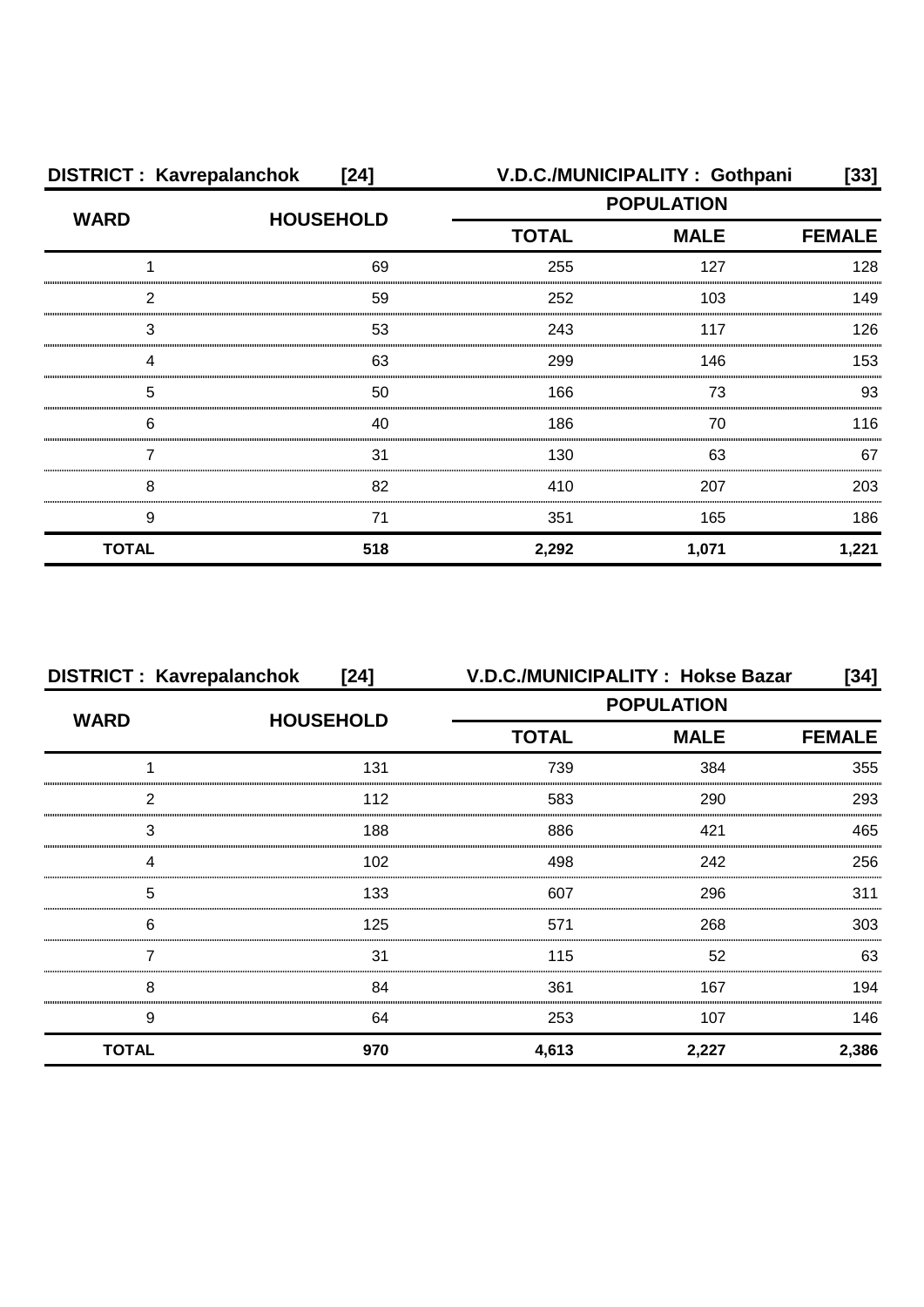| <b>DISTRICT: Kavrepalanchok</b> | [24]             | V.D.C./MUNICIPALITY: Jaisithok Mandan |                   | [35]          |  |
|---------------------------------|------------------|---------------------------------------|-------------------|---------------|--|
| <b>WARD</b>                     |                  |                                       | <b>POPULATION</b> |               |  |
|                                 | <b>HOUSEHOLD</b> | <b>TOTAL</b>                          | <b>MALE</b>       | <b>FEMALE</b> |  |
|                                 | 47               | 194                                   | 79                | 115           |  |
| 2                               | 87               | 387                                   | 174               | 213           |  |
| 3                               | 70               | 305                                   | 144               | 161           |  |
| 4                               | 163              | 760                                   | 343               | 417           |  |
| 5                               | 41               | 164                                   | 74                | 90            |  |
| 6                               | 31               | 134                                   | 60                | 74            |  |
|                                 | 56               | 256                                   | 113               | 143           |  |
| 8                               | 41               | 180                                   | 86                | 94            |  |
| 9                               | 131              | 585                                   | 285               | 300           |  |
| <b>TOTAL</b>                    | 667              | 2,965                                 | 1,358             | 1,607         |  |

| <b>DISTRICT: Kavrepalanchok</b> | $[24]$           | V.D.C./MUNICIPALITY: Jyamdi Mandan |             | [36]          |  |
|---------------------------------|------------------|------------------------------------|-------------|---------------|--|
|                                 |                  | <b>POPULATION</b>                  |             |               |  |
| <b>WARD</b>                     | <b>HOUSEHOLD</b> | <b>TOTAL</b>                       | <b>MALE</b> | <b>FEMALE</b> |  |
|                                 | 84               | 349                                | 164         | 185           |  |
| ົ                               | 121              | 499                                | 239         | 260           |  |
| 3                               | 130              | 624                                | 295         | 329           |  |
|                                 | 96               | 407                                | 190         | 217           |  |
| 5                               | 135              | 639                                | 313         | 326           |  |
| 6                               | 129              | 570                                | 260         | 310           |  |
|                                 | 148              | 648                                | 303         | 345           |  |
| 8                               | 148              | 654                                | 317         | 337           |  |
| 9                               | 99               | 488                                | 228         | 260           |  |
| <b>TOTAL</b>                    | 1,090            | 4,878                              | 2,309       | 2,569         |  |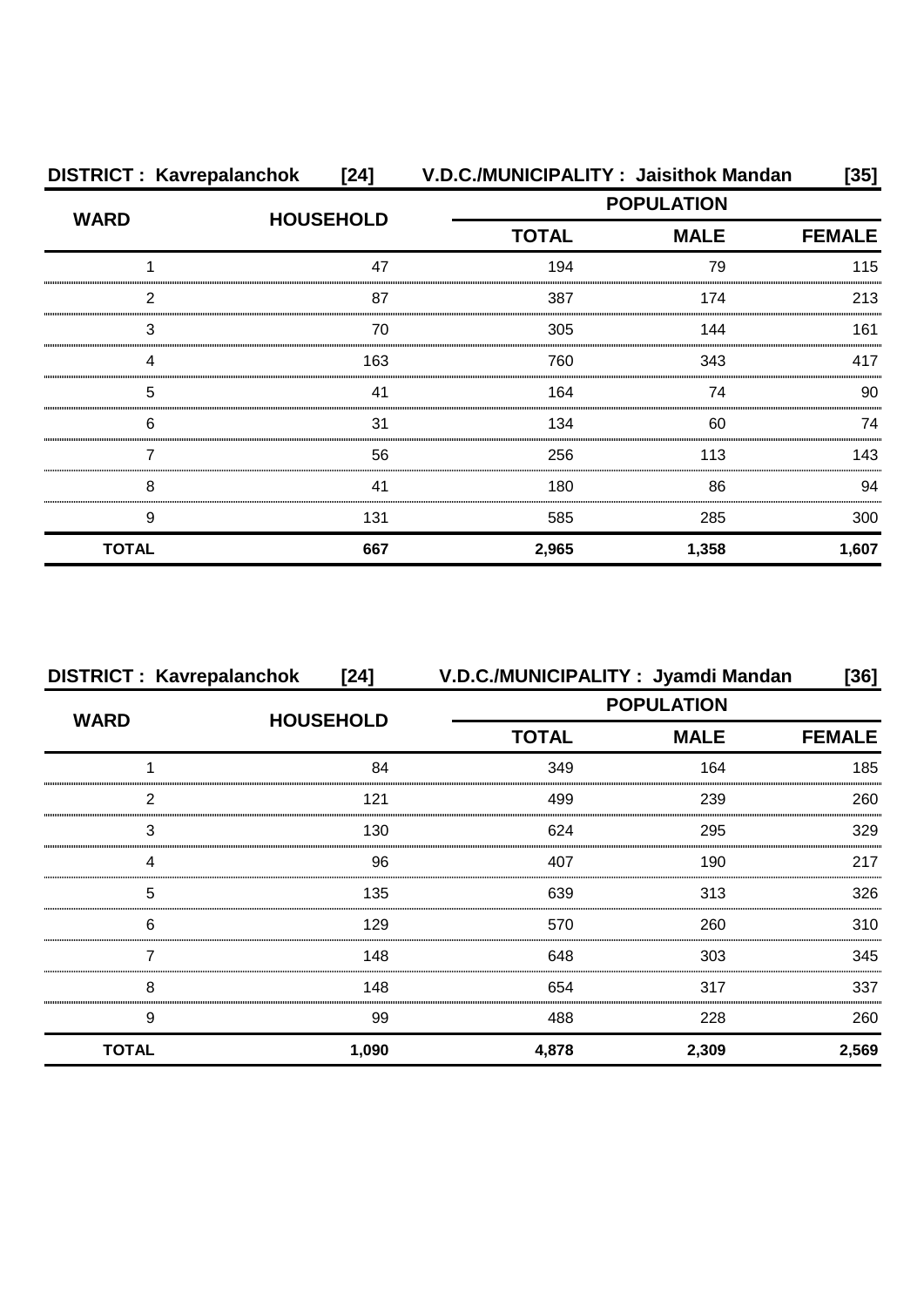| <b>DISTRICT: Kavrepalanchok</b> | $[24]$           | V.D.C./MUNICIPALITY: Kalati Bhumidanda |                   | [37]          |  |
|---------------------------------|------------------|----------------------------------------|-------------------|---------------|--|
| <b>WARD</b>                     | <b>HOUSEHOLD</b> |                                        | <b>POPULATION</b> |               |  |
|                                 |                  | <b>TOTAL</b>                           | <b>MALE</b>       | <b>FEMALE</b> |  |
|                                 | 130              | 626                                    | 307               | 319           |  |
| 2                               | 65               | 316                                    | 148               | 168           |  |
| 3                               | 46               | 234                                    | 108               | 126           |  |
| 4                               | 46               | 231                                    | 110               | 121           |  |
| 5                               | 102              | 440                                    | 193               | 247           |  |
| 6                               | 72               | 298                                    | 115               | 183           |  |
|                                 | 100              | 472                                    | 235               | 237           |  |
| 8                               | 74               | 373                                    | 174               | 199           |  |
| 9                               | 131              | 648                                    | 304               | 344           |  |
| <b>TOTAL</b>                    | 766              | 3,638                                  | 1,694             | 1,944         |  |

| <b>DISTRICT: Kavrepalanchok</b> | [24]             | V.D.C./MUNICIPALITY: Kanpur Kalapani |                   | $[38]$        |
|---------------------------------|------------------|--------------------------------------|-------------------|---------------|
| <b>WARD</b>                     | <b>HOUSEHOLD</b> |                                      | <b>POPULATION</b> |               |
|                                 |                  | <b>TOTAL</b>                         | <b>MALE</b>       | <b>FEMALE</b> |
|                                 | 91               | 367                                  | 157               | 210           |
| 2                               | 70               | 318                                  | 146               | 172           |
| 3                               | 94               | 445                                  | 219               | 226           |
|                                 | 116              | 614                                  | 299               | 315           |
| 5                               | 82               | 401                                  | 200               | 201           |
| 6                               | 116              | 632                                  | 308               | 324           |
|                                 | 122              | 554                                  | 268               | 286           |
| 8                               | 116              | 579                                  | 251               | 328           |
| 9                               | 115              | 466                                  | 203               | 263           |
| <b>TOTAL</b>                    | 922              | 4,376                                | 2,051             | 2,325         |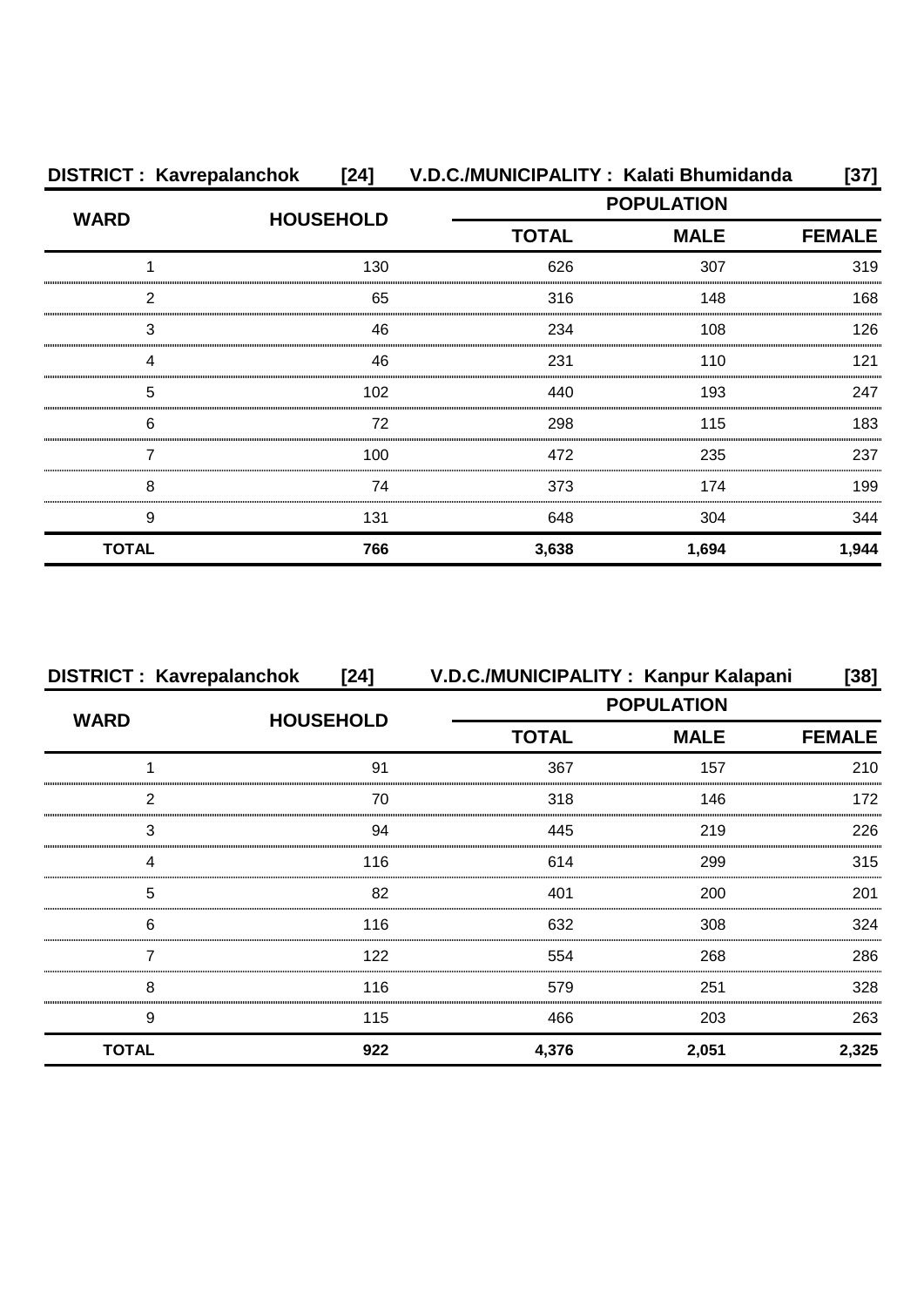| <b>DISTRICT: Kavrepalanchok</b> | $[24]$           |                   | V.D.C./MUNICIPALITY : Katike Deurali | $[39]$        |  |
|---------------------------------|------------------|-------------------|--------------------------------------|---------------|--|
| <b>WARD</b>                     | <b>HOUSEHOLD</b> | <b>POPULATION</b> |                                      |               |  |
|                                 |                  | <b>TOTAL</b>      | <b>MALE</b>                          | <b>FEMALE</b> |  |
|                                 | 65               | 282               | 143                                  | 139           |  |
| 2                               | 85               | 368               | 178                                  | 190           |  |
| 3                               | 53               | 231               | 101                                  | 130           |  |
| ⊿                               | 111              | 538               | 255                                  | 283           |  |
| 5                               | 49               | 238               | 111                                  | 127           |  |
| 6                               | 57               | 280               | 135                                  | 145           |  |
|                                 | 136              | 566               | 256                                  | 310           |  |
| 8                               | 56               | 293               | 142                                  | 151           |  |
| 9                               | 63               | 265               | 124                                  | 141           |  |
| <b>TOTAL</b>                    | 675              | 3,061             | 1,445                                | 1,616         |  |

| <b>DISTRICT: Kavrepalanchok</b> | $[24]$           | V.D.C./MUNICIPALITY: Katunje Besi |                   | $[40]$        |
|---------------------------------|------------------|-----------------------------------|-------------------|---------------|
| <b>WARD</b>                     |                  |                                   | <b>POPULATION</b> |               |
|                                 | <b>HOUSEHOLD</b> | <b>TOTAL</b>                      | <b>MALE</b>       | <b>FEMALE</b> |
|                                 | 75               | 339                               | 172               | 167           |
| っ                               | 27               | 119                               | 57                | 62            |
| З                               | 56               | 301                               | 152               | 149           |
|                                 | 73               | 356                               | 168               | 188           |
| 5                               | 89               | 419                               | 196               | 223           |
| 6                               | 49               | 263                               | 131               | 132           |
|                                 | 21               | 113                               | 55                | 58            |
| 8                               | 62               | 281                               | 137               | 144           |
| 9                               | 45               | 208                               | 94                | 114           |
| <b>TOTAL</b>                    | 497              | 2,399                             | 1,162             | 1,237         |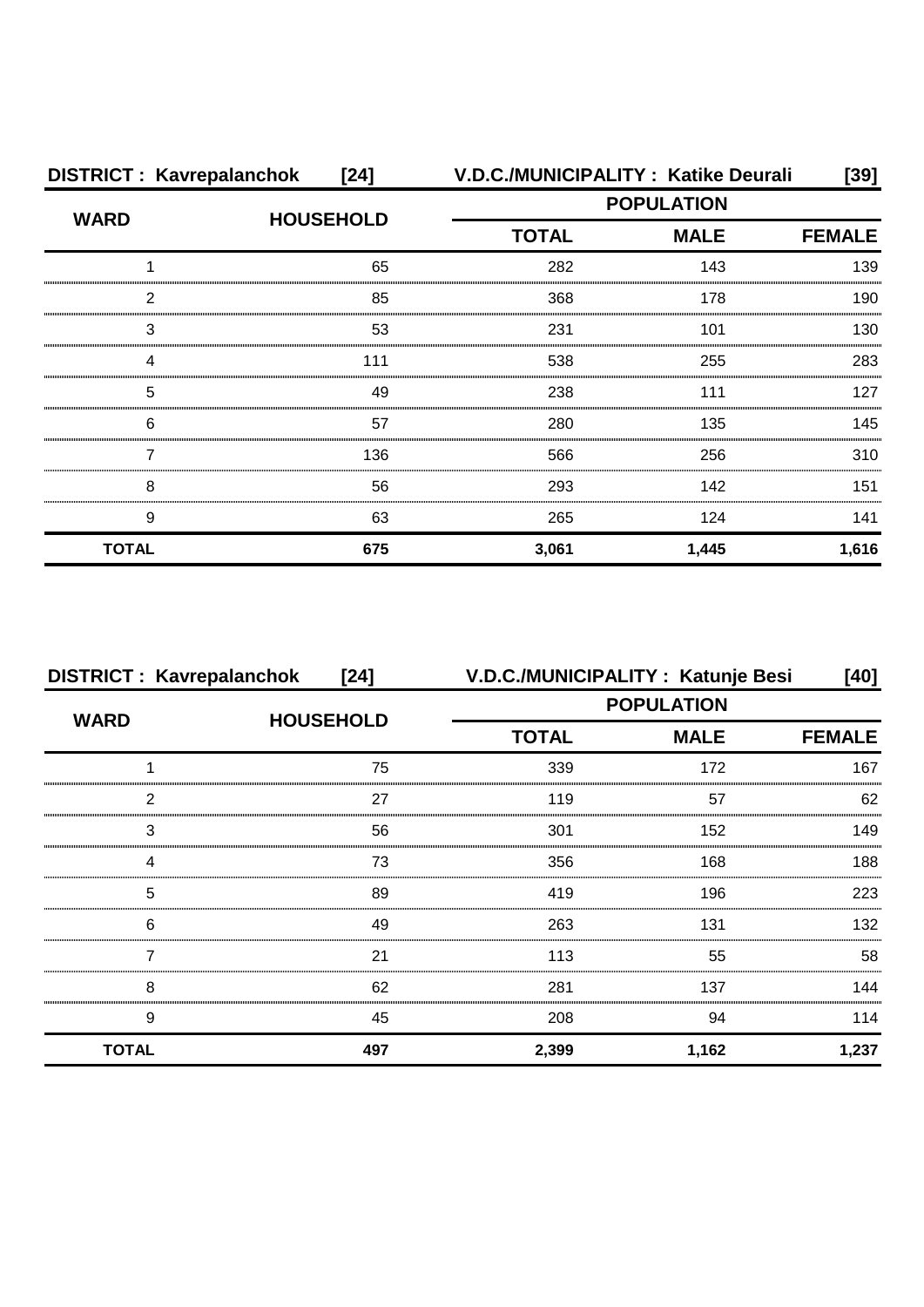| <b>DISTRICT: Kavrepalanchok</b> |                  | [24] D.C./MUNICIPALITY: Kavre Nitya Chandeswor |             | [41]          |
|---------------------------------|------------------|------------------------------------------------|-------------|---------------|
| <b>WARD</b>                     | <b>HOUSEHOLD</b> | <b>POPULATION</b>                              |             |               |
|                                 |                  | <b>TOTAL</b>                                   | <b>MALE</b> | <b>FEMALE</b> |
|                                 | 113              | 514                                            | 227         | 287           |
| 2                               | 70               | 350                                            | 148         | 202           |
| 3                               | 84               | 374                                            | 177         | 197           |
| ⊿                               | 118              | 564                                            | 259         | 305           |
| 5                               | 100              | 487                                            | 222         | 265           |
| 6                               | 246              | 1,167                                          | 562         | 605           |
|                                 | 114              | 570                                            | 282         | 288           |
| 8                               | 119              | 528                                            | 235         | 293           |
| 9                               | 78               | 373                                            | 170         | 203           |
| <b>TOTAL</b>                    | 1,042            | 4,927                                          | 2,282       | 2,645         |

| <b>DISTRICT: Kavrepalanchok</b> | $[24]$           |              | V.D.C./MUNICIPALITY : Khahare Pangu | [42]          |
|---------------------------------|------------------|--------------|-------------------------------------|---------------|
| <b>WARD</b>                     | <b>HOUSEHOLD</b> |              | <b>POPULATION</b>                   |               |
|                                 |                  | <b>TOTAL</b> | <b>MALE</b>                         | <b>FEMALE</b> |
|                                 | 37               | 172          | 80                                  | 92            |
| 2                               | 45               | 200          | 104                                 | 96            |
| 3                               | 61               | 281          | 119                                 | 162           |
| Δ                               | 53               | 200          | 89                                  | 111           |
| 5                               | 89               | 344          | 149                                 | 195           |
| 6                               | 114              | 527          | 243                                 | 284           |
|                                 | 47               | 204          | 107                                 | 97            |
| 8                               | 49               | 211          | 98                                  | 113           |
| 9                               | 64               | 255          | 123                                 | 132           |
| <b>TOTAL</b>                    | 559              | 2,394        | 1,112                               | 1,282         |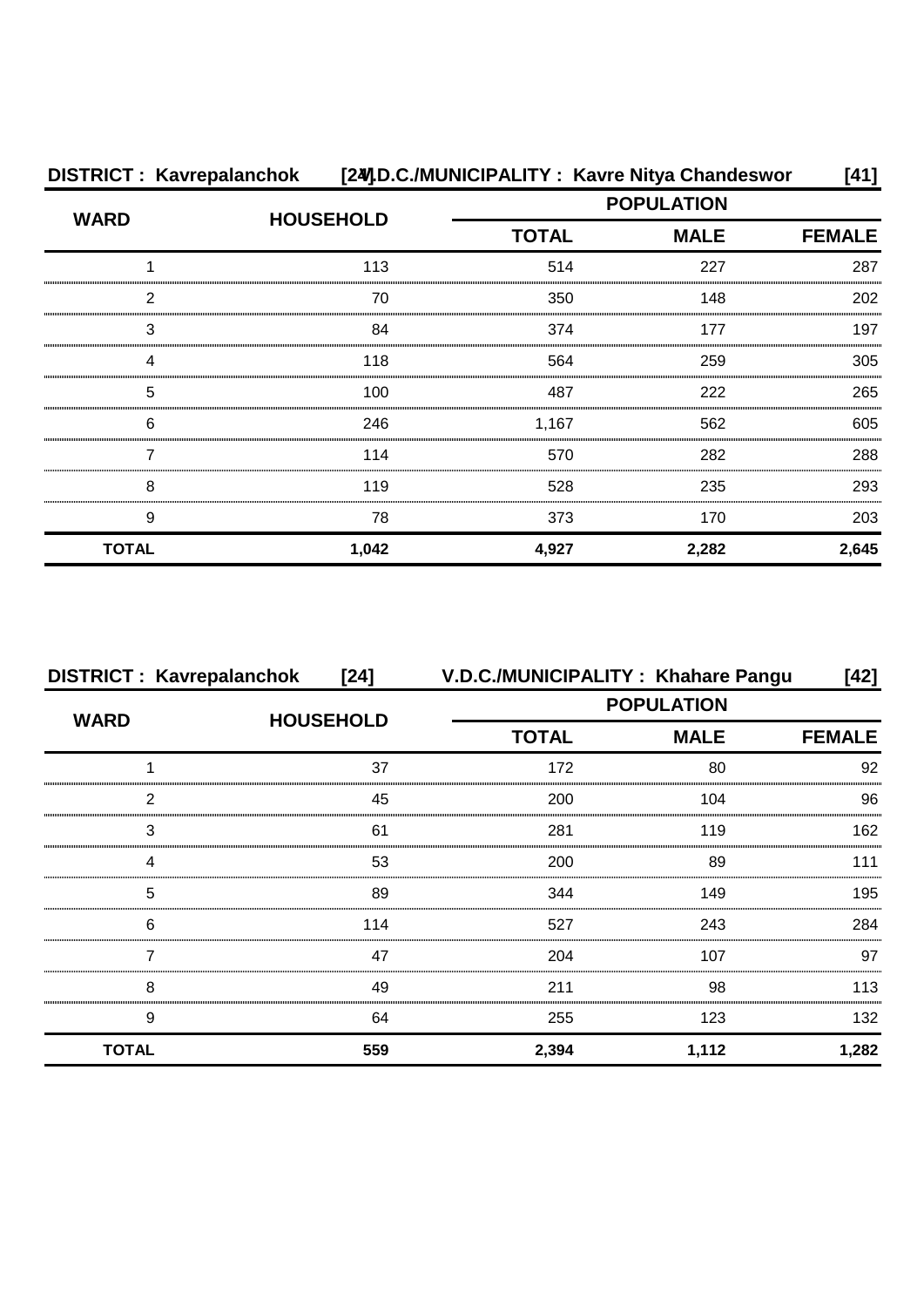| <b>DISTRICT: Kavrepalanchok</b> | $[24]$           |              | V.D.C./MUNICIPALITY: Khanalthok | [43]          |
|---------------------------------|------------------|--------------|---------------------------------|---------------|
| <b>WARD</b>                     | <b>HOUSEHOLD</b> |              | <b>POPULATION</b>               |               |
|                                 |                  | <b>TOTAL</b> | <b>MALE</b>                     | <b>FEMALE</b> |
|                                 | 108              | 545          | 278                             | 267           |
| 2                               | 136              | 642          | 285                             | 357           |
| 3                               | 77               | 337          | 155                             | 182           |
| Δ                               | 173              | 767          | 349                             | 418           |
| 5                               | 117              | 449          | 198                             | 251           |
| 6                               | 74               | 326          | 152                             | 174           |
|                                 | 261              | 1,077        | 526                             | 551           |
| 8                               | 48               | 237          | 111                             | 126           |
| 9                               | 88               | 327          | 140                             | 187           |
| <b>TOTAL</b>                    | 1,082            | 4,707        | 2,194                           | 2,513         |

| <b>DISTRICT: Kavrepalanchok</b> | [24]             | V.D.C./MUNICIPALITY: Kharelthok |             | [44]          |  |
|---------------------------------|------------------|---------------------------------|-------------|---------------|--|
| <b>WARD</b>                     | <b>HOUSEHOLD</b> | <b>POPULATION</b>               |             |               |  |
|                                 |                  | <b>TOTAL</b>                    | <b>MALE</b> | <b>FEMALE</b> |  |
|                                 | 50               | 167                             | 76          | 91            |  |
| າ                               | 100              | 367                             | 174         | 193           |  |
| 3                               | 142              | 609                             | 272         | 337           |  |
|                                 | 28               | 86                              | 34          | 52            |  |
| 5                               | 42               | 183                             | 82          | 101           |  |
| 6                               | 60               | 225                             | 98          | 127           |  |
|                                 | 100              | 386                             | 166         | 220           |  |
| 8                               | 80               | 286                             | 133         | 153           |  |
| 9                               | 24               | 80                              | 35          | 45            |  |
| <b>TOTAL</b>                    | 626              | 2,389                           | 1,070       | 1,319         |  |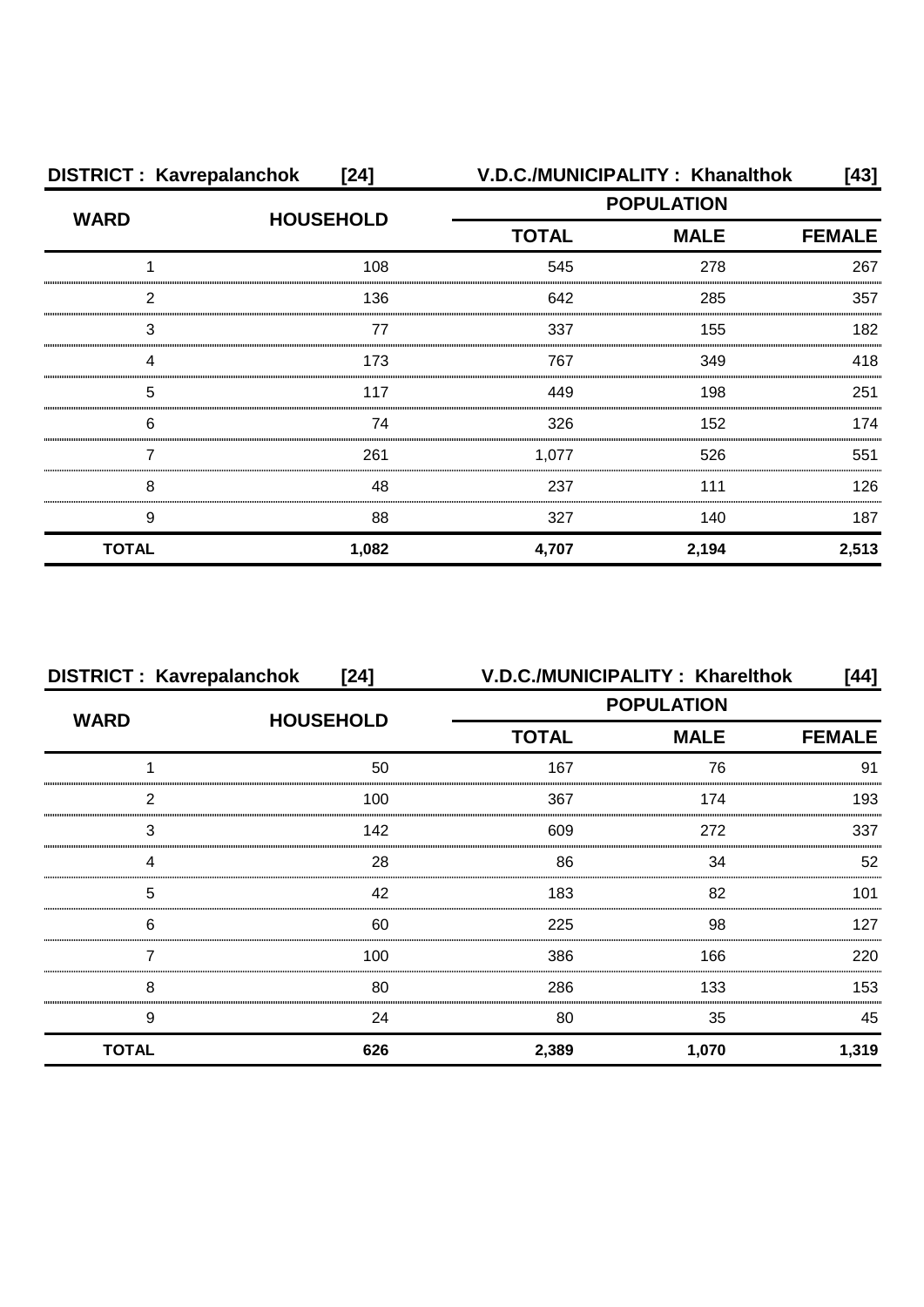| <b>DISTRICT: Kavrepalanchok</b> | $[24]$           | V.D.C./MUNICIPALITY: Kharpachok |             | [45]          |  |
|---------------------------------|------------------|---------------------------------|-------------|---------------|--|
| <b>WARD</b>                     |                  | <b>POPULATION</b>               |             |               |  |
|                                 | <b>HOUSEHOLD</b> | <b>TOTAL</b>                    | <b>MALE</b> | <b>FEMALE</b> |  |
|                                 | 52               | 203                             | 100         | 103           |  |
| 2                               | 53               | 296                             | 142         | 154           |  |
| 3                               | 44               | 200                             | 89          | 111           |  |
| Δ                               | 43               | 193                             | 93          | 100           |  |
| 5                               | 14               | 84                              | 39          | 45            |  |
| 6                               | 42               | 211                             | 104         | 107           |  |
|                                 | 26               | 140                             | 71          | 69            |  |
| 8                               | 38               | 227                             | 103         | 124           |  |
| 9                               | 23               | 122                             | 48          | 74            |  |
| <b>TOTAL</b>                    | 335              | 1,676                           | 789         | 887           |  |

| <b>DISTRICT: Kavrepalanchok</b> | $[24]$           | V.D.C./MUNICIPALITY: Kolati Bhumlu |             | [46]          |
|---------------------------------|------------------|------------------------------------|-------------|---------------|
| <b>WARD</b>                     | <b>HOUSEHOLD</b> | <b>POPULATION</b>                  |             |               |
|                                 |                  | <b>TOTAL</b>                       | <b>MALE</b> | <b>FEMALE</b> |
|                                 | 66               | 272                                | 131         | 141           |
| 2                               | 22               | 83                                 | 40          | 43            |
| 3                               | 36               | 137                                | 68          | 69            |
|                                 | 32               | 144                                |             | 73            |
| 5                               | 33               | 118                                | 50          | 68            |
| 6                               | 37               | 183                                | 72          | 111           |
|                                 | 23               | 86                                 | 33          | 53            |
| 8                               | 35               | 148                                | 64          | 84            |
| 9                               | 32               | 151                                | 69          | 82            |
| <b>TOTAL</b>                    | 316              | 1,322                              | 598         | 724           |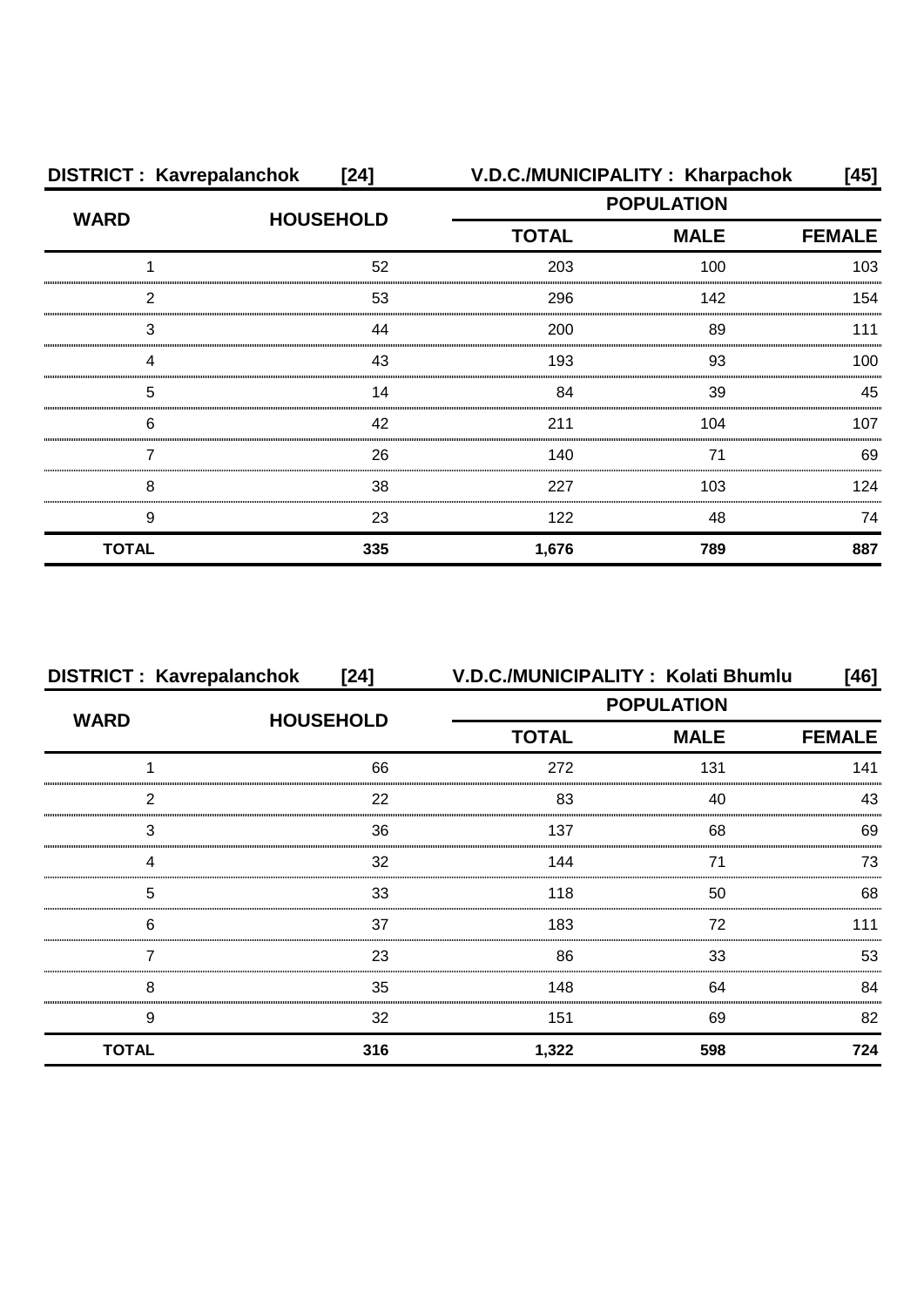| <b>DISTRICT: Kavrepalanchok</b> | $[24]$           | V.D.C./MUNICIPALITY: Koshidekha |             | [47]          |  |
|---------------------------------|------------------|---------------------------------|-------------|---------------|--|
| <b>WARD</b>                     | <b>HOUSEHOLD</b> | <b>POPULATION</b>               |             |               |  |
|                                 |                  | <b>TOTAL</b>                    | <b>MALE</b> | <b>FEMALE</b> |  |
|                                 | 34               | 140                             | 59          | 81            |  |
| 2                               | 74               | 291                             | 132         | 159           |  |
| 3                               | 19               | 97                              | 44          | 53            |  |
| Δ                               | 38               | 159                             | 65          | 94            |  |
| 5                               | 33               | 90                              | 38          | 52            |  |
| 6                               | 72               | 280                             | 125         | 155           |  |
|                                 | 35               | 114                             | 44          | 70            |  |
| 8                               | 103              | 396                             | 191         | 205           |  |
| 9                               | 53               | 194                             | 83          | 111           |  |
| <b>TOTAL</b>                    | 461              | 1,761                           | 781         | 980           |  |

| <b>DISTRICT: Kavrepalanchok</b> |                  |              | [24] V.D.C./MUNICIPALITY: Kuruwas Chapakhori | $[48]$        |
|---------------------------------|------------------|--------------|----------------------------------------------|---------------|
| <b>WARD</b>                     | <b>HOUSEHOLD</b> |              | <b>POPULATION</b>                            |               |
|                                 |                  | <b>TOTAL</b> | <b>MALE</b>                                  | <b>FEMALE</b> |
|                                 | 83               | 427          | 206                                          | 221           |
| 2                               | 29               | 127          | 47                                           | 80            |
| 3                               | 79               | 314          | 146                                          | 168           |
| 4                               | 145              | 686          | 349                                          | 337           |
| 5                               | 25               | 96           | 38                                           | 58            |
| 6                               | 90               | 427          | 225                                          | 202           |
|                                 | 50               | 229          | 108                                          | 121           |
| 8                               | 39               | 224          | 109                                          | 115           |
| 9                               | 44               | 223          | 118                                          | 105           |
| <b>TOTAL</b>                    | 584              | 2,753        | 1,346                                        | 1,407         |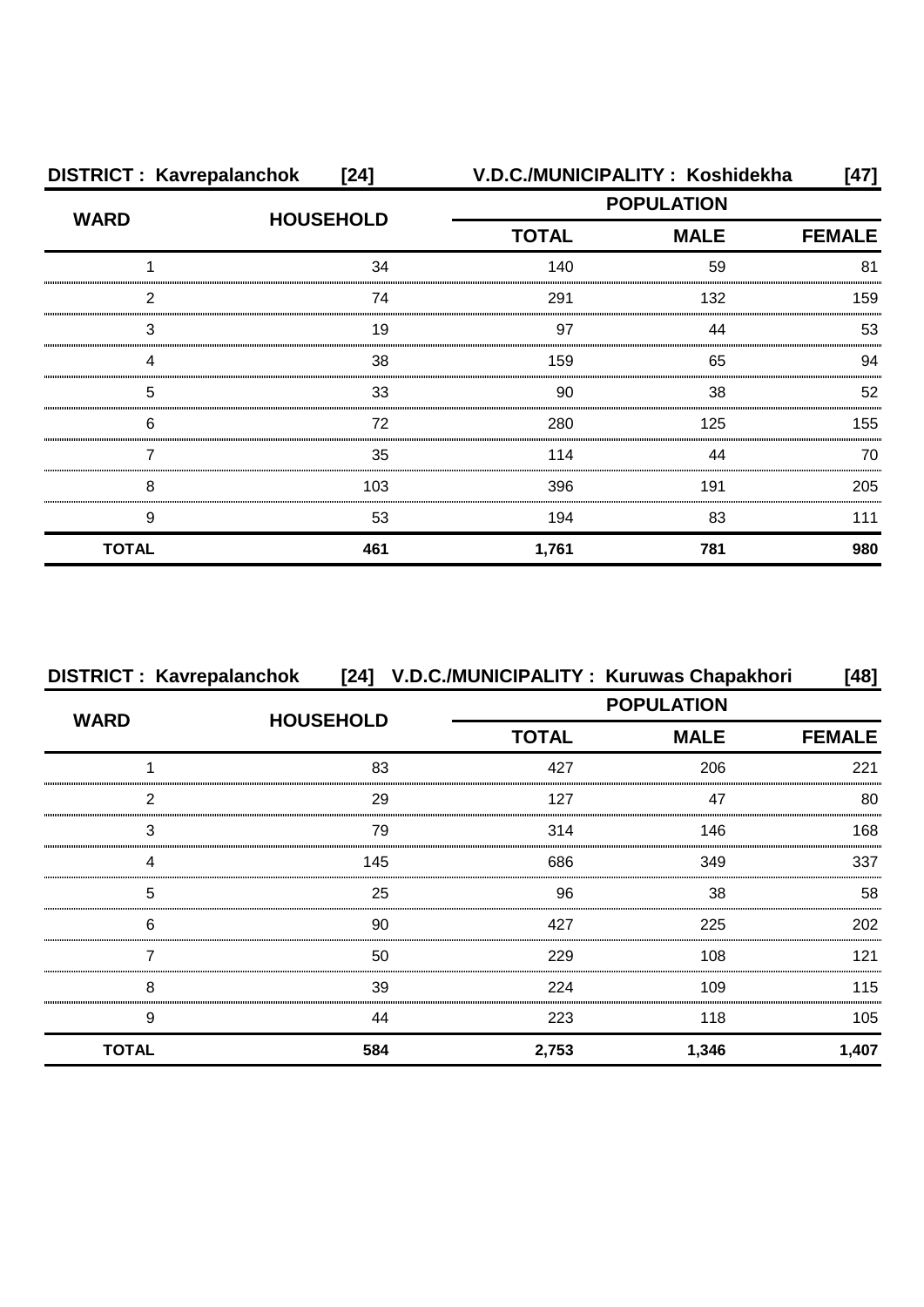| <b>DISTRICT: Kavrepalanchok</b><br>$[24]$ |                  |                   | V.D.C./MUNICIPALITY: Kushadevi | [49]          |
|-------------------------------------------|------------------|-------------------|--------------------------------|---------------|
| <b>WARD</b>                               | <b>HOUSEHOLD</b> | <b>POPULATION</b> |                                |               |
|                                           |                  | <b>TOTAL</b>      | <b>MALE</b>                    | <b>FEMALE</b> |
|                                           | 172              | 834               | 422                            | 412           |
| 2                                         | 245              | 1,178             | 517                            | 661           |
| З                                         | 215              | 970               | 443                            | 527           |
| 4                                         | 147              | 615               | 275                            | 340           |
| 5                                         | 118              | 584               | 274                            | 310           |
| 6                                         | 98               | 513               | 258                            | 255           |
|                                           | 208              | 898               | 382                            | 516           |
| 8                                         | 180              | 758               | 353                            | 405           |
| 9                                         | 166              | 764               | 340                            | 424           |
| <b>TOTAL</b>                              | 1,549            | 7,114             | 3,264                          | 3,850         |

| <b>DISTRICT: Kavrepalanchok</b> | [24]             |                   | V.D.C./MUNICIPALITY: Machchhegaun | [50]          |
|---------------------------------|------------------|-------------------|-----------------------------------|---------------|
| <b>WARD</b>                     | <b>HOUSEHOLD</b> | <b>POPULATION</b> |                                   |               |
|                                 |                  | <b>TOTAL</b>      | <b>MALE</b>                       | <b>FEMALE</b> |
|                                 | 97               | 415               | 173                               | 242           |
| っ                               | 157              | 778               | 381                               | 397           |
| 3                               | 176              | 896               | 411                               | 485           |
|                                 | 200              | 837               | 345                               | 492           |
| 5                               | 152              | 705               | 330                               | 375           |
| 6                               | 135              | 727               | 338                               | 389           |
|                                 | 109              | 582               | 267                               | 315           |
| 8                               | 107              | 495               | 236                               | 259           |
| 9                               | 130              | 675               | 286                               | 389           |
| <b>TOTAL</b>                    | 1,263            | 6,110             | 2,767                             | 3,343         |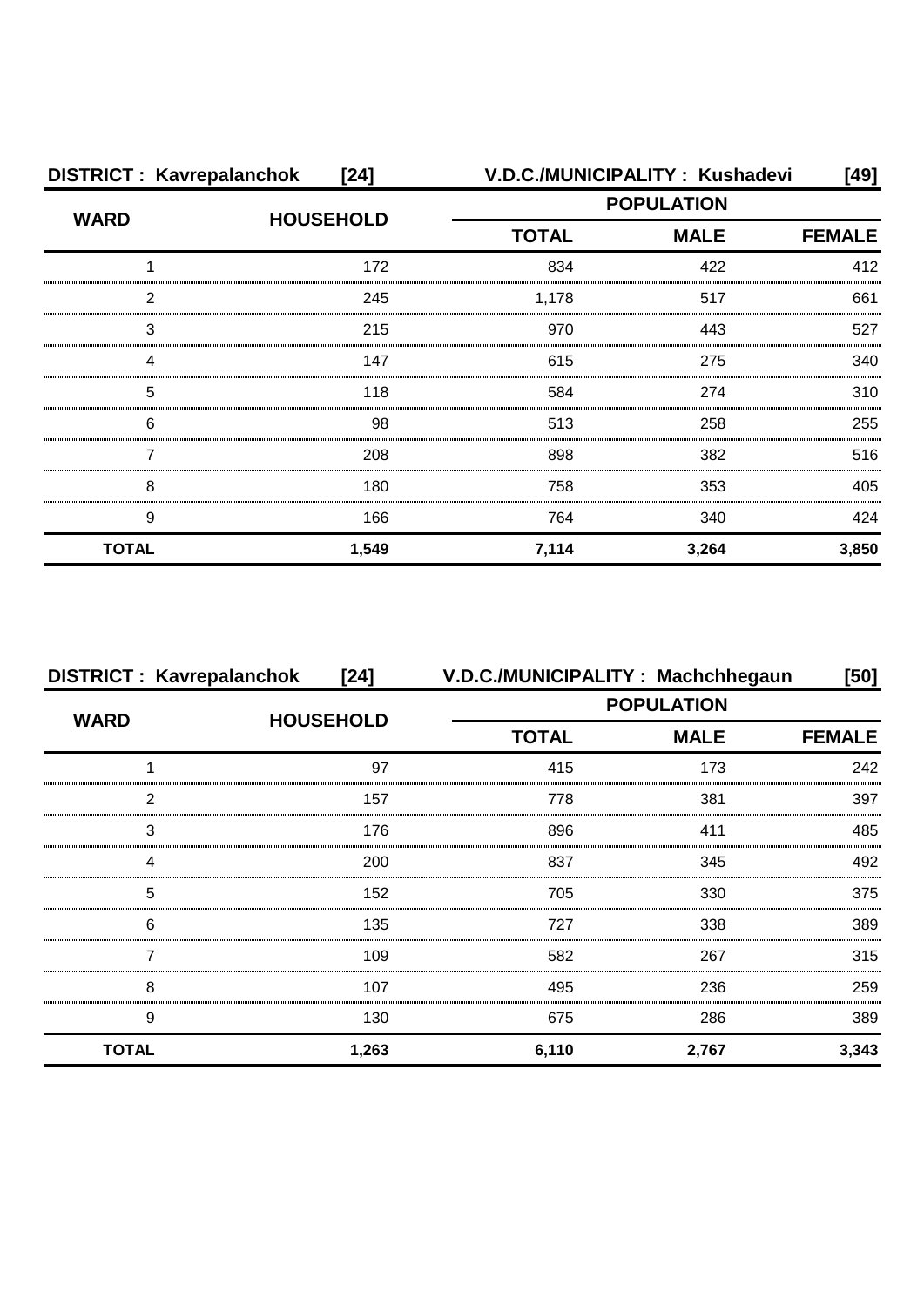| <b>DISTRICT: Kavrepalanchok</b> | [24]             |                   | V.D.C./MUNICIPALITY: Madan Kundari | [51]          |
|---------------------------------|------------------|-------------------|------------------------------------|---------------|
| <b>WARD</b>                     | <b>HOUSEHOLD</b> | <b>POPULATION</b> |                                    |               |
|                                 |                  | <b>TOTAL</b>      | <b>MALE</b>                        | <b>FEMALE</b> |
|                                 | 73               | 302               | 135                                | 167           |
| 2                               | 49               | 156               | 63                                 | 93            |
| 3                               | 70               | 278               | 123                                | 155           |
| 4                               | 71               | 280               | 126                                | 154           |
| 5                               | 23               | 112               | 51                                 | 61            |
| 6                               | 28               | 141               | 64                                 | 77            |
|                                 | 82               | 297               | 120                                | 177           |
| 8                               | 36               | 147               | 65                                 | 82            |
| 9                               | 46               | 184               | 78                                 | 106           |
| <b>TOTAL</b>                    | 478              | 1,897             | 825                                | 1,072         |

|              |                  |              | DISTRICT : Kavrepalanchok [24]V.D.C./MUNICIPALITY : Mahadevsthan Mandan | $[52]$        |
|--------------|------------------|--------------|-------------------------------------------------------------------------|---------------|
| <b>WARD</b>  | <b>HOUSEHOLD</b> |              | <b>POPULATION</b>                                                       |               |
|              |                  | <b>TOTAL</b> | <b>MALE</b>                                                             | <b>FEMALE</b> |
|              | 372              | 1,727        | 804                                                                     | 923           |
| 2            | 179              | 764          | 362                                                                     | 402           |
| 3            | 206              | 820          | 386                                                                     | 434           |
| 4            | 191              | 820          | 387                                                                     | 433           |
| 5            | 191              | 774          | 367                                                                     | 407           |
| 6            | 108              | 452          | 221                                                                     | 231           |
|              | 97               | 458          | 215                                                                     | 243           |
| 8            | 232              | 1,015        | 525                                                                     | 490           |
| 9            | 297              | 1,336        | 623                                                                     | 713           |
| <b>TOTAL</b> | 1,873            | 8,166        | 3,890                                                                   | 4,276         |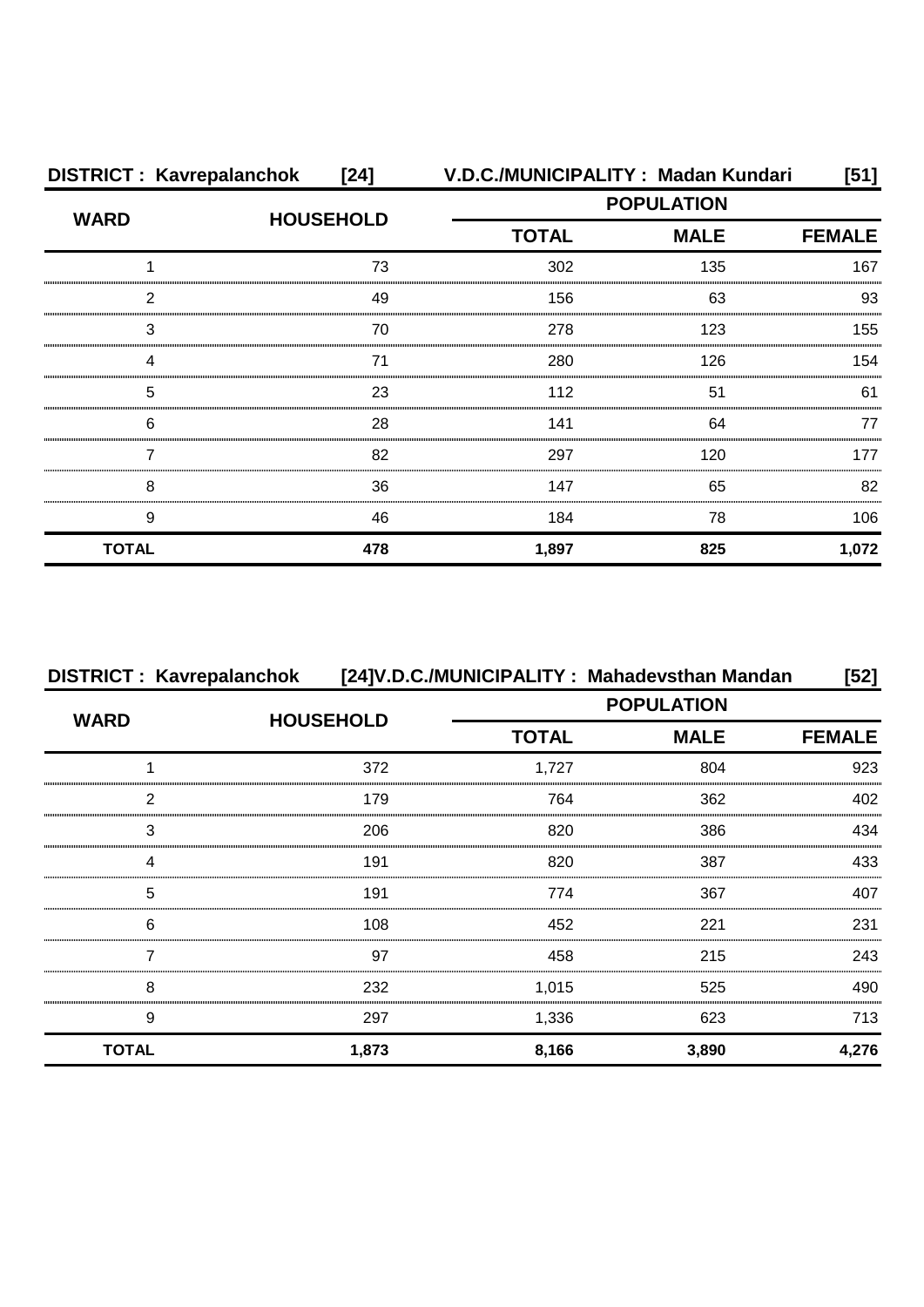| <b>DISTRICT: Kavrepalanchok</b><br>$[24]$ |                  |              | V.D.C./MUNICIPALITY: Mahadevtar | [53]          |
|-------------------------------------------|------------------|--------------|---------------------------------|---------------|
| <b>WARD</b>                               | <b>HOUSEHOLD</b> |              | <b>POPULATION</b>               |               |
|                                           |                  | <b>TOTAL</b> | <b>MALE</b>                     | <b>FEMALE</b> |
|                                           | 19               | 91           |                                 | 50            |
| 2                                         | 44               | 260          | 125                             | 135           |
| 3                                         | 68               | 407          | 207                             | 200           |
| Δ                                         | 44               | 226          | 103                             | 123           |
| 5                                         | 26               | 135          | 65                              | 70            |
| 6                                         | 42               | 212          | 94                              | 118           |
|                                           | 47               | 248          | 119                             | 129           |
| 8                                         | 51               | 246          | 118                             | 128           |
| 9                                         | 40               | 258          | 128                             | 130           |
| <b>TOTAL</b>                              | 381              | 2,083        | 1,000                           | 1,083         |

| <b>DISTRICT: Kavrepalanchok</b> | $[24]$           | V.D.C./MUNICIPALITY: Mahankal Chaur |             | $[54]$        |
|---------------------------------|------------------|-------------------------------------|-------------|---------------|
| <b>WARD</b>                     | <b>HOUSEHOLD</b> | <b>POPULATION</b>                   |             |               |
|                                 |                  | <b>TOTAL</b>                        | <b>MALE</b> | <b>FEMALE</b> |
|                                 | 82               | 313                                 | 139         | 174           |
| 2                               | 90               | 354                                 | 149         | 205           |
| 3                               | 46               | 217                                 | 96          | 121           |
|                                 | 87               | 413                                 | 197         | 216           |
| 5                               | 105              | 418                                 | 186         | 232           |
| 6                               | 88               | 427                                 | 198         | 229           |
|                                 | 126              | 568                                 | 237         | 331           |
| 8                               | 107              | 492                                 | 207         | 285           |
| 9                               | 56               | 268                                 | 124         | 144           |
| <b>TOTAL</b>                    | 787              | 3,470                               | 1,533       | 1,937         |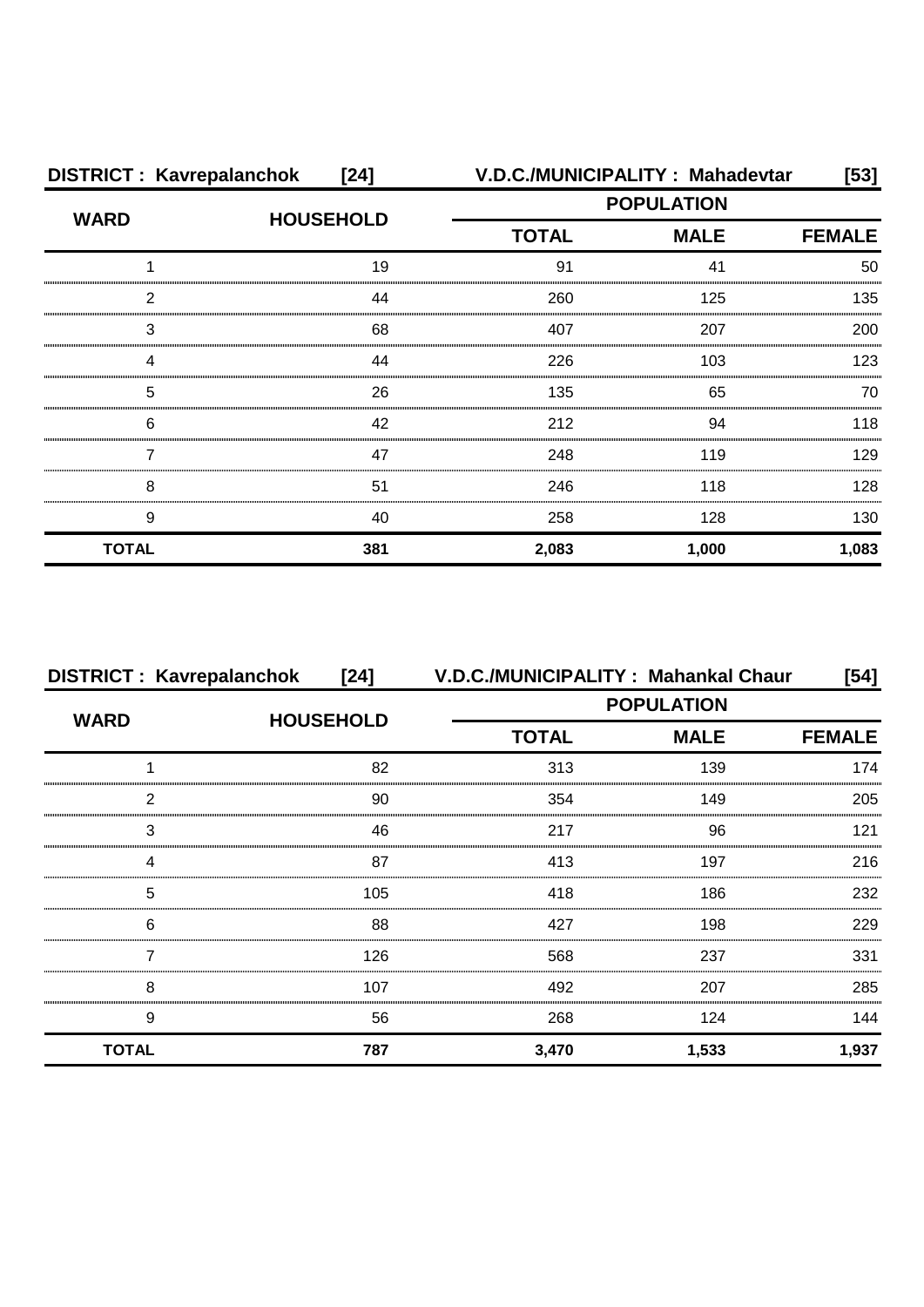| <b>DISTRICT: Kavrepalanchok</b> | $[24]$           |                   | V.D.C./MUNICIPALITY: Mahendra Jyoti | [55]          |
|---------------------------------|------------------|-------------------|-------------------------------------|---------------|
| <b>WARD</b>                     | <b>HOUSEHOLD</b> | <b>POPULATION</b> |                                     |               |
|                                 |                  | <b>TOTAL</b>      | <b>MALE</b>                         | <b>FEMALE</b> |
|                                 | 82               | 378               | 184                                 | 194           |
| 2                               | 88               | 441               | 211                                 | 230           |
| 3                               | 57               | 341               | 153                                 | 188           |
| 4                               | 111              | 611               | 298                                 | 313           |
| 5                               | 98               | 499               | 243                                 | 256           |
| 6                               | 58               | 303               | 159                                 | 144           |
|                                 | 62               | 300               | 146                                 | 154           |
| 8                               | 59               | 291               | 149                                 | 142           |
| 9                               | 46               | 245               | 117                                 | 128           |
| <b>TOTAL</b>                    | 661              | 3,409             | 1,660                               | 1,749         |

| <b>DISTRICT: Kavrepalanchok</b><br>$[24]$ |                  |                   | V.D.C./MUNICIPALITY: Majhi Feda | [56]          |
|-------------------------------------------|------------------|-------------------|---------------------------------|---------------|
| <b>WARD</b>                               | <b>HOUSEHOLD</b> | <b>POPULATION</b> |                                 |               |
|                                           |                  | <b>TOTAL</b>      | <b>MALE</b>                     | <b>FEMALE</b> |
|                                           | 60               | 251               | 121                             | 130           |
| າ                                         | 137              | 622               | 273                             | 349           |
| 3                                         | 112              | 541               | 235                             | 306           |
|                                           | 23               | 79                | 37                              | 42            |
| 5                                         | 52               | 208               | 95                              | 113           |
| 6                                         | 45               | 179               | 80                              | 99            |
|                                           | 62               | 266               | 136                             | 130           |
| 8                                         | 62               | 256               | 119                             | 137           |
| 9                                         | 74               | 267               | 129                             | 138           |
| <b>TOTAL</b>                              | 627              | 2,669             | 1,225                           | 1,444         |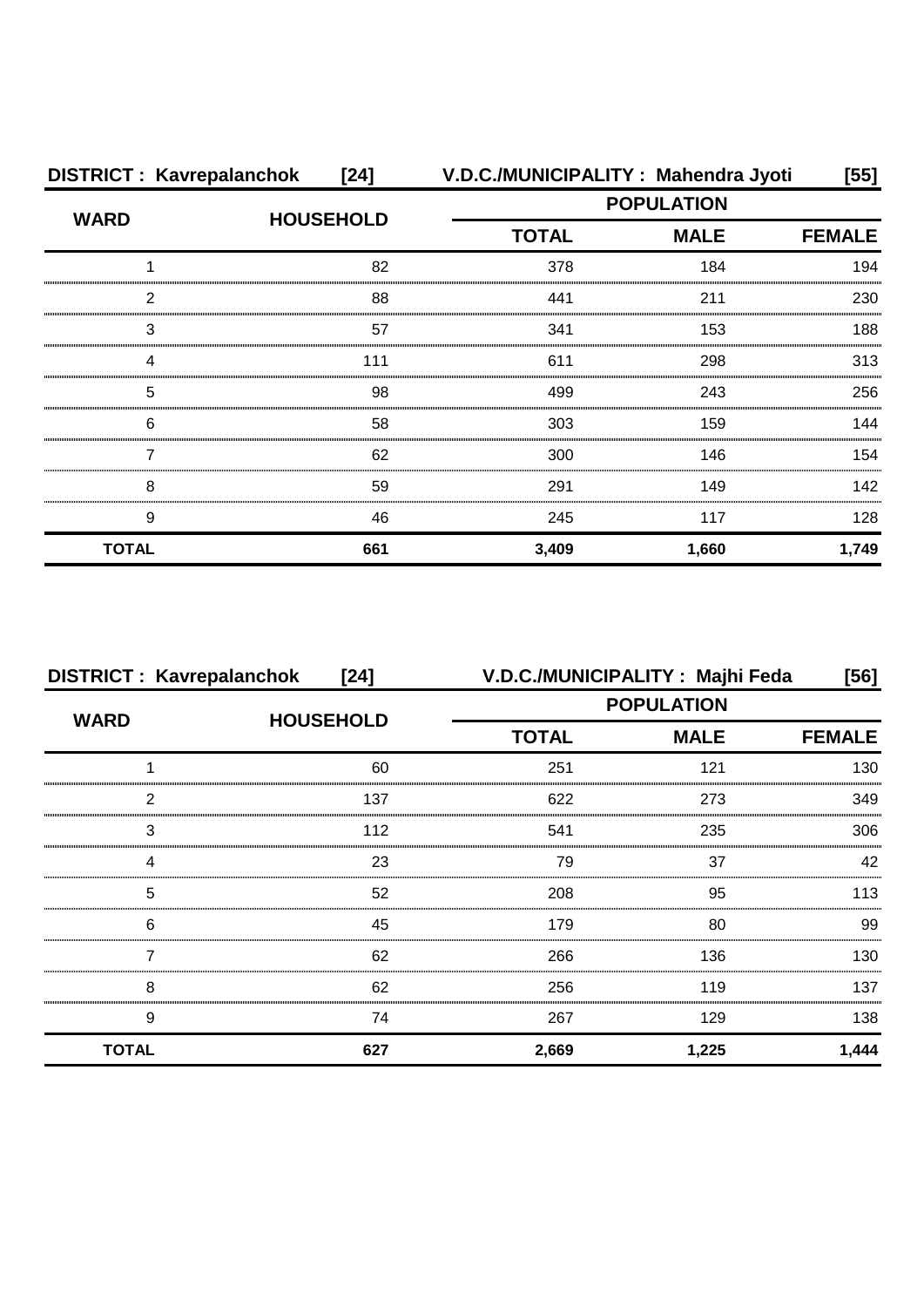| <b>DISTRICT: Kavrepalanchok</b><br>$[24]$ |                  |              | V.D.C./MUNICIPALITY: Mangaltar | $[57]$        |
|-------------------------------------------|------------------|--------------|--------------------------------|---------------|
| <b>WARD</b>                               | <b>HOUSEHOLD</b> |              | <b>POPULATION</b>              |               |
|                                           |                  | <b>TOTAL</b> | <b>MALE</b>                    | <b>FEMALE</b> |
|                                           | 18               | 77           | 36                             | 41            |
| 2                                         | 37               | 185          | 82                             | 103           |
| 3                                         | 54               | 255          | 114                            | 141           |
|                                           | 72               | 330          | 165                            | 165           |
| 5                                         | 107              | 492          | 230                            | 262           |
| 6                                         | 75               | 334          | 155                            | 179           |
|                                           | 92               | 398          | 189                            | 209           |
| 8                                         | 179              | 901          | 426                            | 475           |
| 9                                         | 152              | 765          | 360                            | 405           |
| <b>TOTAL</b>                              | 786              | 3,737        | 1,757                          | 1,980         |

| <b>DISTRICT: Kavrepalanchok</b> |                  | [24] V.D.C./MUNICIPALITY: Mathurapati Fulbari |                   | [58]          |
|---------------------------------|------------------|-----------------------------------------------|-------------------|---------------|
| <b>WARD</b>                     | <b>HOUSEHOLD</b> |                                               | <b>POPULATION</b> |               |
|                                 |                  | <b>TOTAL</b>                                  | <b>MALE</b>       | <b>FEMALE</b> |
|                                 | 66               | 319                                           | 154               | 165           |
| 2                               | 40               | 181                                           | 88                | 93            |
| 3                               | 169              | 843                                           | 392               | 451           |
| Δ                               | 36               | 161                                           | 69                | 92            |
| 5                               | 34               | 137                                           | 56                | 81            |
| 6                               | 299              | 1,339                                         | 641               | 698           |
|                                 | 74               | 341                                           | 161               | 180           |
| 8                               | 197              | 899                                           | 417               | 482           |
| 9                               | 58               | 238                                           | 101               | 137           |
| <b>TOTAL</b>                    | 973              | 4,458                                         | 2,079             | 2,379         |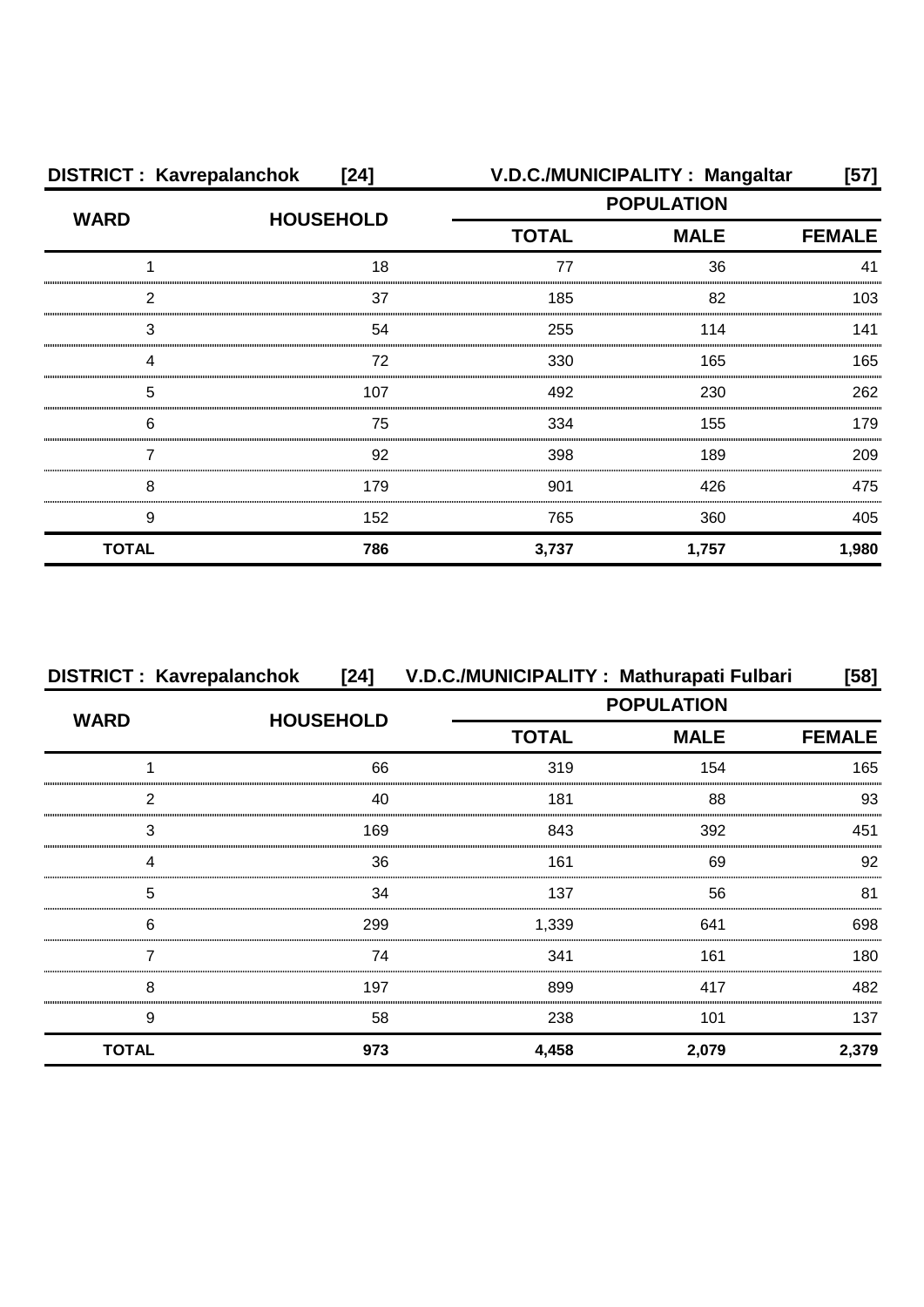| <b>DISTRICT: Kavrepalanchok</b><br>$[24]$ |                  |                   | V.D.C./MUNICIPALITY: Methinkot | $[59]$        |
|-------------------------------------------|------------------|-------------------|--------------------------------|---------------|
| <b>WARD</b>                               | <b>HOUSEHOLD</b> | <b>POPULATION</b> |                                |               |
|                                           |                  | <b>TOTAL</b>      | <b>MALE</b>                    | <b>FEMALE</b> |
|                                           | 145              | 703               | 325                            | 378           |
| 2                                         | 101              | 394               | 177                            | 217           |
| 3                                         | 51               | 248               | 110                            | 138           |
|                                           | 179              | 858               | 396                            | 462           |
| 5                                         | 80               | 285               | 114                            | 171           |
| 6                                         | 30               | 124               | 54                             | 70            |
|                                           | 67               | 284               | 124                            | 160           |
| 8                                         | 229              | 1,015             | 460                            | 555           |
| 9                                         | 173              | 810               | 365                            | 445           |
| <b>TOTAL</b>                              | 1,055            | 4,721             | 2,125                          | 2,596         |

| <b>DISTRICT: Kavrepalanchok</b><br>$[24]$ |                  |              | <b>V.D.C./MUNICIPALITY: Milche</b> | [60]          |
|-------------------------------------------|------------------|--------------|------------------------------------|---------------|
| <b>WARD</b>                               | <b>HOUSEHOLD</b> |              | <b>POPULATION</b>                  |               |
|                                           |                  | <b>TOTAL</b> | <b>MALE</b>                        | <b>FEMALE</b> |
|                                           | 37               | 233          | 128                                | 105           |
| 2                                         | 77               | 448          | 224                                | 224           |
| 3                                         | 63               | 396          | 206                                | 190           |
|                                           | 53               | 290          | 144                                | 146           |
| 5                                         | 35               | 202          | 107                                | 95            |
| 6                                         | 72               | 459          | 221                                | 238           |
|                                           | 35               | 208          | 104                                | 104           |
| 8                                         | 49               | 293          | 152                                | 141           |
| 9                                         | 26               | 164          | 80                                 | 84            |
| <b>TOTAL</b>                              | 447              | 2,693        | 1,366                              | 1,327         |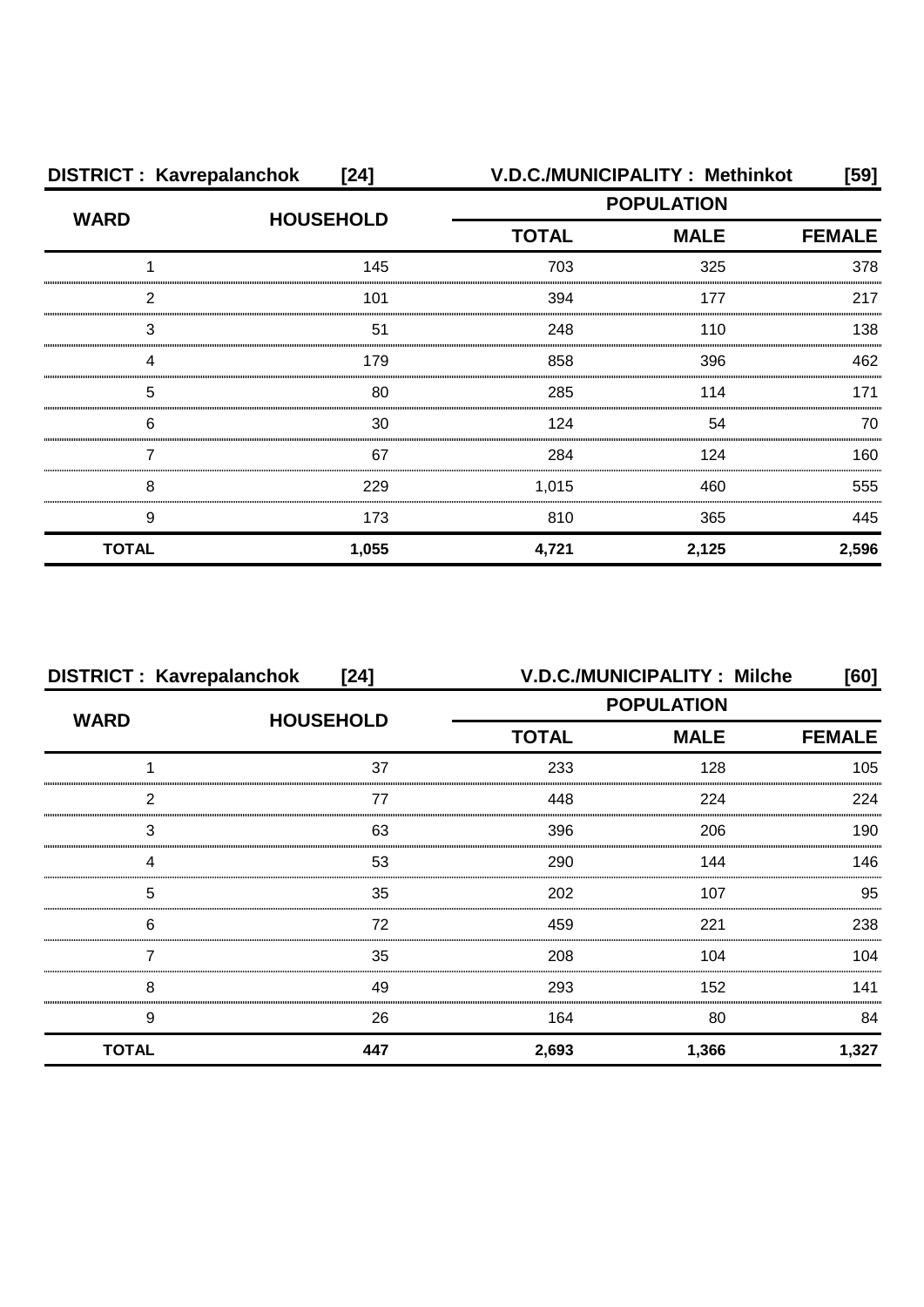| <b>DISTRICT: Kavrepalanchok</b> | [24]             | V.D.C./MUNICIPALITY: Nagre Gagarche |             | [61]          |
|---------------------------------|------------------|-------------------------------------|-------------|---------------|
| <b>WARD</b>                     |                  | <b>POPULATION</b>                   |             |               |
|                                 | <b>HOUSEHOLD</b> | <b>TOTAL</b>                        | <b>MALE</b> | <b>FEMALE</b> |
|                                 | 45               | 204                                 | 90          | 114           |
| 2                               | 36               | 158                                 | 70          | 88            |
| 3                               | 45               | 214                                 | 92          | 122           |
|                                 | 31               | 119                                 | 59          | 60            |
| 5                               | 69               | 324                                 | 156         | 168           |
| 6                               | 56               | 274                                 | 119         | 155           |
|                                 | 30               | 155                                 | 69          | 86            |
| 8                               | 80               | 353                                 | 179         | 174           |
| 9                               | 87               | 436                                 | 205         | 231           |
| <b>TOTAL</b>                    | 479              | 2,237                               | 1,039       | 1,198         |

| <b>DISTRICT: Kavrepalanchok</b> | $[24]$           | V.D.C./MUNICIPALITY: Ugrachandi Nala |                   | [62]          |
|---------------------------------|------------------|--------------------------------------|-------------------|---------------|
| <b>WARD</b>                     | <b>HOUSEHOLD</b> |                                      | <b>POPULATION</b> |               |
|                                 |                  | <b>TOTAL</b>                         | <b>MALE</b>       | <b>FEMALE</b> |
|                                 | 147              | 664                                  | 330               | 334           |
| 2                               | 94               | 470                                  | 232               | 238           |
| 3                               | 132              | 590                                  | 310               | 280           |
| Δ                               | 196              | 937                                  | 444               | 493           |
| 5                               | 216              | 1,141                                | 553               | 588           |
| 6                               | 166              | 814                                  | 410               | 404           |
|                                 | 193              | 997                                  | 494               | 503           |
| 8                               | 165              | 849                                  | 416               | 433           |
| 9                               | 135              | 736                                  | 361               | 375           |
| <b>TOTAL</b>                    | 1,444            | 7,198                                | 3,550             | 3,648         |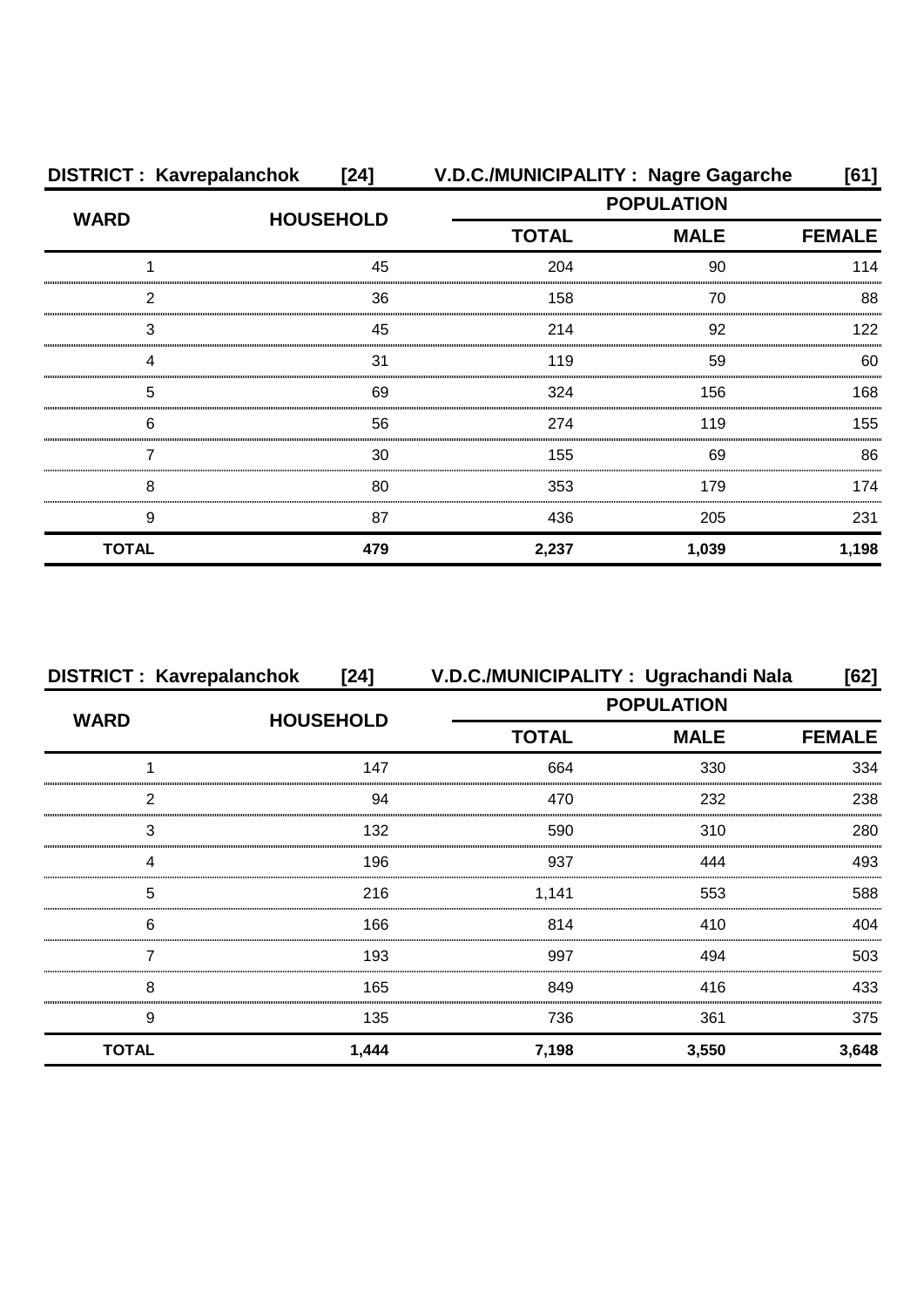| <b>DISTRICT: Kavrepalanchok</b> | [24]             | V.D.C./MUNICIPALITY: Nasikasthan Sanga |                   | [63]          |  |
|---------------------------------|------------------|----------------------------------------|-------------------|---------------|--|
| <b>WARD</b>                     | <b>HOUSEHOLD</b> |                                        | <b>POPULATION</b> |               |  |
|                                 |                  | <b>TOTAL</b>                           | <b>MALE</b>       | <b>FEMALE</b> |  |
|                                 | 321              | 1,277                                  | 610               | 667           |  |
| 2                               | 168              | 808                                    | 402               | 406           |  |
| 3                               | 180              | 814                                    | 383               | 431           |  |
|                                 | 91               | 433                                    | 202               | 231           |  |
| 5                               | 76               | 393                                    | 189               | 204           |  |
| 6                               | 234              | 1,107                                  | 547               | 560           |  |
|                                 | 111              | 631                                    | 298               | 333           |  |
| 8                               | .91              | 488                                    | 230               | 258           |  |
| 9                               | 33               | 170                                    | 74                | 96            |  |
| <b>TOTAL</b>                    | 1,305            | 6,121                                  | 2,935             | 3,186         |  |

| <b>DISTRICT: Kavrepalanchok</b> | [24]             | V.D.C./MUNICIPALITY: Nayagaun Deupur |                   | [64]          |
|---------------------------------|------------------|--------------------------------------|-------------------|---------------|
|                                 |                  |                                      | <b>POPULATION</b> |               |
| <b>WARD</b>                     | <b>HOUSEHOLD</b> | <b>TOTAL</b>                         | <b>MALE</b>       | <b>FEMALE</b> |
|                                 | 293              | 1,325                                | 588               | 737           |
| 2                               | 46               | 194                                  | 87                | 107           |
| 3                               | 101              | 488                                  | 228               | 260           |
| ⊿                               | 70               | 322                                  | 136               | 186           |
| 5                               | 51               | 216                                  | 97                | 119           |
| 6                               | 80               | 355                                  | 154               | 201           |
|                                 | 111              | 564                                  | 264               | 300           |
| 8                               | 145              | 717                                  | 322               | 395           |
| 9                               | 54               | 236                                  | 108               | 128           |
| <b>TOTAL</b>                    | 951              | 4,417                                | 1,984             | 2,433         |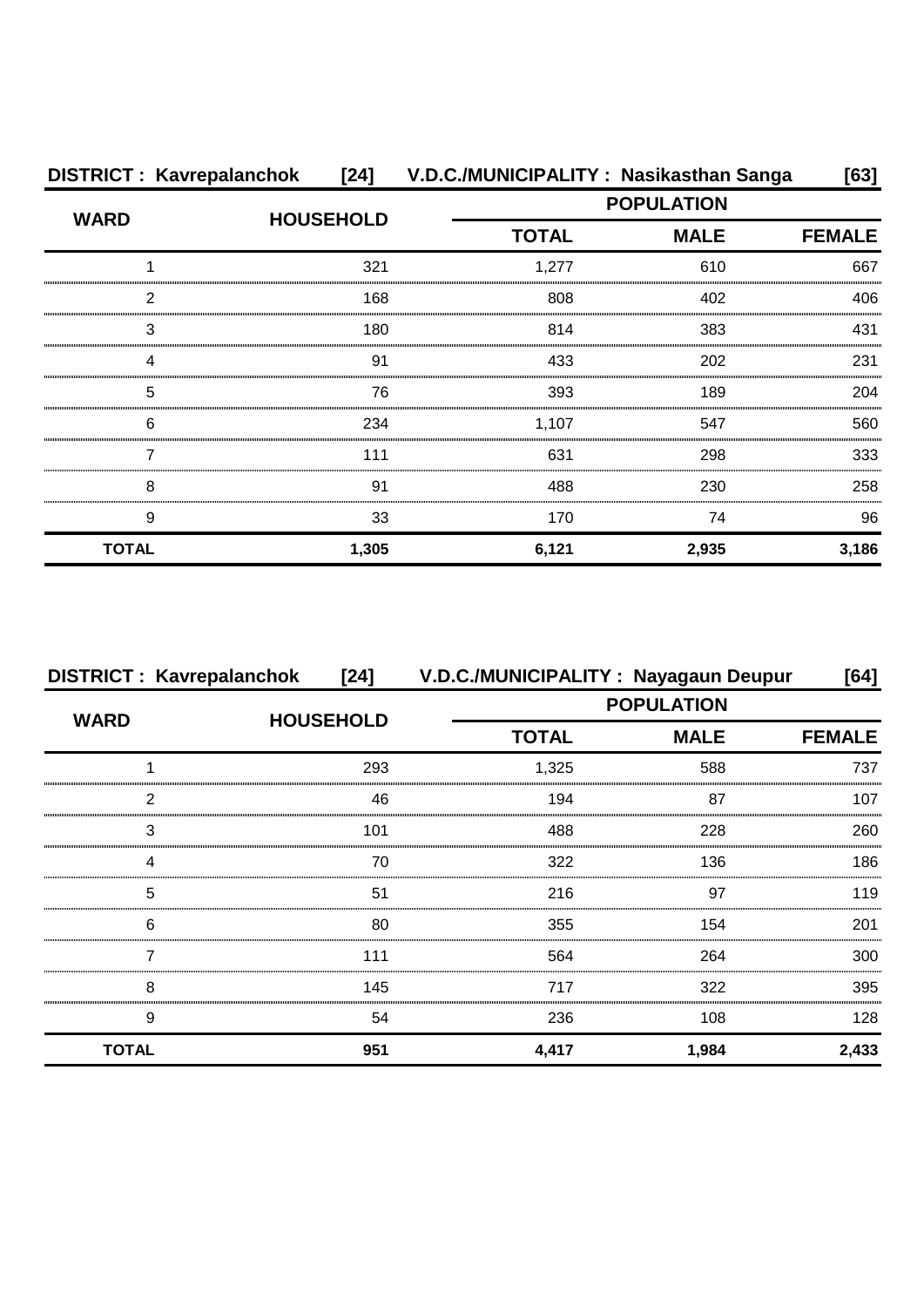| <b>DISTRICT: Kavrepalanchok</b> |                  | [24] V.D.C./MUNICIPALITY: Panauti Municipality |                   | [65]          |
|---------------------------------|------------------|------------------------------------------------|-------------------|---------------|
| <b>WARD</b>                     | <b>HOUSEHOLD</b> |                                                | <b>POPULATION</b> |               |
|                                 |                  | <b>TOTAL</b>                                   | <b>MALE</b>       | <b>FEMALE</b> |
|                                 | 428              | 2,027                                          | 979               | 1,048         |
| 2                               | 572              | 2,657                                          | 1,307             | 1,350         |
| 3                               | 556              | 2,695                                          | 1,368             | 1,327         |
| 4                               | 502              | 2,452                                          | 1,174             | 1,278         |
| 5                               | 544              | 2,483                                          | 1,219             | 1,264         |
| 6                               | 262              | 1,372                                          | 679               | 693           |
|                                 | 198              | 1.033                                          | 493               | 540           |
| 8                               | 428              | 1,947                                          | 930               | 1,017         |
| 9                               | 338              | 1,389                                          | 602               | 787           |
| 10                              | 634              | 2,893                                          | 1,288             | 1,605         |
| 11                              | 562              | 2,466                                          | 1,207             | 1,259         |
| 12                              | 564              | 2,432                                          | 1,134             | 1,298         |
| 13                              | 355              | 1,512                                          | 711               | 801           |
| <b>TOTAL</b>                    | 5,943            | 27,358                                         | 13,091            | 14,267        |

| <b>DISTRICT: Kavrepalanchok</b> | $[24]$           |                   | V.D.C./MUNICIPALITY : Panchkhal | [66]          |  |
|---------------------------------|------------------|-------------------|---------------------------------|---------------|--|
| <b>WARD</b>                     | <b>HOUSEHOLD</b> | <b>POPULATION</b> |                                 |               |  |
|                                 |                  | <b>TOTAL</b>      | <b>MALE</b>                     | <b>FEMALE</b> |  |
|                                 | 212              | 964               | 447                             | 517           |  |
| っ                               | 168              | 823               | 395                             | 428           |  |
| 3                               | 147              | 756               | 360                             | 396           |  |
|                                 | 271              | 1,195             | 594                             | 601           |  |
| 5                               | 248              | 1,026             | 486                             | 540           |  |
| 6                               | 796              | 3,498             | 1,693                           | 1,805         |  |
|                                 | 294              | 1,205             | 553                             | 652           |  |
| 8                               | 272              | 1,260             | 611                             | 649           |  |
| 9                               | 358              | 1,612             | 758                             | 854           |  |
| <b>TOTAL</b>                    | 2,766            | 12,339            | 5,897                           | 6,442         |  |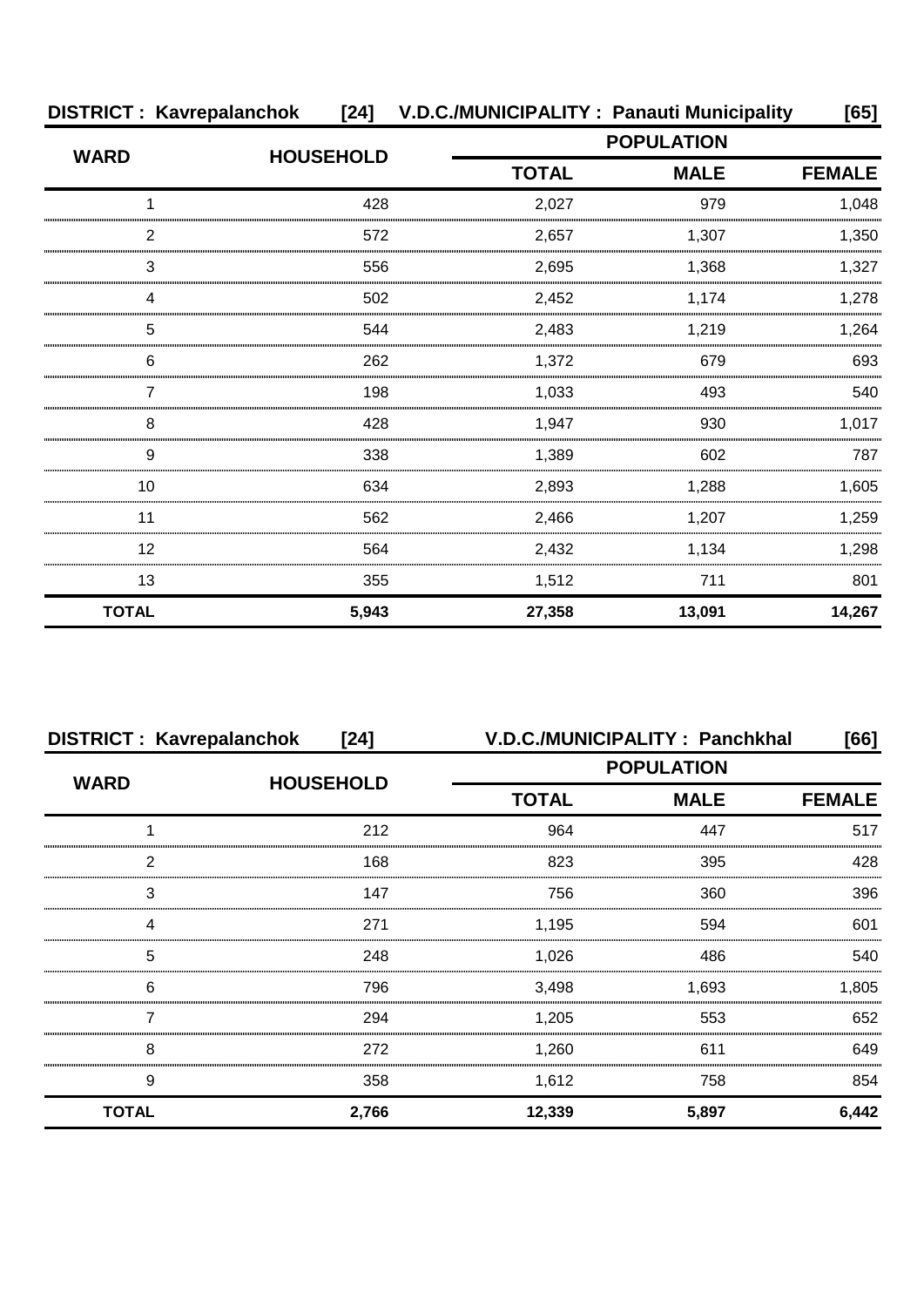| <b>DISTRICT: Kavrepalanchok</b> | $[24]$           |                   | V.D.C./MUNICIPALITY: Patalekhet | [67]          |
|---------------------------------|------------------|-------------------|---------------------------------|---------------|
| <b>WARD</b>                     | <b>HOUSEHOLD</b> | <b>POPULATION</b> |                                 |               |
|                                 |                  | <b>TOTAL</b>      | <b>MALE</b>                     | <b>FEMALE</b> |
|                                 | 101              | 550               | 274                             | 276           |
| 2                               | 61               | 257               | 121                             | 136           |
| 3                               | 67               | 345               | 166                             | 179           |
| 4                               | 131              | 739               | 343                             | 396           |
| 5                               | 53               | 260               | 127                             | 133           |
| 6                               | 48               | 246               | 120                             | 126           |
|                                 | 112              | 524               | 254                             | 270           |
| 8                               | 178              | 827               | 413                             | 414           |
| 9                               | 55               | 261               | 128                             | 133           |
| <b>TOTAL</b>                    | 806              | 4,009             | 1,946                           | 2,063         |

| <b>DISTRICT: Kavrepalanchok</b> | $[24]$           |                   | V.D.C./MUNICIPALITY: Pokhari Chauri | [68]          |  |
|---------------------------------|------------------|-------------------|-------------------------------------|---------------|--|
| <b>WARD</b>                     | <b>HOUSEHOLD</b> | <b>POPULATION</b> |                                     |               |  |
|                                 |                  | <b>TOTAL</b>      | <b>MALE</b>                         | <b>FEMALE</b> |  |
|                                 | 48               | 242               | 105                                 | 137           |  |
| 2                               | 83               | 440               | 176                                 | 264           |  |
| З                               | 104              | 484               | 205                                 | 279           |  |
| 4                               | 22               | 93                | 38                                  | 55            |  |
| 5                               | 93               | 468               | 196                                 | 272           |  |
| 6                               | 71               | 343               | 138                                 | 205           |  |
|                                 | 81               | 428               | 204                                 | 224           |  |
| 8                               | 56               | 243               | 107                                 | 136           |  |
| 9                               | 90               | 435               | 175                                 | 260           |  |
| <b>TOTAL</b>                    | 648              | 3,176             | 1,344                               | 1,832         |  |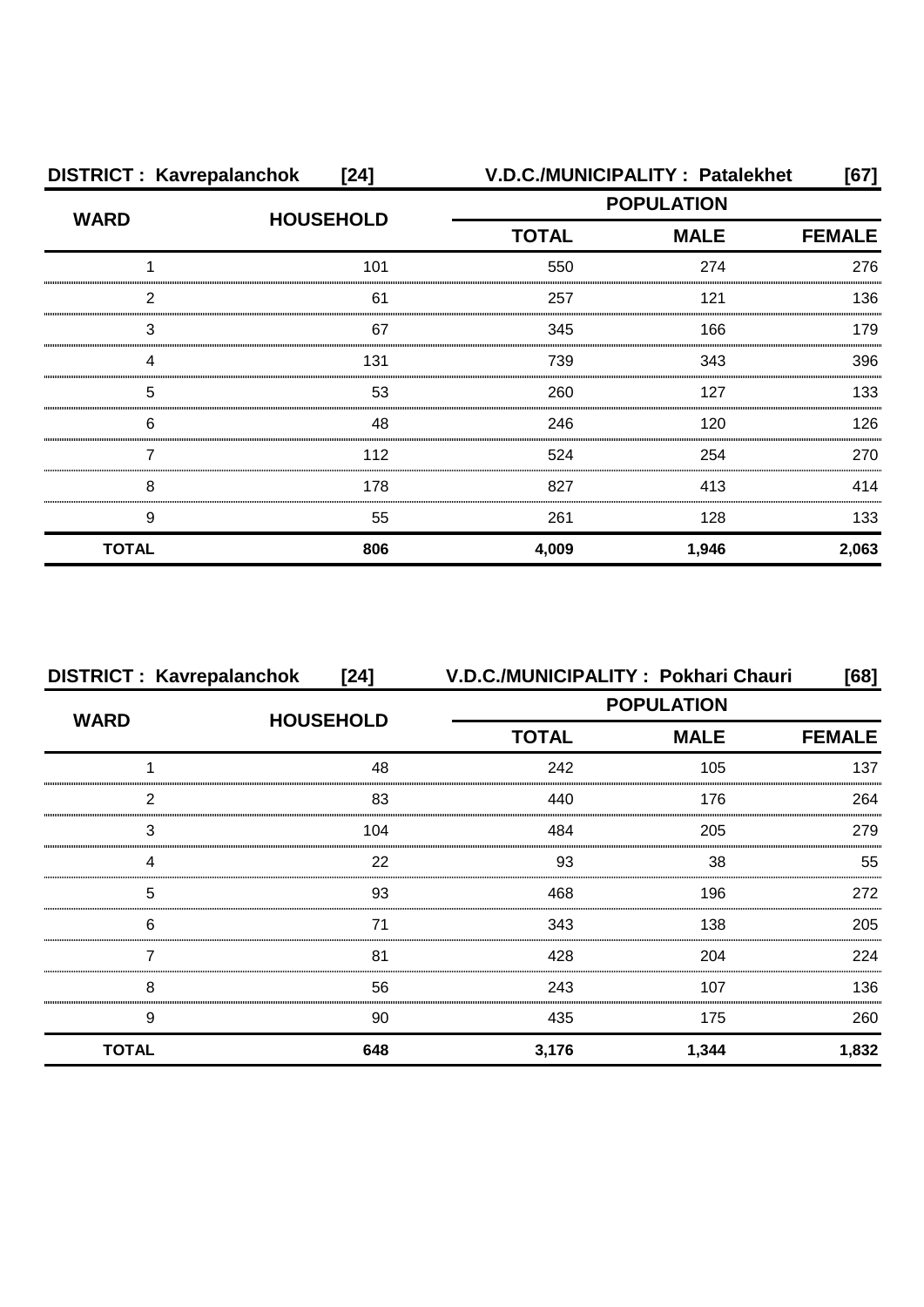|              | DISTRICT : Kavrepalanchok [24] V.D.C./MUNICIPALITY : Pokhari Narayansthan |                   |             | [69]          |
|--------------|---------------------------------------------------------------------------|-------------------|-------------|---------------|
| <b>WARD</b>  |                                                                           | <b>POPULATION</b> |             |               |
|              | <b>HOUSEHOLD</b>                                                          | <b>TOTAL</b>      | <b>MALE</b> | <b>FEMALE</b> |
|              | 33                                                                        | 128               | 60          | 68            |
| 2            | 74                                                                        | 336               | 159         | 177           |
| 3            | 79                                                                        | 368               | 165         | 203           |
|              | 105                                                                       | 511               | 256         | 255           |
| 5            | 97                                                                        | 440               | 213         | 227           |
| 6            | 115                                                                       | 536               | 244         | 292           |
|              | 36                                                                        | 153               | 67          | 86            |
| 8            | 41                                                                        | 164               | 77          | 87            |
| 9            | 67                                                                        | 309               | 138         | 171           |
| <b>TOTAL</b> | 647                                                                       | 2,945             | 1,379       | 1,566         |

| <b>DISTRICT: Kavrepalanchok</b> |                  | [24] V.D.C./MUNICIPALITY: Puranogaun Dapcha |             | [70]          |
|---------------------------------|------------------|---------------------------------------------|-------------|---------------|
| <b>WARD</b>                     | <b>HOUSEHOLD</b> | <b>POPULATION</b>                           |             |               |
|                                 |                  | <b>TOTAL</b>                                | <b>MALE</b> | <b>FEMALE</b> |
|                                 | 14               | 62                                          | 27          | 35            |
| 2                               | 97               | 437                                         | 196         | 241           |
| 3                               | 26               | 130                                         | 68          | 62            |
| ⊿                               | 32               | 132                                         | 55          | 77            |
| 5                               | 36               | 137                                         | 58          | 79            |
| 6                               | 85               | 414                                         | 195         | 219           |
|                                 | 15               | 57                                          | 23          | 34            |
| 8                               | 88               | 396                                         | 195         | 201           |
| 9                               | 50               | 223                                         | 100         | 123           |
| <b>TOTAL</b>                    | 443              | 1,988                                       | 917         | 1,071         |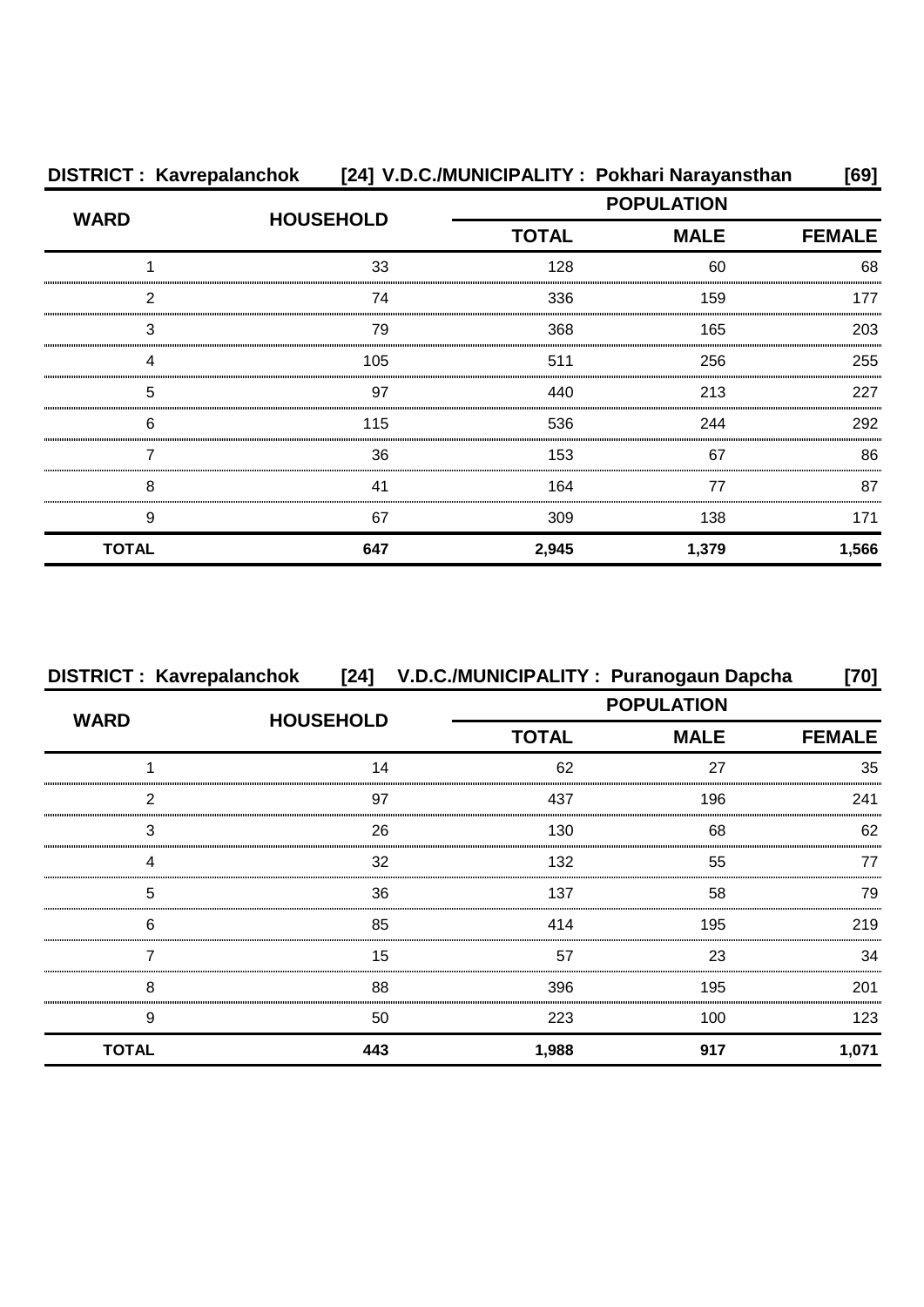| <b>DISTRICT: Kavrepalanchok</b><br>$[24]$ |                  |                   | V.D.C./MUNICIPALITY: Ravi Opi | [71]          |
|-------------------------------------------|------------------|-------------------|-------------------------------|---------------|
| <b>WARD</b>                               | <b>HOUSEHOLD</b> | <b>POPULATION</b> |                               |               |
|                                           |                  | <b>TOTAL</b>      | <b>MALE</b>                   | <b>FEMALE</b> |
|                                           | 196              | 953               | 431                           | 522           |
| ົ                                         | 81               | 386               | 188                           | 198           |
| 3                                         | 53               | 255               | 126                           | 129           |
|                                           | 82               | 385               | 181                           | 204           |
| 5                                         | 130              | 569               | 267                           | 302           |
| 6                                         | 45               | 201               | 93                            | 108           |
|                                           | 96               | 442               | 206                           | 236           |
| 8                                         | 67               | 276               | 134                           | 142           |
| 9                                         | 173              | 848               | 388                           | 460           |
| <b>TOTAL</b>                              | 923              | 4,315             | 2,014                         | 2,301         |

| <b>DISTRICT: Kavrepalanchok</b><br>$[24]$ |                  |                   | V.D.C./MUNICIPALITY : Ryale | [72]          |
|-------------------------------------------|------------------|-------------------|-----------------------------|---------------|
| <b>WARD</b>                               | <b>HOUSEHOLD</b> | <b>POPULATION</b> |                             |               |
|                                           |                  | <b>TOTAL</b>      | <b>MALE</b>                 | <b>FEMALE</b> |
|                                           | 114              | 553               | 237                         | 316           |
| 2                                         | 141              | 609               | 253                         | 356           |
| 3                                         | 107              | 409               | 177                         | 232           |
| Δ                                         | 111              | 480               | 210                         | 270           |
| 5                                         | 163              | 716               | 312                         | 404           |
| 6                                         | 78               | 323               | 137                         | 186           |
|                                           | 103              | 489               | 211                         | 278           |
| 8                                         | 68               | 280               | 113                         | 167           |
| 9                                         | 92               | 443               | 205                         | 238           |
| <b>TOTAL</b>                              | 977              | 4,302             | 1,855                       | 2,447         |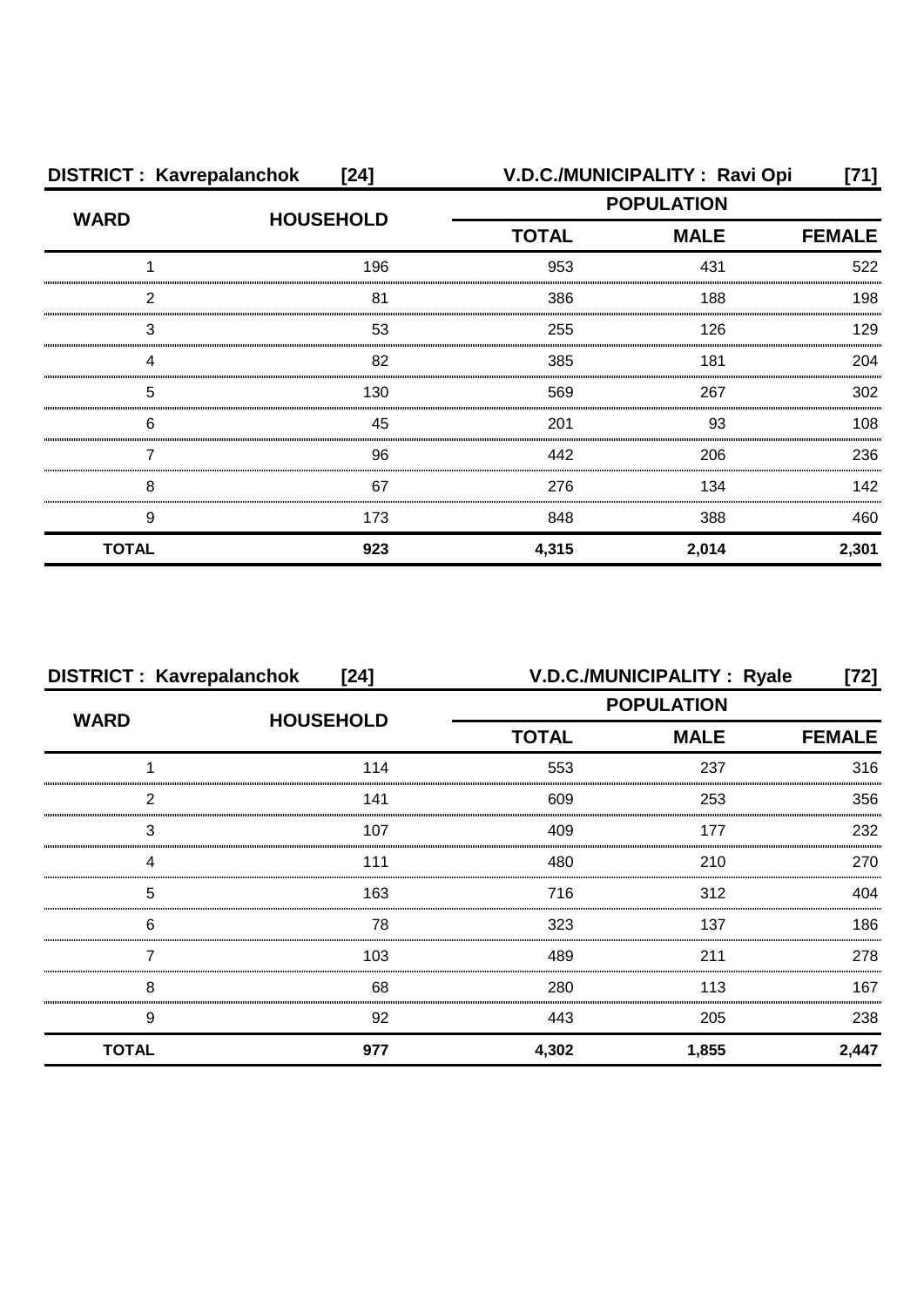| <b>DISTRICT: Kavrepalanchok</b> | $[24]$           |                   | V.D.C./MUNICIPALITY: Saldhara | [73]          |
|---------------------------------|------------------|-------------------|-------------------------------|---------------|
| <b>WARD</b>                     | <b>HOUSEHOLD</b> | <b>POPULATION</b> |                               |               |
|                                 |                  | <b>TOTAL</b>      | <b>MALE</b>                   | <b>FEMALE</b> |
|                                 | 47               | 254               | 113                           | 141           |
| 2                               | 19               | 109               | 53                            | 56            |
| 3                               | 78               | 440               | 204                           | 236           |
|                                 | 77               | 483               | 216                           | 267           |
| 5                               | 21               | 113               | 52                            | 61            |
| 6                               | 49               | 286               | 138                           | 148           |
|                                 | 87               | 477               | 233                           | 244           |
| 8                               | 42               | 231               | 113                           | 118           |
| 9                               | 41               | 253               | 123                           | 130           |
| <b>TOTAL</b>                    | 461              | 2,646             | 1,245                         | 1,401         |

| <b>DISTRICT: Kavrepalanchok</b> | $[24]$           |              | V.D.C./MUNICIPALITY: Salle Bhumlu | [74]          |
|---------------------------------|------------------|--------------|-----------------------------------|---------------|
| <b>WARD</b>                     | <b>HOUSEHOLD</b> |              | <b>POPULATION</b>                 |               |
|                                 |                  | <b>TOTAL</b> | <b>MALE</b>                       | <b>FEMALE</b> |
|                                 | 39               | 146          | 66                                | 80            |
| 2                               | 35               | 95           | 44                                | 51            |
| 3                               | 114              | 407          | 194                               | 213           |
|                                 | 68               | 207          | 93                                | 114           |
| 5                               | 43               | 162          | 67                                | 95            |
| 6                               | 35               | 119          | 49                                | 70            |
|                                 | 52               | 200          | 93                                | 107           |
| 8                               | 36               | 134          | 68                                | 66            |
| 9                               | 67               | 293          | 118                               | 175           |
| <b>TOTAL</b>                    | 489              | 1,763        | 792                               | 971           |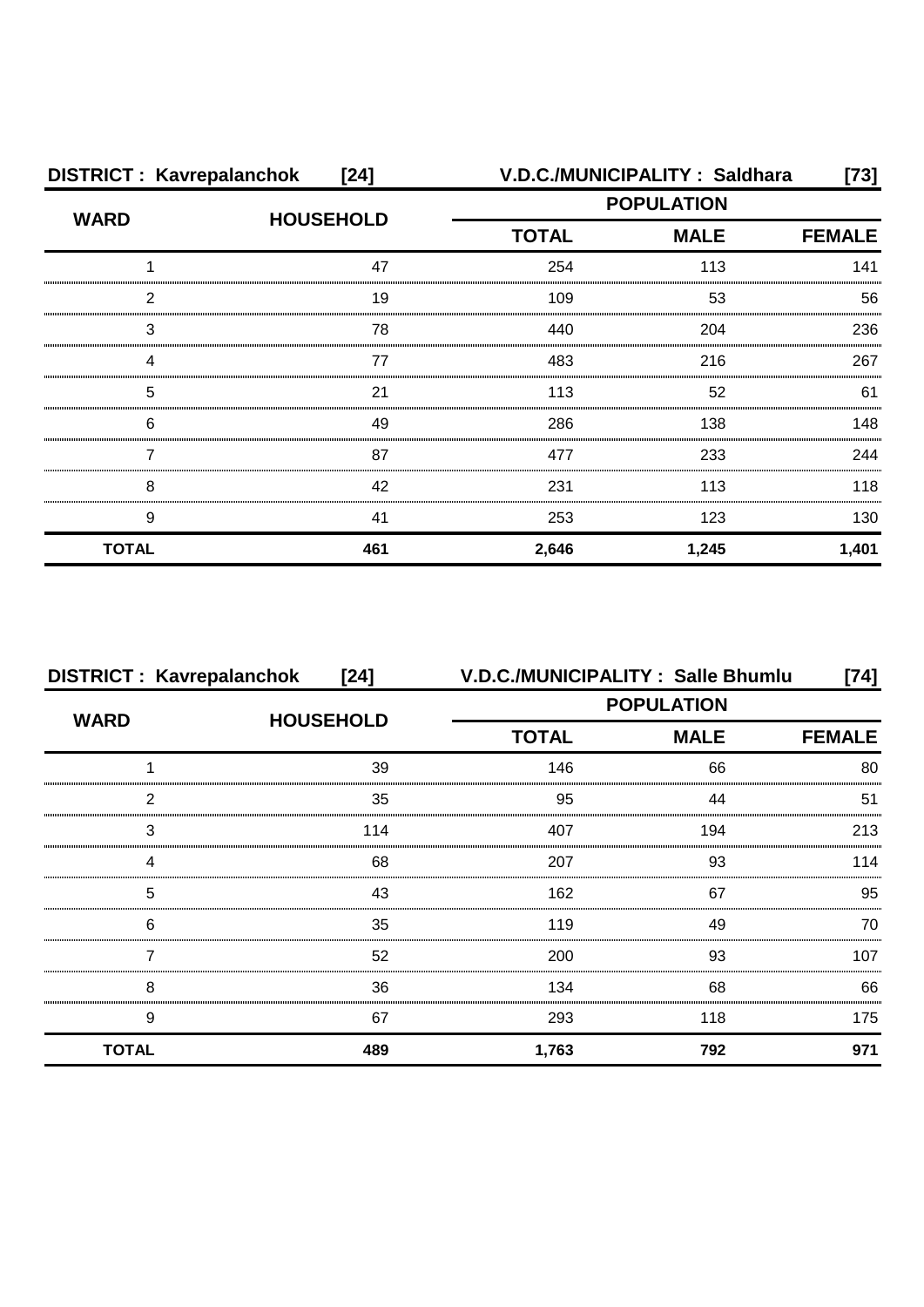| DISTRICT: Kavrepalanchok [24].C./MUNICIPALITY: Salmechakala (Taldhunga) |                  |              | [75]              |               |
|-------------------------------------------------------------------------|------------------|--------------|-------------------|---------------|
| <b>WARD</b>                                                             | <b>HOUSEHOLD</b> |              | <b>POPULATION</b> |               |
|                                                                         |                  | <b>TOTAL</b> | <b>MALE</b>       | <b>FEMALE</b> |
|                                                                         | 14               | 85           | 36                | 49            |
| 2                                                                       | 10               | 58           | 31                | 27            |
| 3                                                                       | 45               | 258          | 128               | 130           |
|                                                                         | 44               | 252          | 125               | 127           |
| 5                                                                       | 68               | 296          | 131               | 165           |
| 6                                                                       | 40               | 233          | 111               | 122           |
|                                                                         | 15               | 93           | 46                | 47            |
| 8                                                                       | 45               | 256          | 122               | 134           |
| 9                                                                       | 31               | 190          | 99                | 91            |
| <b>TOTAL</b>                                                            | 312              | 1,721        | 829               | 892           |

| <b>DISTRICT: Kavrepalanchok</b> | $[24]$           | V.D.C./MUNICIPALITY: Sankhupati Chour |             | [76]          |
|---------------------------------|------------------|---------------------------------------|-------------|---------------|
| <b>WARD</b>                     | <b>HOUSEHOLD</b> | <b>POPULATION</b>                     |             |               |
|                                 |                  | <b>TOTAL</b>                          | <b>MALE</b> | <b>FEMALE</b> |
|                                 | 77               | 340                                   | 153         | 187           |
| 2                               | 48               | 203                                   | 89          | 114           |
| 3                               | 71               | 330                                   | 149         | 181           |
| 4                               | 107              | 550                                   | 261         | 289           |
| 5                               | 100              | 445                                   | 211         | 234           |
| 6                               | 117              | 557                                   | 263         | 294           |
|                                 | 49               | 242                                   | 115         | 127           |
| 8                               | 52               | 256                                   | 119         | 137           |
| 9                               | 101              | 449                                   | 224         | 225           |
| <b>TOTAL</b>                    | 722              | 3,372                                 | 1,584       | 1,788         |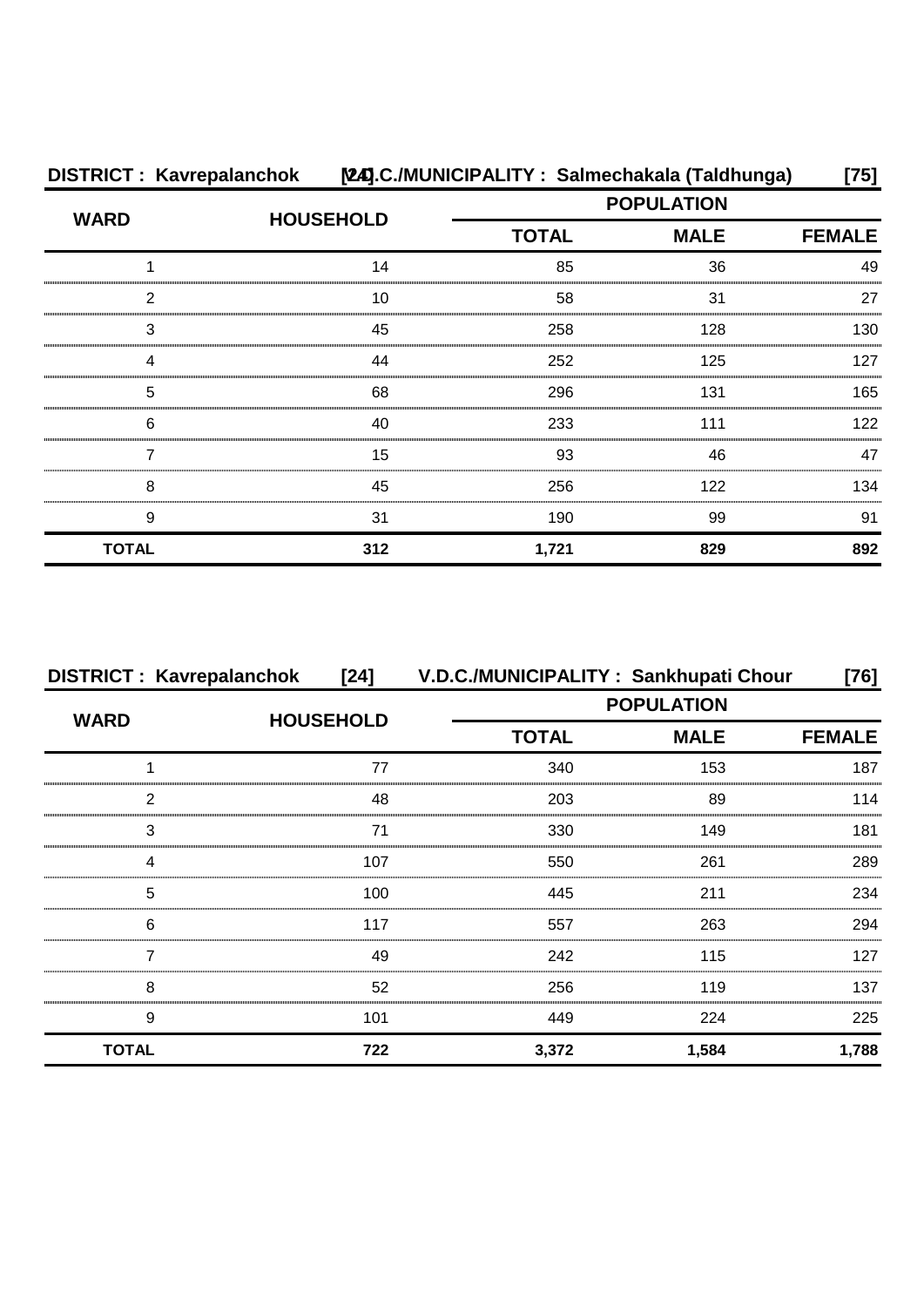| <b>DISTRICT: Kavrepalanchok</b> | $[24]$           |                   | V.D.C./MUNICIPALITY: Sanowangthali | 77]           |
|---------------------------------|------------------|-------------------|------------------------------------|---------------|
| <b>WARD</b>                     | <b>HOUSEHOLD</b> | <b>POPULATION</b> |                                    |               |
|                                 |                  | <b>TOTAL</b>      | <b>MALE</b>                        | <b>FEMALE</b> |
|                                 | 54               | 219               | 116                                | 103           |
| 2                               | 66               | 303               | 147                                | 156           |
| 3                               | 30               | 158               | 78                                 | 80            |
|                                 | 20               | 107               | 46                                 | 61            |
| 5                               | 31               | 151               | 70                                 | 81            |
| 6                               | 10               | 45                | 24                                 | 21            |
|                                 | 42               | 158               | 76                                 | 82            |
| 8                               | 48               | 186               | 86                                 | 100           |
| 9                               | 42               | 182               | 93                                 | 89            |
| <b>TOTAL</b>                    | 343              | 1,509             | 736                                | 773           |

| <b>DISTRICT: Kavrepalanchok</b><br>$[24]$ |                  |                   | V.D.C./MUNICIPALITY: Saping | [78]          |  |
|-------------------------------------------|------------------|-------------------|-----------------------------|---------------|--|
| <b>WARD</b>                               | <b>HOUSEHOLD</b> | <b>POPULATION</b> |                             |               |  |
|                                           |                  | <b>TOTAL</b>      | <b>MALE</b>                 | <b>FEMALE</b> |  |
|                                           | 109              | 486               | 217                         | 269           |  |
| 2                                         | 106              | 462               | 226                         | 236           |  |
| 3                                         | 71               | 289               | 132                         | 157           |  |
|                                           | 122              | 450               | 197                         | 253           |  |
| 5                                         | 76               | 314               | 137                         | 177           |  |
| 6                                         | 46               | 192               | 87                          | 105           |  |
|                                           | 68               | 280               | 126                         | 154           |  |
| 8                                         | 100              | 410               | 192                         | 218           |  |
| 9                                         | 88               | 363               | 158                         | 205           |  |
| <b>TOTAL</b>                              | 786              | 3,246             | 1,472                       | 1,774         |  |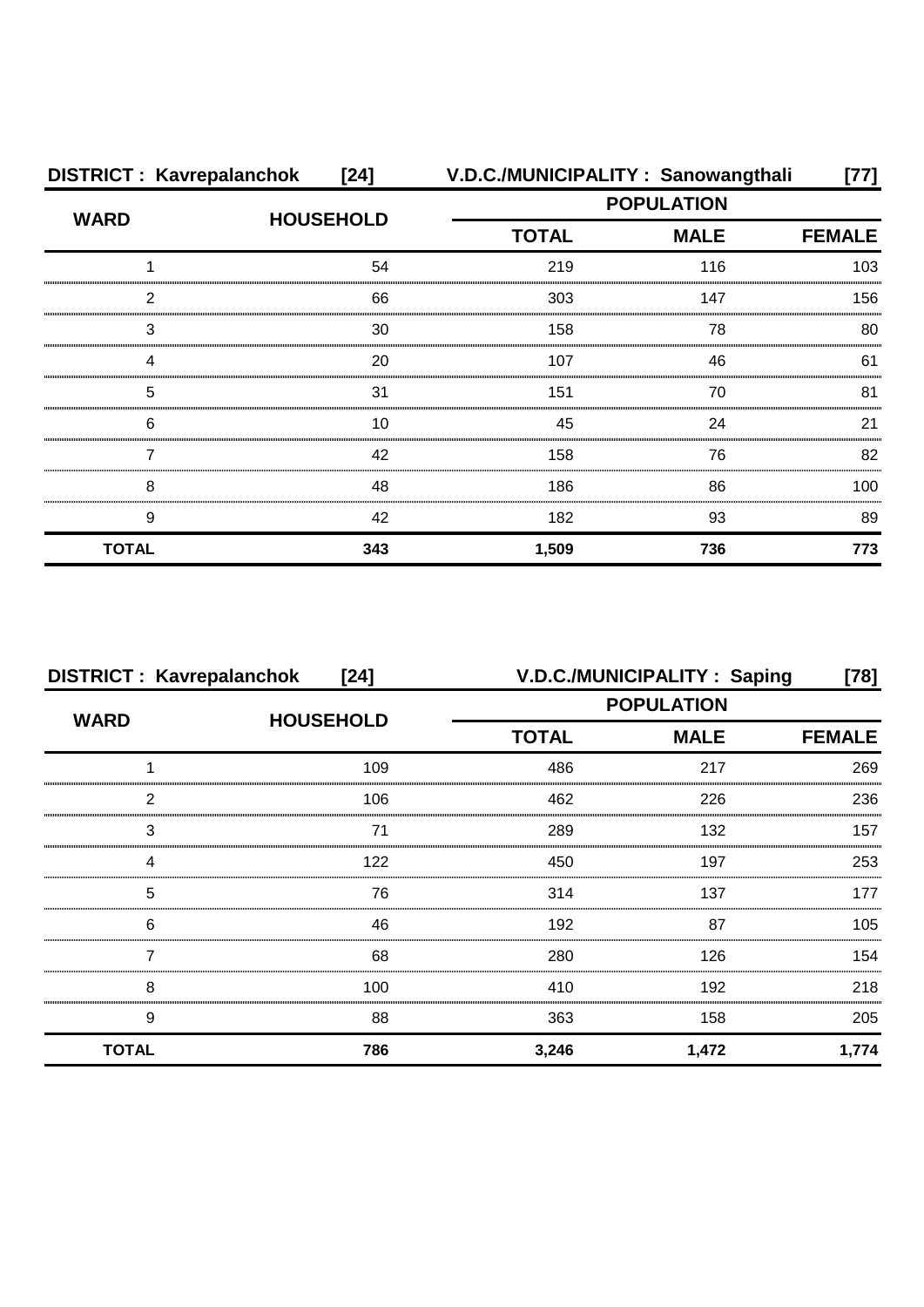| <b>DISTRICT: Kavrepalanchok</b> | $[24]$           | V.D.C./MUNICIPALITY: Sarada Batase |             | $[79]$        |
|---------------------------------|------------------|------------------------------------|-------------|---------------|
| <b>WARD</b>                     |                  | <b>POPULATION</b>                  |             |               |
|                                 | <b>HOUSEHOLD</b> | <b>TOTAL</b>                       | <b>MALE</b> | <b>FEMALE</b> |
|                                 | 58               | 248                                | 103         | 145           |
| 2                               | 45               | 223                                | 107         | 116           |
| 3                               | 50               | 246                                | 113         | 133           |
| Δ                               | 106              | 504                                | 251         | 253           |
| 5                               | 50               | 203                                | 100         | 103           |
| 6                               | 28               | 128                                | 64          | 64            |
|                                 | 67               | 290                                | 126         | 164           |
| 8                               | 69               | 338                                | 154         | 184           |
| 9                               | 38               | 188                                | 74          | 114           |
| <b>TOTAL</b>                    | 511              | 2,368                              | 1,092       | 1,276         |

| <b>DISTRICT: Kavrepalanchok</b> | $[24]$           |                   | V.D.C./MUNICIPALITY: Saramthali | [80]          |
|---------------------------------|------------------|-------------------|---------------------------------|---------------|
| <b>WARD</b>                     | <b>HOUSEHOLD</b> | <b>POPULATION</b> |                                 |               |
|                                 |                  | <b>TOTAL</b>      | <b>MALE</b>                     | <b>FEMALE</b> |
|                                 | 17               | 81                | 42                              | 39            |
| っ                               | 21               | 88                | 45                              | 43            |
| 3                               | 13               | 38                | 15                              | 23            |
|                                 | 24               | 127               | 61                              | 66            |
| 5                               | 14               | 62                | 29                              | 33            |
| 6                               | 34               | 169               | 85                              | 84            |
|                                 | 9                | 37                | 21                              | 16            |
| 8                               | 51               | 219               | 108                             | 111           |
| 9                               | 56               | 250               | 112                             | 138           |
| <b>TOTAL</b>                    | 239              | 1,071             | 518                             | 553           |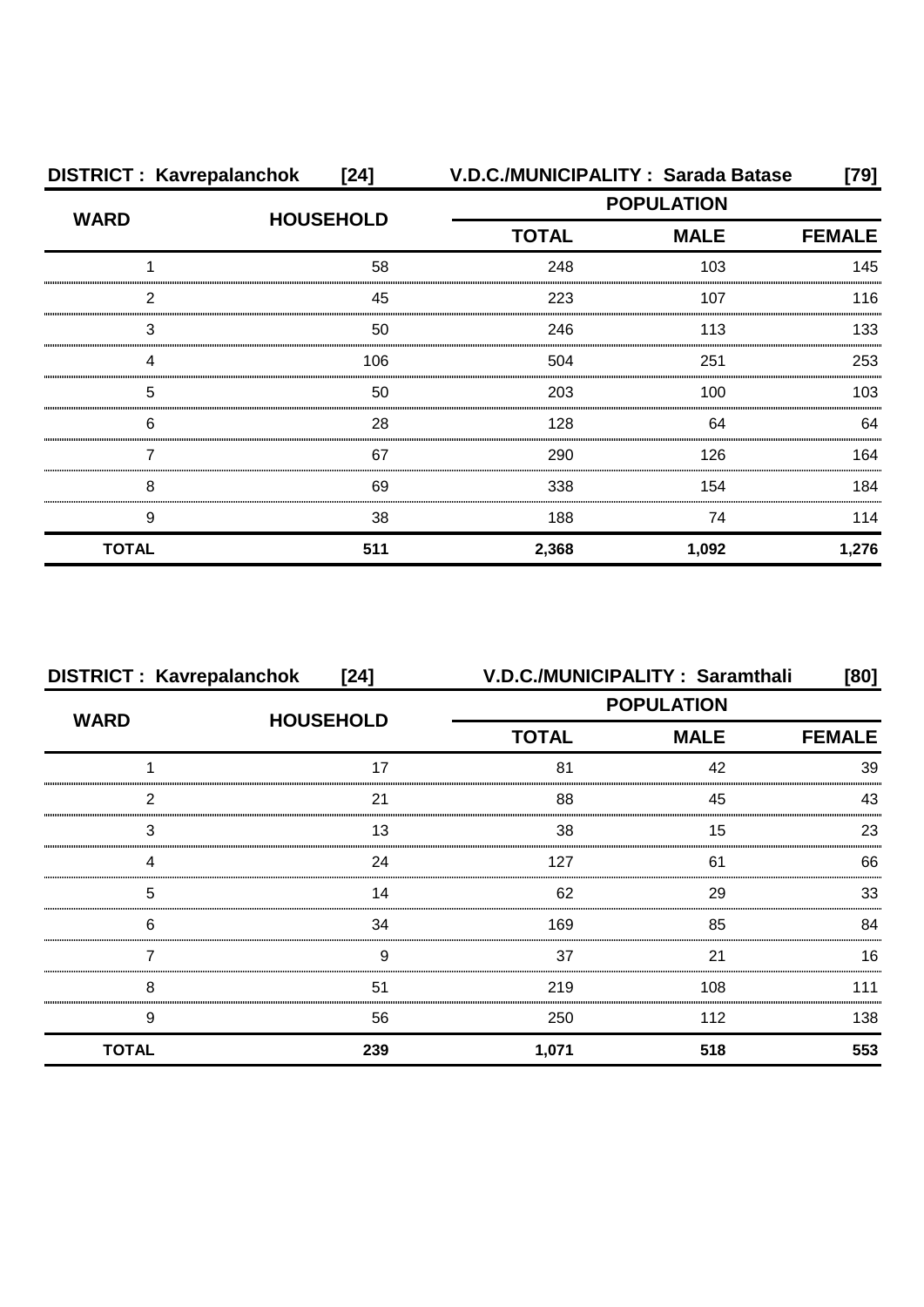| <b>DISTRICT: Kavrepalanchok</b> | [24]             |                   | V.D.C./MUNICIPALITY: Sarasyunkhark | [81]          |
|---------------------------------|------------------|-------------------|------------------------------------|---------------|
| <b>WARD</b>                     |                  | <b>POPULATION</b> |                                    |               |
|                                 | <b>HOUSEHOLD</b> | <b>TOTAL</b>      | <b>MALE</b>                        | <b>FEMALE</b> |
|                                 | 176              | 777               | 378                                | 399           |
| 2                               | 114              | 566               | 267                                | 299           |
| 3                               | 197              | 899               | 408                                | 491           |
| ⊿                               | 184              | 980               | 459                                | 521           |
| 5                               | 69               | 356               | 178                                | 178           |
| 6                               | 79               | 370               | 184                                | 186           |
|                                 | 108              | 565               | 264                                | 301           |
| 8                               | 112              | 497               | 246                                | 251           |
| 9                               | 56               | 306               | 147                                | 159           |
| <b>TOTAL</b>                    | 1,095            | 5,316             | 2,531                              | 2,785         |

| <b>DISTRICT: Kavrepalanchok</b> |                  |              | [24] V.D.C./MUNICIPALITY: Sathighar Bhagawati | [82]          |
|---------------------------------|------------------|--------------|-----------------------------------------------|---------------|
| <b>WARD</b>                     | <b>HOUSEHOLD</b> |              | <b>POPULATION</b>                             |               |
|                                 |                  | <b>TOTAL</b> | <b>MALE</b>                                   | <b>FEMALE</b> |
|                                 | 48               | 177          | 81                                            | 96            |
| າ                               | 58               | 221          | 98                                            | 123           |
| 3                               | 124              | 549          | 246                                           | 303           |
|                                 | 63               | 263          | 125                                           | 138           |
| 5                               | 80               | 298          | 139                                           | 159           |
| 6                               | 68               | 295          | 146                                           | 149           |
|                                 | 98               | 387          | 177                                           | 210           |
| 8                               | 60               | 237          | 120                                           | 117           |
| 9                               | 51               | 230          | 111                                           | 119           |
| <b>TOTAL</b>                    | 650              | 2,657        | 1,243                                         | 1,414         |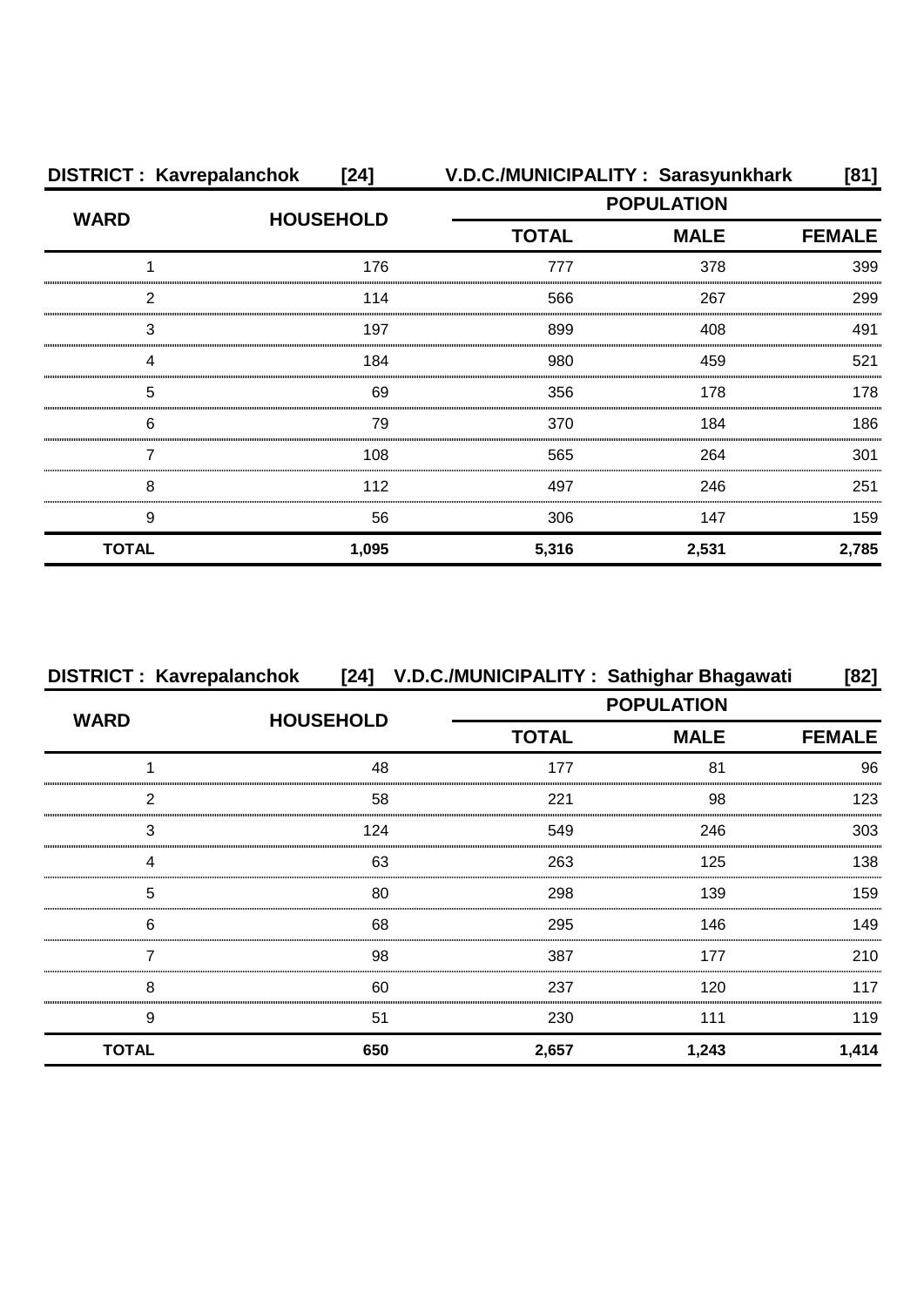| <b>DISTRICT: Kavrepalanchok</b> | [24]             |                   | V.D.C./MUNICIPALITY: Sikhar Ambote | [83]          |
|---------------------------------|------------------|-------------------|------------------------------------|---------------|
| <b>WARD</b>                     | <b>HOUSEHOLD</b> | <b>POPULATION</b> |                                    |               |
|                                 |                  | <b>TOTAL</b>      | <b>MALE</b>                        | <b>FEMALE</b> |
|                                 | 77               | 327               | 154                                | 173           |
| 2                               | 65               | 252               | 108                                | 144           |
| 3                               | 40               | 151               | 73                                 | 78            |
| 4                               | 168              | 805               | 384                                | 421           |
| 5                               | 78               | 294               | 136                                | 158           |
| 6                               | 56               | 219               | 102                                | 117           |
|                                 | 68               | 282               | 137                                | 145           |
| 8                               | 135              | 614               | 289                                | 325           |
| 9                               | 163              | 767               | 351                                | 416           |
| <b>TOTAL</b>                    | 850              | 3,711             | 1,734                              | 1,977         |

|              | DISTRICT : Kavrepalanchok [24] V.D.C./MUNICIPALITY : Simalchour Syampati |              |                   | [84]          |
|--------------|--------------------------------------------------------------------------|--------------|-------------------|---------------|
| <b>WARD</b>  |                                                                          |              | <b>POPULATION</b> |               |
|              | <b>HOUSEHOLD</b>                                                         | <b>TOTAL</b> | <b>MALE</b>       | <b>FEMALE</b> |
|              | 119                                                                      | 563          | 247               | 316           |
| ົ            | 63                                                                       | 257          | 117               | 140           |
| З            | 50                                                                       | 206          | 87                | 119           |
| Δ            | 90                                                                       | 445          | 205               | 240           |
| 5            | 131                                                                      | 582          | 268               | 314           |
| 6            | 81                                                                       | 388          | 182               | 206           |
|              | 79                                                                       | 341          | 150               | 191           |
| 8            | 132                                                                      | 619          | 290               | 329           |
| 9            | 87                                                                       | 418          | 204               | 214           |
| <b>TOTAL</b> | 832                                                                      | 3,819        | 1.750             | 2,069         |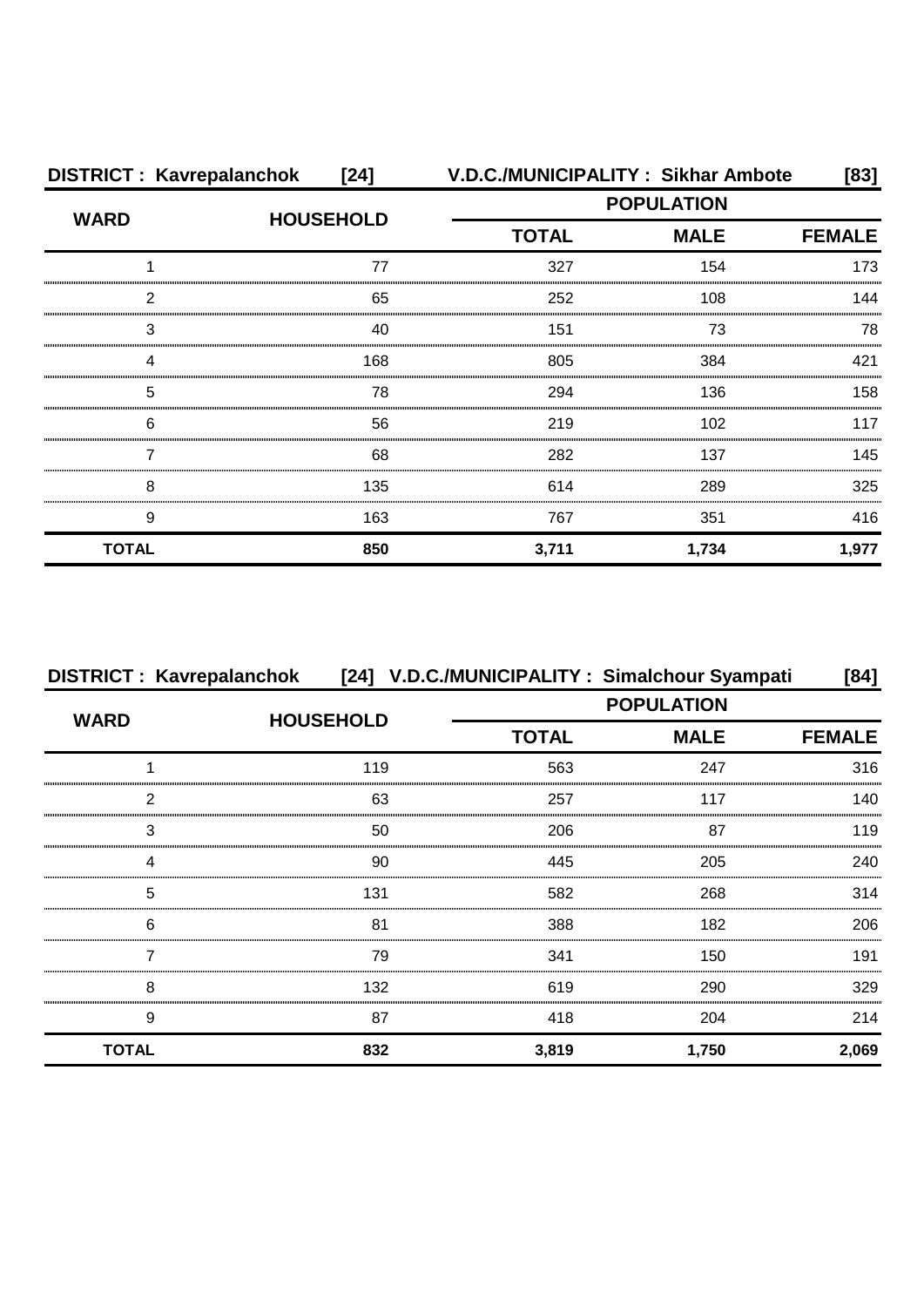| <b>DISTRICT: Kavrepalanchok</b><br>$[24]$ |                  | <b>V.D.C./MUNICIPALITY: Simthali</b><br>[85] |             |               |
|-------------------------------------------|------------------|----------------------------------------------|-------------|---------------|
| <b>WARD</b>                               | <b>HOUSEHOLD</b> | <b>POPULATION</b>                            |             |               |
|                                           |                  | <b>TOTAL</b>                                 | <b>MALE</b> | <b>FEMALE</b> |
|                                           | 34               | 150                                          | 78          | 72            |
| 2                                         | 49               | 266                                          | 124         | 142           |
| З                                         | 23               | 127                                          | 70          | 57            |
| Δ                                         | 36               | 184                                          | 93          | 91            |
| 5                                         | 32               | 149                                          | 75          | 74            |
| 6                                         | 50               | 255                                          | 119         | 136           |
|                                           | 67               | 352                                          | 176         | 176           |
| 8                                         | 43               | 166                                          | 81          | 85            |
| 9                                         | 16               | 82                                           | 38          | 44            |
| <b>TOTAL</b>                              | 350              | 1,731                                        | 854         | 877           |

| <b>DISTRICT: Kavrepalanchok</b> | [24]             | V.D.C./MUNICIPALITY: Sipali Chilaune<br>[86] |             |               |
|---------------------------------|------------------|----------------------------------------------|-------------|---------------|
| <b>WARD</b>                     | <b>HOUSEHOLD</b> | <b>POPULATION</b>                            |             |               |
|                                 |                  | <b>TOTAL</b>                                 | <b>MALE</b> | <b>FEMALE</b> |
|                                 | 51               | 289                                          | 129         | 160           |
| っ                               | 103              | 473                                          | 230         | 243           |
| 3                               | 83               | 435                                          | 214         | 221           |
|                                 | 80               | 410                                          | 205         | 205           |
| 5                               | 88               | 434                                          | 203         | 231           |
| 6                               | 33               | 178                                          | 86          | 92            |
|                                 | 59               | 289                                          | 147         | 142           |
| 8                               | 53               | 254                                          | 122         | 132           |
| 9                               | 24               | 116                                          | 54          | 62            |
| <b>TOTAL</b>                    | 574              | 2,878                                        | 1,390       | 1,488         |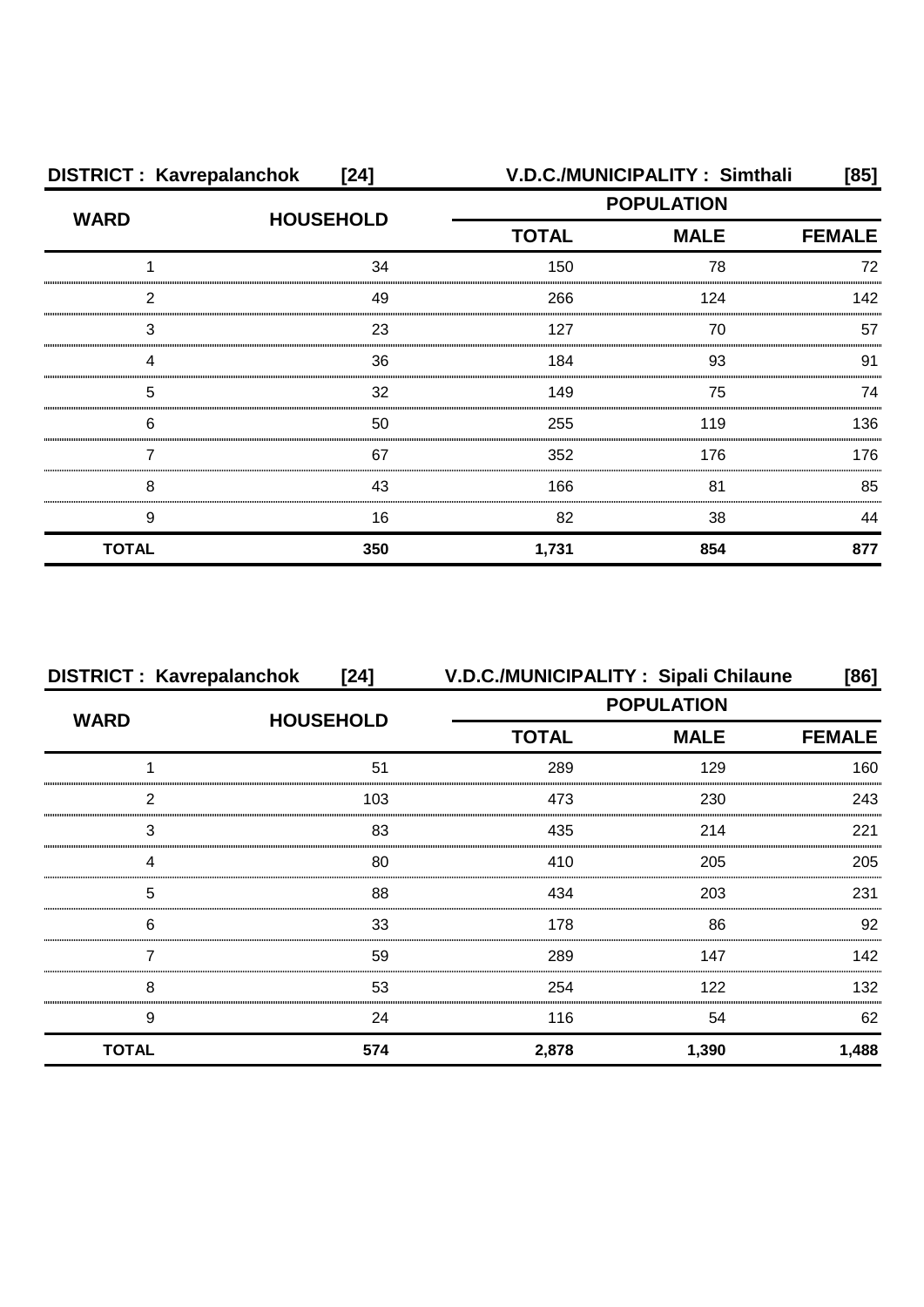| <b>DISTRICT: Kavrepalanchok</b><br>$[24]$ |                  |                   | V.D.C./MUNICIPALITY: Sisakhani | [87]             |
|-------------------------------------------|------------------|-------------------|--------------------------------|------------------|
| <b>WARD</b>                               | <b>HOUSEHOLD</b> | <b>POPULATION</b> |                                |                  |
|                                           |                  | <b>TOTAL</b>      | <b>MALE</b>                    | <b>FEMALE</b>    |
|                                           | 30               | 161               | 82                             | 79               |
| 2                                         | 28               | 155               | 71                             | 84               |
| 3                                         | 53               | 275               | 133                            | 142              |
|                                           | 22               | 117               | 52                             | 65               |
| 5                                         | 34               | 174               | 87                             | 87               |
| 6                                         | 31               | 189               | 87                             | 102 <sub>2</sub> |
|                                           | 79               | 380               | 164                            | 216              |
| 8                                         | 39               | 182               | 85                             | 97               |
| 9                                         | 28               | 121               | 58                             | 63               |
| <b>TOTAL</b>                              | 344              | 1,754             | 819                            | 935              |

| <b>DISTRICT: Kavrepalanchok</b> | $[24]$           | V.D.C./MUNICIPALITY: Thulo Parsel |       | [88]          |
|---------------------------------|------------------|-----------------------------------|-------|---------------|
| <b>WARD</b>                     | <b>HOUSEHOLD</b> | <b>POPULATION</b>                 |       |               |
|                                 |                  | <b>TOTAL</b><br><b>MALE</b>       |       | <b>FEMALE</b> |
|                                 | 66               | 276                               | 121   | 155           |
| າ                               | 57               | 281                               | 130   | 151           |
| 3                               | 98               | 406                               | 182   | 224           |
|                                 | 44               | 230                               | 111   | 119           |
| 5                               | 93               | 364                               | 167   | 197           |
| 6                               | 24               | 97                                | 36    | 61            |
|                                 | 71               | 322                               | 141   | 181           |
| 8                               | 73               | 290                               | 137   | 153           |
| 9                               | 52               | 210                               | 101   | 109           |
| <b>TOTAL</b>                    | 578              | 2,476                             | 1,126 | 1,350         |